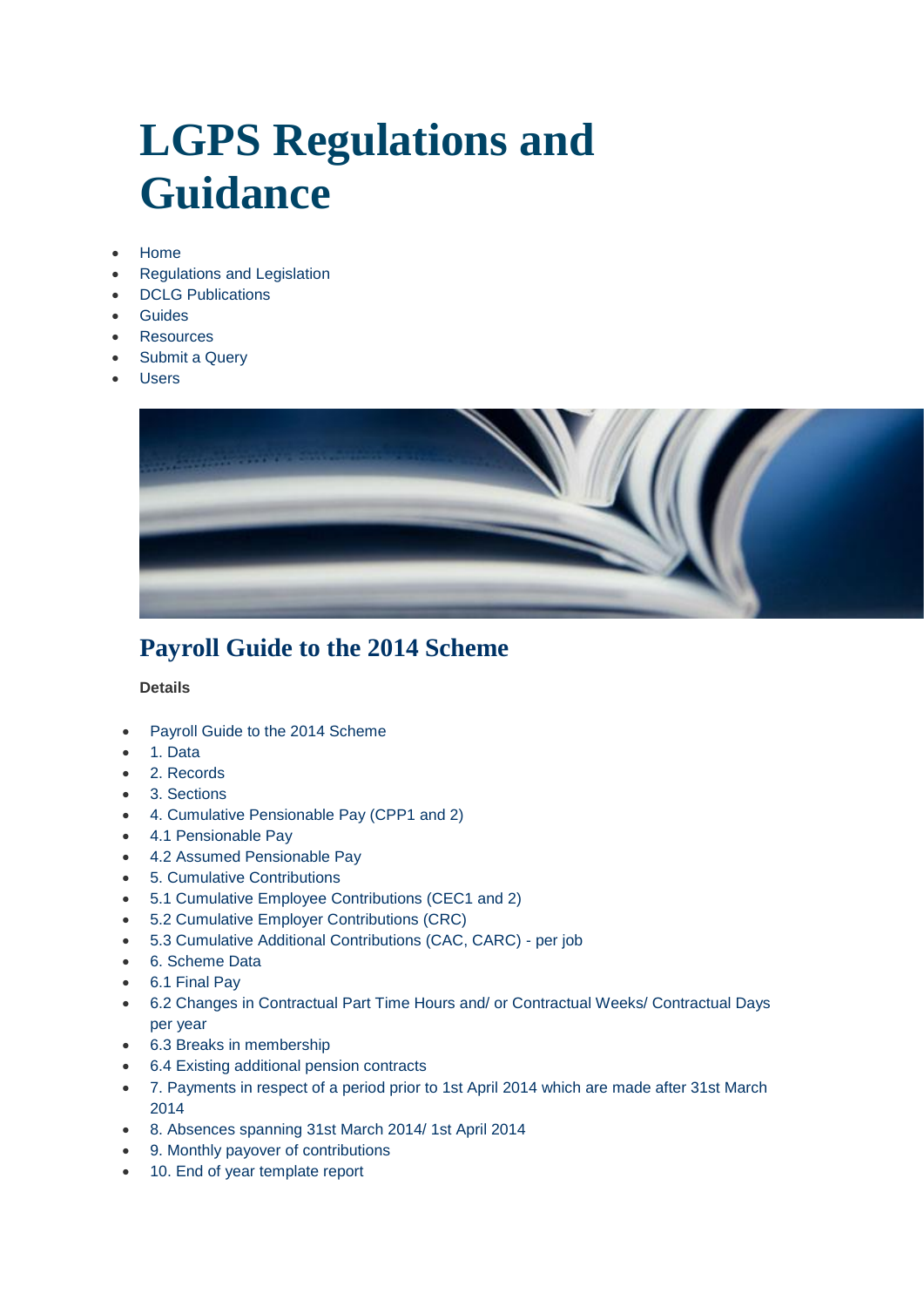- [11. Glossary of acronyms](http://www.lgpsregs.org/index.php/guides/payroll-guide-to-the-2014-scheme?showall=&start=20)
- [All Pages](http://www.lgpsregs.org/index.php/guides/payroll-guide-to-the-2014-scheme?showall=1&limitstart=)

# **Introduction**

This guide sets out the requirements for payrolls in respect of the Local Government Pension Scheme (LGPS) 2014, effective from 1st April 2014. The guide only applies to the LGPS relating to employees in England and Wales. It does not cover:

- $\circ$  councillors in England. Those councillors in England who were in the LGPS on 31st March 2014 will, in accordance with regulation 26 of the LGPS (Transitional Provisions, Savings and Amendment) Regulations 2014 remain eligible for membership of the councillor section of Scheme under the LGPS Regulations 1997 until the end of the term of office they were serving on 1st April 2014, or
- $\circ$  councillors in Wales. They remain eligible for membership of the councillor section of Scheme under the LGPS Regulations 1997.

Please note this guide is in addition to, and does not replace, any requirements agreed with the Pension Fund administering authority in respect of information to be provided to them to enable them to administer the 2008 Scheme. It is intended to inform payroll providers and employers of the minimum information needed to effectively manage the 2014 Scheme (and its interaction with the 2008 Scheme – see [section 6\)](http://www.lgpsregs.org/index.php/guides/payroll-guide-to-the-2014-scheme?showall=&start=11). **Wherever possible, we ask that users contact their administering authority with any queries they have regarding the new Scheme before getting in touch with a member of the LGA Pensions team.** 

The examples provided in sections of this guide are for illustration only and do not override any regulatory or statutory requirements.

PDFs of the most recent versions of the guide are below. Tracked changes within the PDFs detail how newer versions differ from their earlier incarnations. PDF copies of all previous versions of this guide are available on request from the LGA Pensions team.

#### **PDF Versions**

| <b>Version</b>                                 |     | Date of<br><b>version</b> | <b>Amendments</b>                                                  |
|------------------------------------------------|-----|---------------------------|--------------------------------------------------------------------|
| Version 3.9<br>[tracked]<br>Version<br>[clean] | 3.9 | 16 October<br>2015        | Please see within PDF for tracked changes. Current<br>web version. |
| Version 3.8<br>[tracked]<br>Version<br>[clean] | 3.8 | 8 April 2015              | Please see within PDF for tracked changes.                         |

### **1. Data**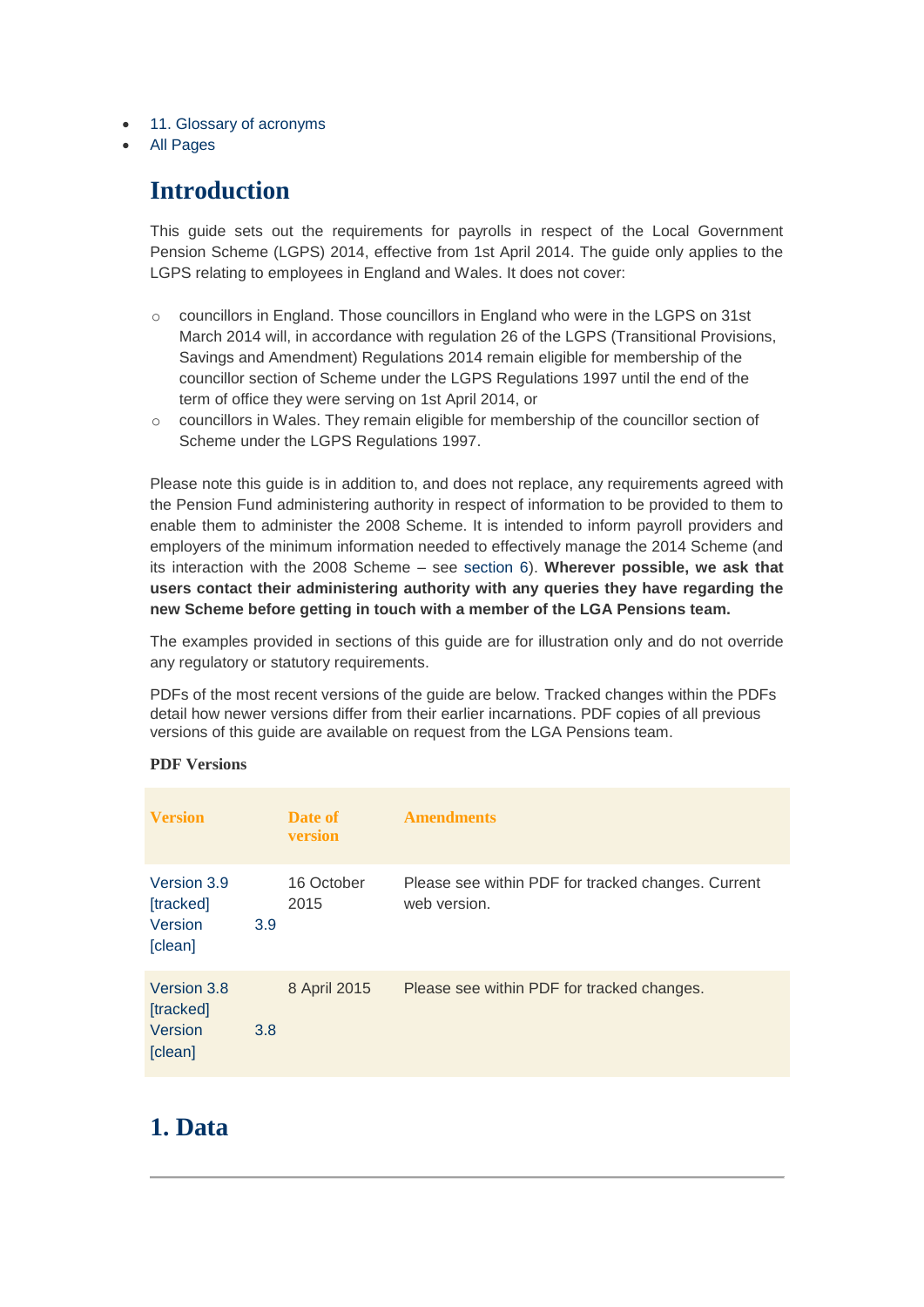The following data is to be held so that it can be made available to pension administrators within 3 months of the end of each Scheme year (the Scheme year runs from 1st April to 31st March), or on termination of Scheme membership, in respect of each job. If further pensionable payments are made after termination of Scheme membership in a job and after data has already been submitted to the Pension Fund administering authority, the revised data (if the payment is made in the year of leaving) or new data (if the payment is made in a year after leaving) should be submitted to the Pension Fund administering authority together with the date the additional payment was made.

Note that termination of Scheme membership in a job occurs when either the employer notifies payroll that the employee has opted out of the Scheme (in that job), or has ceased employment in that job, or has attained age 75. Termination does not occur when an employee moves between jobs in the same employment (see definition of single employment relationships in the records section).

It should be stressed, as noted in [section 2,](http://www.lgpsregs.org/index.php/guides/payroll-guide-to-the-2014-scheme?showall=&start=2) that where an employee holds more than one job with the employer, each of the fields in the table below are to be held per job. The employee can be in the main section in one job and the 50/50 section in another job.

 $\mathsf{r}$ 

| <b>New Scheme Data</b>                                                                                          |                                                                                                                                                                                                                                                                                        |
|-----------------------------------------------------------------------------------------------------------------|----------------------------------------------------------------------------------------------------------------------------------------------------------------------------------------------------------------------------------------------------------------------------------------|
| Main section Cumulative<br>Pensionable Pay (CPP1)                                                               | The total Pensionable Pay* (PP) and/or Assumed Pensionable<br>Pay (APP) in the main section for the Scheme year (1 April - 31<br>March)                                                                                                                                                |
| Main section Cumulative<br><b>Employee's Contributions</b><br>(CEC1)                                            | The total employee's contributions in the main section for the<br>Scheme year                                                                                                                                                                                                          |
| 50/50 section Cumulative<br>Pensionable Pay (CPP2)                                                              | The total Pensionable Pay* (PP) and/or Assumed Pensionable<br>Pay (APP) in the 50/50 section for the Scheme year                                                                                                                                                                       |
| 50/50 section Cumulative<br><b>Employee's Contributions</b><br>(CEC2)                                           | The total employee's contributions in the 50/50 section for the<br>Scheme year                                                                                                                                                                                                         |
| <b>Cumulative Additional</b><br><b>Employee's Contributions</b><br>(CAC) per type i.e.:<br>- additional pension | The total additional employee's contributions (per type) for the<br>Scheme year i.e.:<br>- additional pension contribution (EAPC) – both where the whole<br>cost is to the employee and also the employee element of a<br>shared cost APC                                              |
| contribution (EAPC)<br>- additional voluntary<br>contribution (EAVC)                                            | - additional voluntary contribution (EAVC) – inclusive of non life<br>assurance (whole cost to employee), life assurance (whole cost<br>to employee), and employee element of a shared cost AVC for<br>life assurance, pension salary sacrifice, or other part cost to the<br>employee |
| <b>Cumulative Employer's</b><br>Contributions (CRC)                                                             | The total employer's contributions in both sections for the<br>Scheme year                                                                                                                                                                                                             |
| <b>Cumulative Additional</b><br><b>Employer's Contributions</b><br>(CARC) per type i.e.:                        | The total additional employer's contributions (per type) for the<br>scheme year i.e.:                                                                                                                                                                                                  |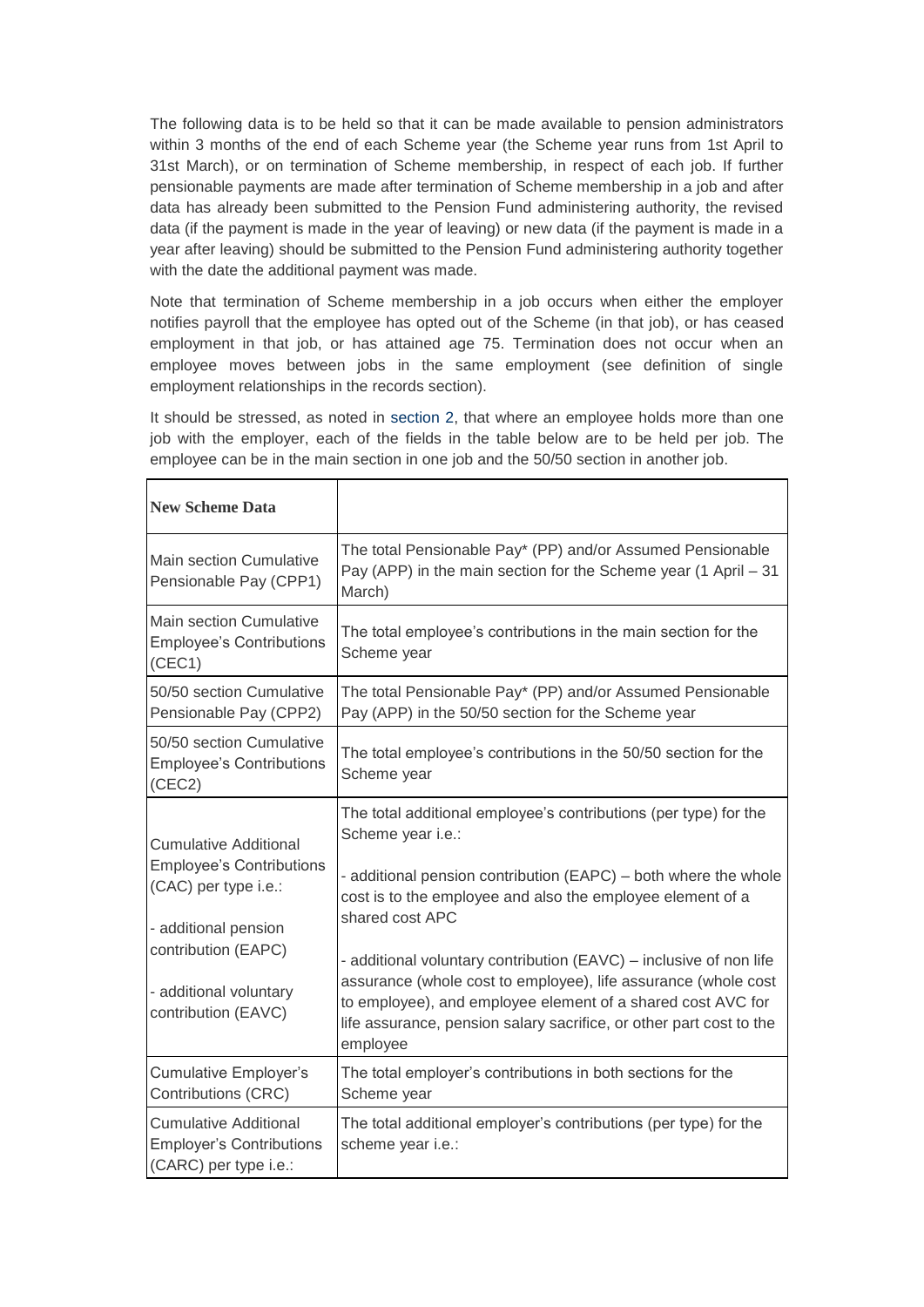| - additional pension<br>contribution (RAPC)                  | - additional pension contribution (RAPC) – both where the whole<br>cost is to the employer and also the employer element of a<br>shared cost APC                                      |
|--------------------------------------------------------------|---------------------------------------------------------------------------------------------------------------------------------------------------------------------------------------|
| - shared cost additional<br>voluntary contribution<br>(RAVC) | - shared cost additional voluntary contribution (RAVC) -<br>employer element of a shared cost AVC for life assurance,<br>pension salary sacrifice, or other part cost to the employer |
|                                                              | Either:                                                                                                                                                                               |
|                                                              | - the date of the beginning of the Scheme year, or                                                                                                                                    |
| Dates of active<br>membership during the                     | - the date became an active member of the Scheme in the<br>employment during the Scheme year (if later)                                                                               |
| Scheme year**                                                | Plus                                                                                                                                                                                  |
|                                                              | - the date of the end of the Scheme year, or                                                                                                                                          |
|                                                              | - the date ceased to be an active member of the Scheme in the<br>employment during the Scheme year (if later)                                                                         |
| <b>Additional Data (per</b><br>employment)**                 |                                                                                                                                                                                       |
| Section of the Scheme***                                     | Section of the Scheme the employee was a member of in the<br>employment at the end of the Scheme year or at the date of<br>cessation of active membership in the employment.          |
| 2008 Scheme Data                                             |                                                                                                                                                                                       |
| <b>FTE Final Pay (FFP)</b>                                   | Full time equivalent pensionable pay in respect of the<br>employment for the scheme year                                                                                              |

\*Including the value of emoluments specified in the contract of employment as being pensionable emoluments (including the pensionable emolument value of salary sacrificed for such items as child care vouchers, and for pension contribution salary sacrifice via a shared cost AVC arrangement).

\*\*See explanation at [section 10.](http://www.lgpsregs.org/index.php/guides/payroll-guide-to-the-2014-scheme?showall=&start=19)

\*\*\*The LGPC Secretariat believe that this information should be provided to the Pension Fund administering authority as it is required to ensure the member's pension record is correct and up to date and because the information may be needed to produce projections for Annual Benefit Statements.

Again it should be noted that the above specification shows the information required as a result of the 2014 Scheme, effective from 1st April 2014. It does not replace or remove the requirement for any other data being supplied to your Pension Fund administering authority to enable them to administer the 2008 Scheme (e.g. personal details, date joined fund, AVCs, etc. - see [section 6](http://www.lgpsregs.org/index.php/guides/payroll-guide-to-the-2014-scheme?showall=&start=11) for more information on information required for pre 2014 members).

In diagrammatical form, the payroll data to be held for each Scheme year (1st April to 31st March) to produce the monthly and end of year / leaving data shown in sections [9](http://www.lgpsregs.org/index.php/guides/payroll-guide-to-the-2014-scheme?showall=&start=18) and [10](http://www.lgpsregs.org/index.php/guides/payroll-guide-to-the-2014-scheme?showall=&start=19) is as shown in the chart located [here.](http://www.lgpsregs.org/images/Versions/schemeyeardatav1.1)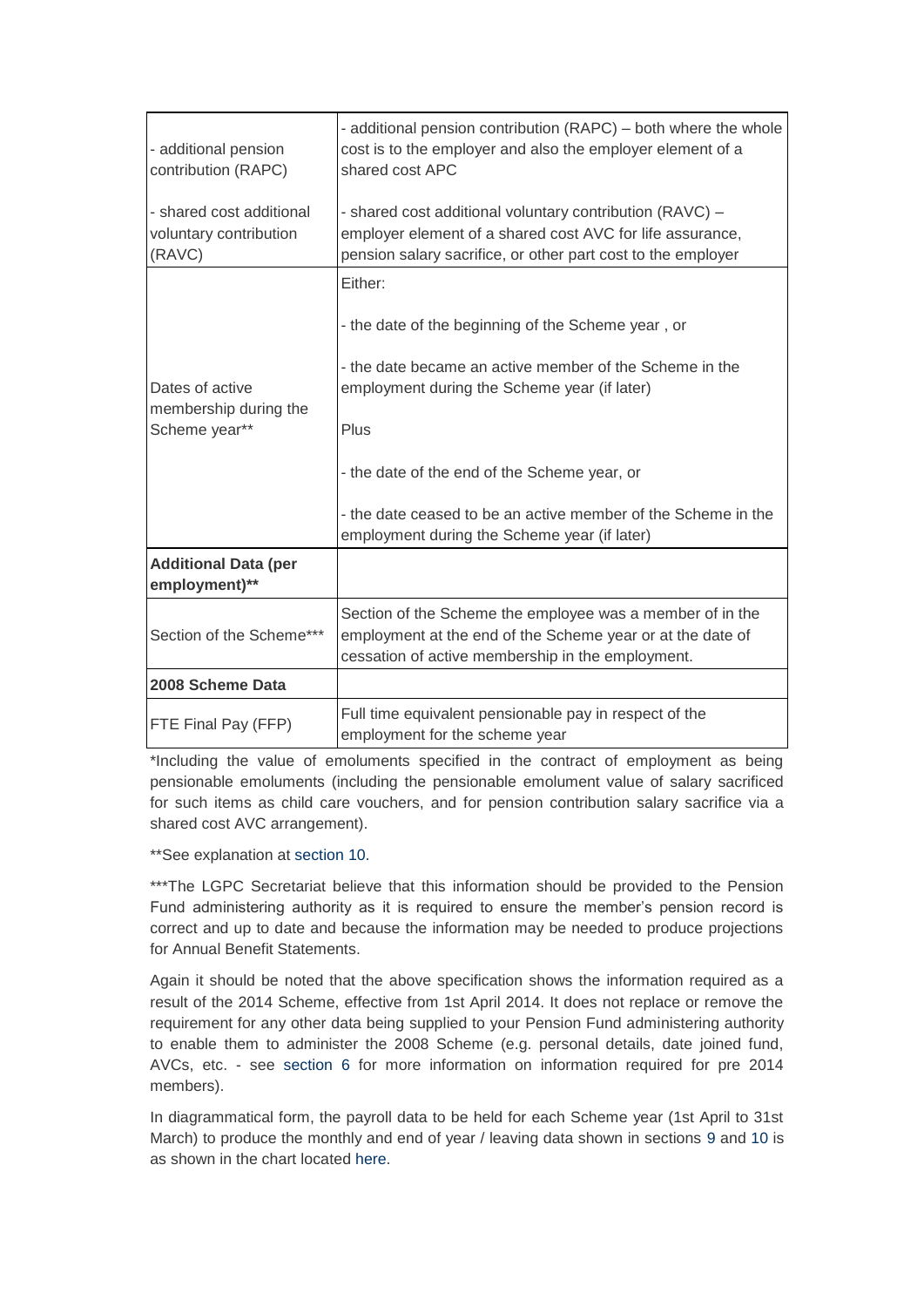# **2. Records**

Separate records of cumulative amounts must be maintained for each job the employee holds unless the employer determines that a single employment relationship exists. This is the same requirement as under automatic enrolment legislation and although not a change from current requirements the need to calculate pensions on a year by year basis means that separate records are vital to the task and therefore worth re-emphasising.

Examples of where the employer may determine a single employment relationship exists are:

- $\circ$  Two concurrent employments where, if one is terminated, the other must be terminated at the same time
- o Two sequential employments without a break (e.g. a promotion)

Where a single relationship does not exist separate records will be required for each job in order to calculate and hold the data needed to correctly determine the amount of pension accrued in each year for each job.

#### **Example 1**

An employee has two concurrent part time jobs with the same employer who has not informed payroll that a single employment relationship exists. Two records should be held for this employee and the data should be supplied to the Pension Fund administering authority as two lines of data both identifiable as the employee (e.g. NI Number) but each uniquely identified as different jobs (e.g. post/payroll number). If one of the jobs ceases this should be treated as a leaver for pension purposes (with the data in respect of that leaver available for reporting to the Pension Fund administering authority at the date of leaving).

#### **Example 2**

An employee is promoted to a new job and no termination of employment notice has been received by payroll. The data should be supplied to the Pension Fund administering authority as a single set of cumulatives which include amounts from both jobs.

Where separate employment relationships exist and where the person is being paid on timesheet claim, it is imperative that timesheet design (and instructions for completion from HR) includes information that identifies which hours are in relation to which job.

### **3. Sections**

The LGPS 2014 contains two sections – the main or 100/100 section and the 50/50 section. The data requirements for both sections are the same apart from the employee contribution calculation which in the 50/50 section is half that which would be due in the main section (see [section 5](http://www.lgpsregs.org/index.php/guides/payroll-guide-to-the-2014-scheme?showall=&start=7) - cumulative contributions). Note that the employer contribution is still the normal full contribution rate (not half).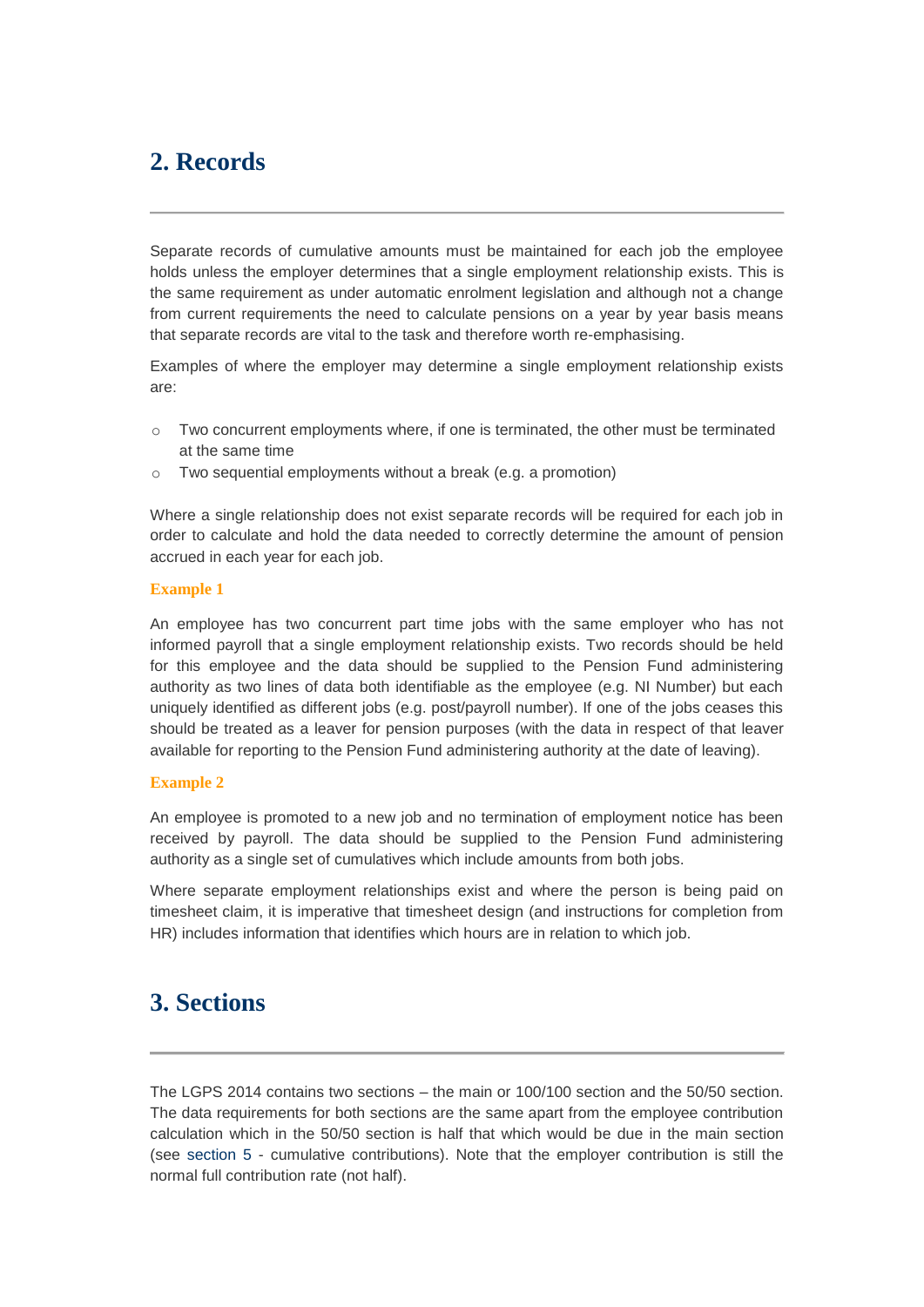In the absence of a 50/50 election before the payroll has been closed (please note that an employee cannot complete a 50/50 election before commencing employment) a new employee, or an existing employee commencing a new employment for which a separate record is required (see [section 2\)](http://www.lgpsregs.org/index.php/guides/payroll-guide-to-the-2014-scheme?showall=&start=2) or an optant out electing to join the Scheme or being autoenrolled or re-enrolled should be put into the main section on commencement of that employment / opting into membership of the Scheme / being automatically enrolled or automatically re-enrolled, after which the following circumstances may lead to a change of section during the Scheme year.

- $\circ$  Notification that the employee has elected to move from the main section to the 50/50 section (or vice versa) from the beginning of the next available pay period following the election.
- $\circ$  If the employee is in the 50/50 section and goes onto no pay due to sickness or injury, the employee must be moved back into the main section from the beginning of the next pay period if they are still on nil pay at that time. This would even be the case where, for example, an employer has a policy of nil pay for the first 3 days of sickness, and the first 2 days of sickness fall at the end of one pay period and the third day is the first day of the following pay period – in such a situation the employee would have to be put into the main section from the beginning of that next pay period. The person will, of course, have the right to make a further 50/50 election which, if made before the payroll is closed, would mean the member would have continuous 50/50 membership.
- $\circ$  If the employee is in the 50/50 section and goes on to no pay during ordinary maternity leave, ordinary adoption leave or paternity leave, the employee must be moved back into the main section from the beginning of the next pay period if they are still on nil pay at that time.
- If the employee is in the 50/50 section they must be moved back to the main section from the beginning of the pay period following the employers' "automatic re-enrolment date". This would happen irrespective of what category of worker they are for the purposes of the Pensions Act 2008. Note that the initial "staging date" for those employers who meet their "staging date" after 31st March 2014 has no implication for existing 50/50 elections. The person will, of course, have the right to make a further 50/50 election which, if made before the payroll is closed, would mean the member would have continuous 50/50 membership.

Please note that the both the main section and the 50/50 section of the LGPS are a "qualifying scheme" for automatic enrolment purposes from April 2014.

NB: Those terms highlighted in quotations marks in the text above are to be construed in accordance with the Pensions Act 2008.

For more information on Automatic Enrolment and the LGPS please read the LGPC's [Automatic Enrolment Guide.](http://www.local.gov.uk/documents/10180/12203/AE.doc/)

The dates an employee joined and ceased membership of a section must be held (per job), as specified in the table in [section 1.](http://www.lgpsregs.org/index.php/guides/payroll-guide-to-the-2014-scheme?showall=&start=1)

Separate cumulative amounts for pensionable pay and employee contributions should be maintained for each section (as specified in the table in [section 1\)](http://www.lgpsregs.org/index.php/guides/payroll-guide-to-the-2014-scheme?showall=&start=1). However, it is not necessary to maintain separate cumulative amounts for employer's contributions per section (other than as specified in the table in [section 1\)](http://www.lgpsregs.org/index.php/guides/payroll-guide-to-the-2014-scheme?showall=&start=1).

It should be noted that if a member moves to the 50/50 section: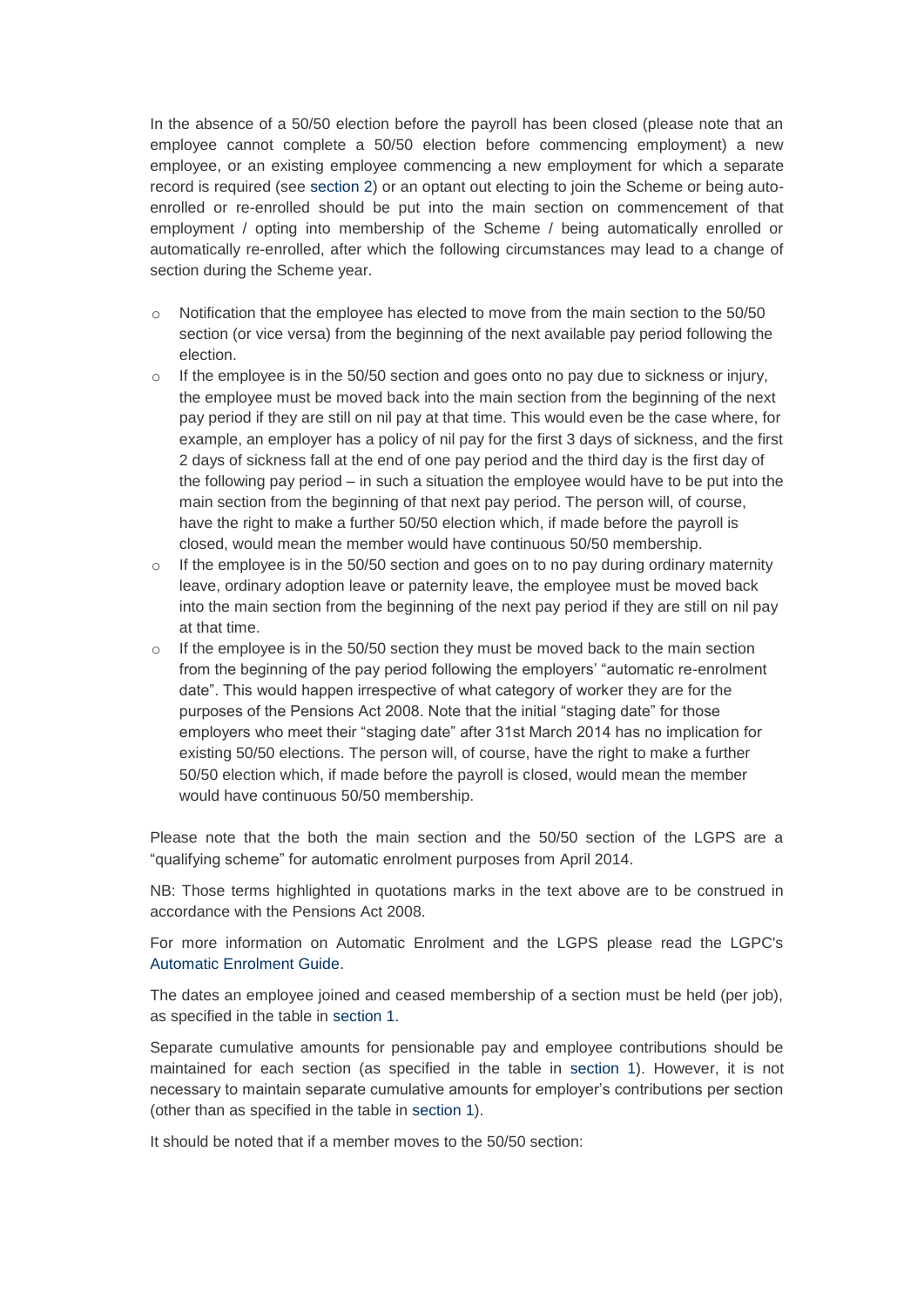- $\circ$  any existing additional pension contribution (EAPC) contract which is at whole cost to employee must cease (unless it is to purchase an amount of pension "lost" due to a trade dispute or due to a period of authorised leave of absence or period of unpaid additional maternity, paternity or adoption leave or unpaid shared parental leave where the member is paying the full cost of the APC\*, in which case it continues, unless the member elects to terminate the contract)
- o any shared cost additional pension contribution (EAPC/ RAPC) contract must cease (unless it is to purchase an amount of pension "lost" during a period of authorised leave of absence or during a period of unpaid additional maternity, paternity or adoption leave or unpaid shared parental leave, in which case it continues, unless the member elects to terminate the contract)
- o any AVC (EAVC) or Shared Cost AVC (EAVC/RAVC) contract continues unless the member elects to terminate the contract.

[\*i.e. the member made an APC election more than 30 days (or such longer period as the employer may allow) after returning from a period of authorised leave of absence or period of unpaid additional maternity, paternity or adoption leave or unpaid shared parental leave, thereby missing the deadline for the employer to compulsorily contribute to a shared cost APC, or the APC is to cover a period of absence beyond 36 months.]

It should also be noted that on movement to the 50/50 section any existing contributions to:

- o an AVC/SCAVC
- $\circ$  an APC to purchase an amount of pension "lost" due to a trade dispute or due to a period of authorised leave of absence or period of unpaid additional maternity, paternity or adoption leave or unpaid shared parental leave where the member is paying the full cost of the APC
- $\circ$  a SCAPC to purchase an amount of pension "lost" during a period of authorised unpaid leave of absence or during a period of unpaid additional maternity, paternity or adoption leave or unpaid shared parental leave, or
- $\circ$  an additional regular contribution (ARC), added years, Preston part-time buy-back, or additional survivor benefit contribution (ASBC) contract / arrangement in force prior to 1st April 2014 – see [section 6.4](http://www.lgpsregs.org/index.php/guides/payroll-guide-to-the-2014-scheme?showall=&start=15)

are not reduced to half rate. The contributions under such contracts / arrangements continue to be paid in full i.e. the full percentage rate or flat rate sum due under the relevant contract / arrangement).

A member in the 50/50 section cannot commence payment of an additional pension contribution (EAPC) contract which is at whole cost to the employee (unless it is to purchase an amount of pension "lost" due to a trade dispute or due to a period of authorised leave of absence or period of unpaid additional maternity, paternity or adoption leave or unpaid shared parental leave where the member is paying the full cost of the APC).

A member in the 50/50 section can only commence payment of a shared cost additional pension contribution (EAPC/ RAPC) contract if such a contribution is to purchase an amount of pension "lost" during a period of authorised unpaid leave of absence or during a period of unpaid additional maternity, paternity or adoption leave or unpaid shared parental leave.

A member in the 50/50 section can commence payment of an AVC (EAVC) or Shared Cost AVC (EAVC/RAVC) contract.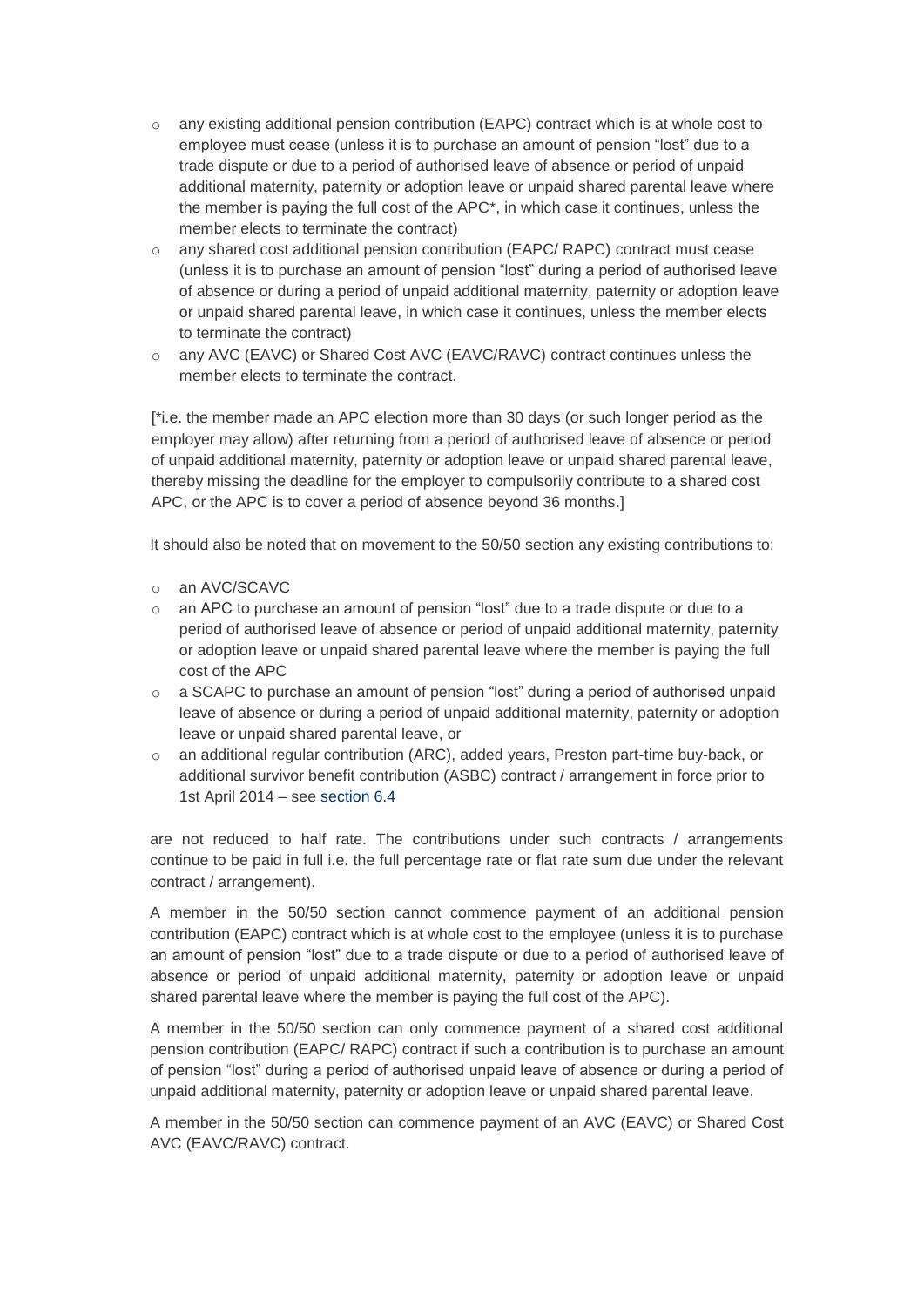A member in the 50/50 section can commence payment of Preston part-time buy-back contributions.

It should be noted that if a member moves to the main section:

- o any existing additional pension contribution (EAPC) must continue, unless the member elects to terminate the contract.
- $\circ$  any shared cost additional pension contribution (EAPC/ RAPC) contract must continue, unless the member elects to terminate the contract.
- o any AVC (EAVC) or Shared Cost AVC (EAVC/RAVC) contract continues unless the member elects to terminate the contract.
- $\circ$  any additional regular contributions (ARC) contract must continue unless the member elects to terminate the contract.
- o any added years contract must continue unless the member elects to terminate the contract.
- o any additional survivor benefit contributions (ASBC) contract must continue unless the member elects to terminate the contract.
- o any Preston part-time buy-back contributions must continue.

A member in the main section can commence payment of an additional pension contribution (EAPC) contract which is at whole cost to the employee.

A member in the main section can commence payment of a shared cost additional pension contribution (EAPC/ RAPC) contract.

A member in the main section can commence payment of an AVC (EAVC) or Shared Cost AVC (EAVC/RAVC) contract.

A member in the main section can commence payment of Preston part-time buy-back contributions.

#### **Example 3**

A monthly paid employee opts for the 50/50 section on 29th June (after the June payroll had closed). The payroll should be amended to show the employee in the 50/50 section from the July pay period. Movements between sections are unique to each job unless a single employment relationship exists in which case movements will apply across all of the jobs in that relationship.

#### **Example 4**

An employee with two concurrent jobs opts for the 50/50 section. If no single employment relationship exists the employee may opt to be in the 50/50 section in either or both jobs. If a single employment relationship does exist the option applies to both jobs.

#### **Example 5**

An employee finishes one job and starts another without any notification that employment has ceased (e.g. they are promoted with the same employer). If the employee had opted for the 50/50 section in the first job that option should be carried forward to the second job. If a notification was received from the employer that employment has ceased then the jobs should be treated as a termination and a new starter and the employee put into the main section in the new job.

Employers will need to provide the dates of movements between sections to the Pension Fund administering authority when they occur and, at year end (or date of leaving if earlier),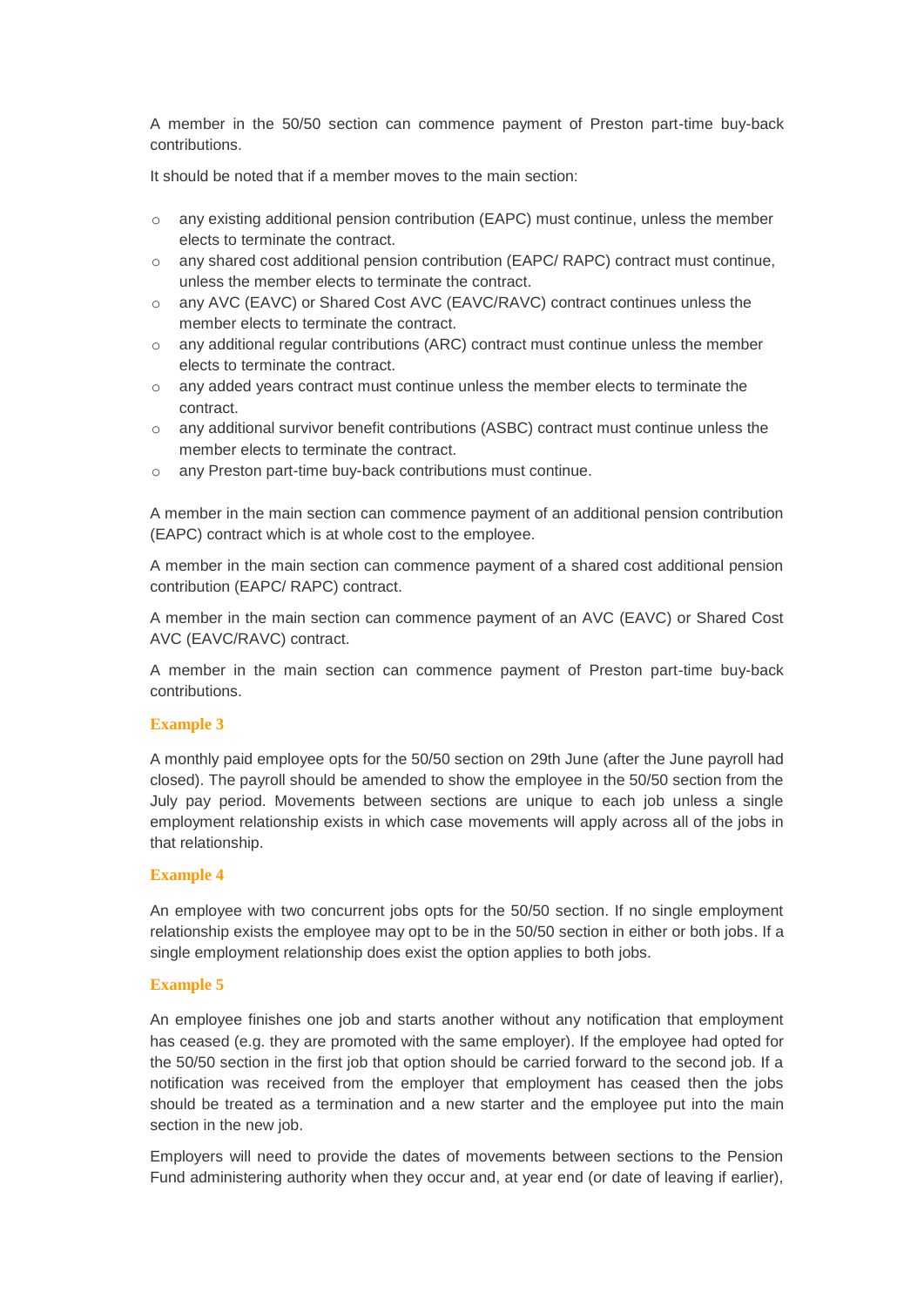confirm to the administering authority which section the member was in at that time. Each employer will need to determine the most effective method to achieve this which may or may not involve the payroll system holding these dates.

# **4. Cumulative Pensionable Pay (CPP1 and 2)**

This is the cumulative Pensionable Pay (PP) and/or Assumed Pensionable Pay (APP) in either section of the Scheme in the Scheme year, including the value of emoluments specified in the contract of employment as being pensionable emoluments (including the pensionable emolument value of salary sacrificed for such items as child care vouchers, and for pension contribution salary sacrifice via a shared cost AVC arrangement). The cumulative pensionable pay must be provided separately for each section (and per job) as different accrual rates will apply when calculating the pension in each section. If the employee moves between sections more than once in a Scheme year there is no requirement to differentiate cumulatives between different periods in the same sections (although the dates the member was in each section need to be provided to the pension fund administering authority). The cumulative amounts should contain all of the PP and/or APP in each section during the year.

Note that any pensionable pay received after 31st March 2014 which relates to a period prior to 1st April 2014 should not be included in CPP1 or CPP2.

#### **Example 6**

Employee opts for the 50/50 section 3 months into the Scheme year at which point the accrued CPP1 is £3,000. The employee spends 6 months in the 50/50 section accruing £6,000 in CPP2 then opts back into the main section for the final three months of the year accruing a further £3,300 in CPP1. The cumulatives at the end of the Scheme year are CPP1 £6,300 and CPP2 £6,000.

### **4.1 Pensionable Pay**

The definition of pensionable pay in the 2014 Scheme is, basically, the same as in the 2008 Scheme – i.e. all payments in respect of the job apart from those listed in regulations as exclusions, but there are three main differences. The first significant change is that noncontractual overtime has been removed from the exclusions list and so, from 1st April 2014, non-contractual overtime becomes pensionable.

The second change is that a payment in consideration of loss of future pensionable payments or benefits is, from 1st April 2014, not pensionable. So, for example, where employer changes an employee's contract to remove contractual overtime and gives a lump sum payment in consideration for the loss of future pensionable payments (because the number of voluntary hours of overtime are expected to be less than the former number of contractual hours of overtime), that lump sum would be non-pensionable. Similarly, where an employer reduces the pay of an employee but offers a 'marked time' payment (e.g. to bring the employee's pay up to the former rate of pay for a limited period of time) the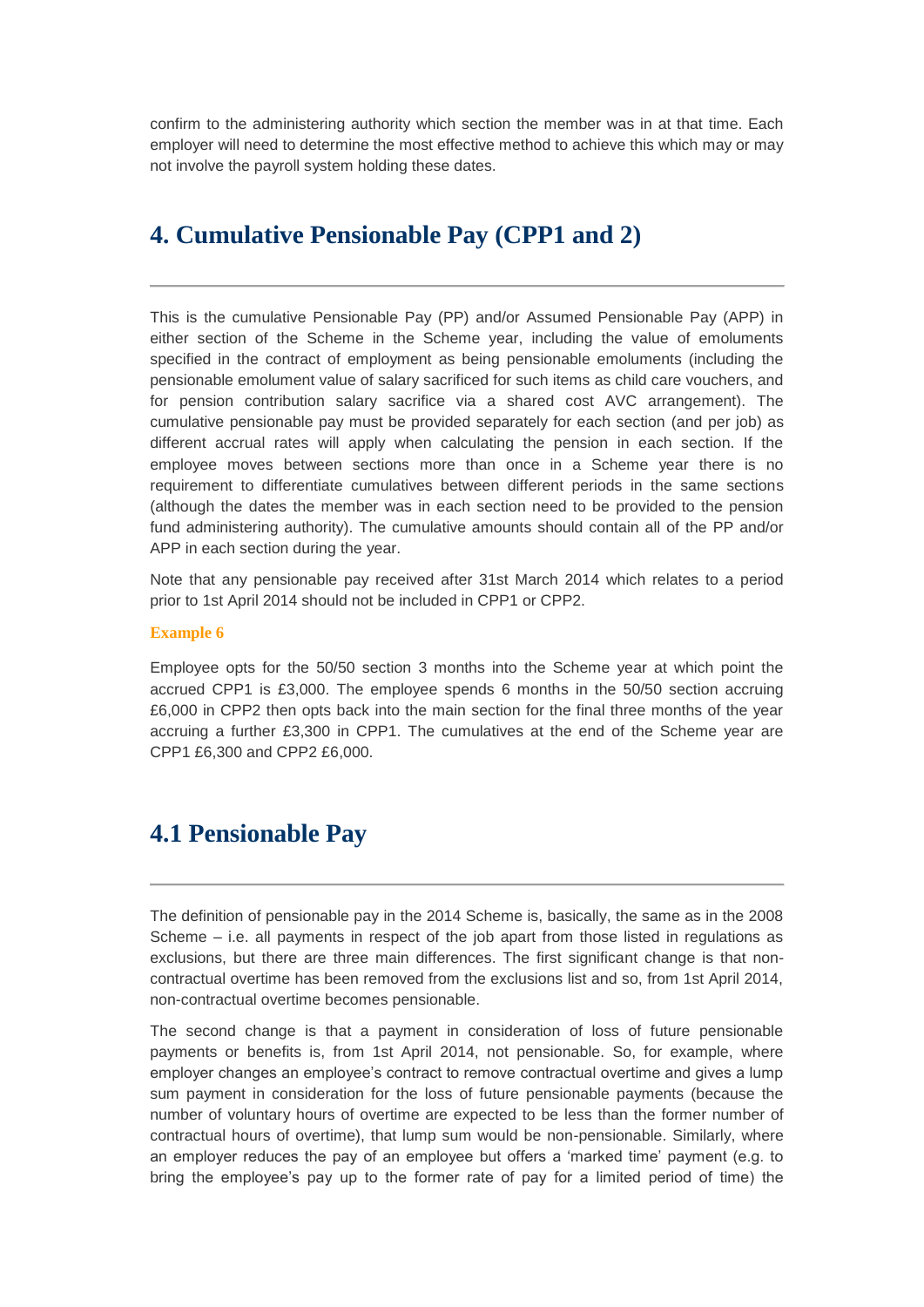employer could, by defining that 'top-up' sum in the 'marked-time' agreement as a sum to be paid each pay period for a period of X months in consideration of the loss of future pensionable payments make the 'top-up' payment non-pensionable.

The third change is that, from 1st April 2014, any actual pay paid **by the Scheme employer** to a reservist during Reserve Forces Service Leave is not pensionable. Note that whilst on reserve forces service leave the employee and the Ministry of Defence pay contributions on the amount of Assumed Pensionable Pay (see [section](http://www.lgpsregs.org/index.php/guides/payroll-guide-to-the-2014-scheme?showall=&start=6) 4.2).

The LGPS Regulations define pensionable pay as follows:

#### **Meaning of pensionable pay**

**20.** —(1) Subject to regulation 21 (assumed pensionable pay), an employee's pensionable pay is the total of—

- (a) all the salary, wages, fees and other payments paid to the employee, and
- (b) any benefit specified in the employee's contract of employment as being a pensionable emolument.

(2) But an employee's pensionable pay does not include—

- (a) any sum which has not had income tax liability determined on it;
- (b) any travelling, subsistence or other allowance paid in respect of expenses incurred in relation to the employment;
- (c) any payment in consideration of loss of holidays;
- (d) any payment in lieu of notice to terminate a contract of employment;
- (e) (e) any payment as an inducement not to terminate employment before the payment is made;
- (f) any amount treated as the money value to the employee of the provision of a motor vehicle or any amount paid in lieu of such provision;
- (g) any payment in consideration of loss of future pensionable payments or benefits;
- (h) any award of compensation (excluding any sum representing arrears of pay) for the purpose of achieving equal pay in relation to other employees;
- (i) any payment made by the Scheme employer to a member on reserve forces service leave;
- (j) returning officer, or acting returning officer fees other than fees paid in respect of—
- (i) local government elections,
- (ii) elections for the National Assembly for Wales,
- (ii) Parliamentary elections, or
- (iv) European Parliamentary elections.

The LGPS (Transitional Provisions, Savings and Amendment) Regulations 2014 provide that to the above list should be added "any supplement paid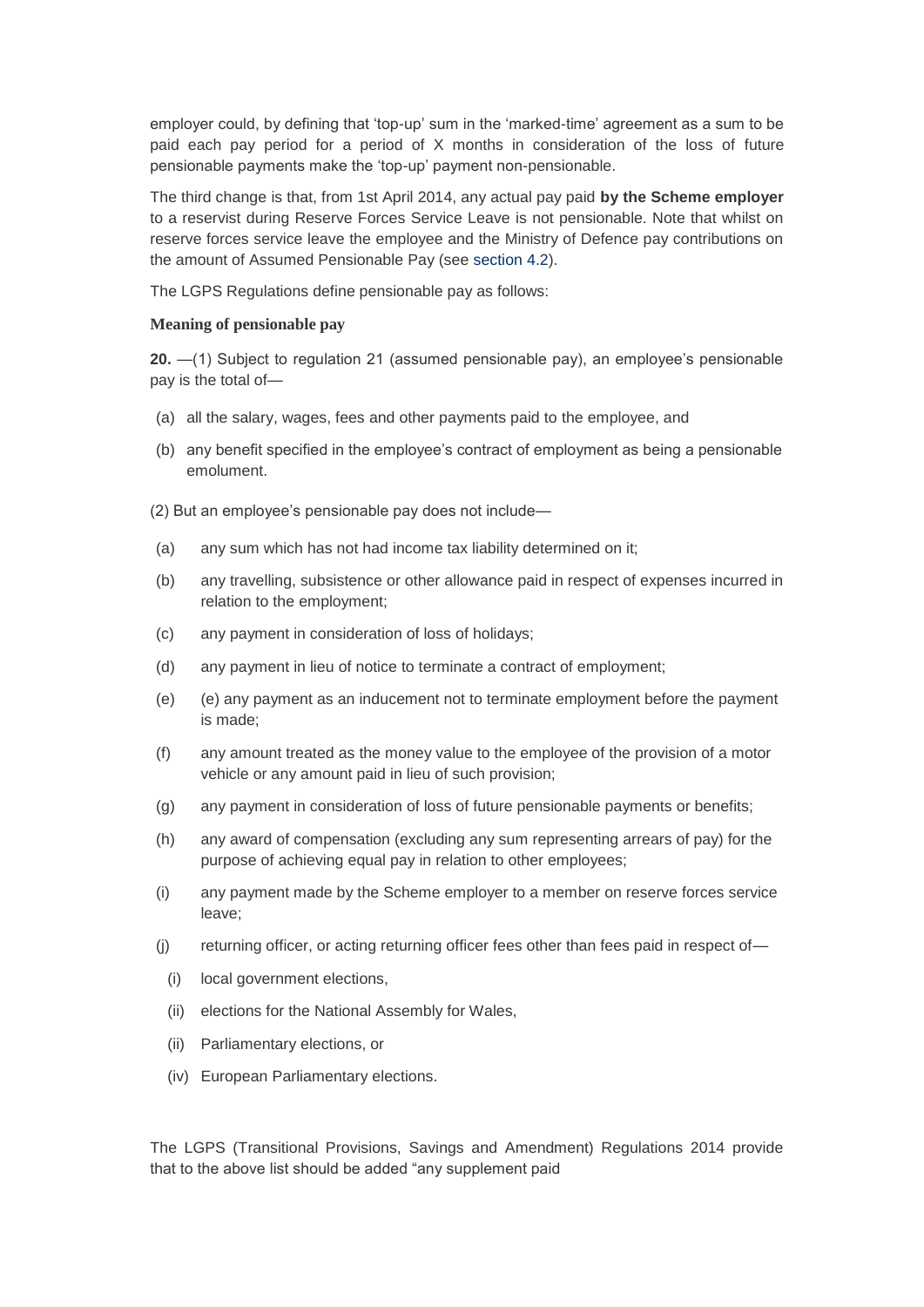- (a) to an employee whose employment transferred on 1st April 1996 to the Environment Agency or to such an employee who subsequently transferred on 1st April 2013 to the Natural Resources Body for Wales; or
- (b) to an employee whose employment transferred on 1st April 2010 from the Learning and Skills Council for England to a local authority or to London Councils Limited, in recognition of the difference in contribution rates between members of the principal civil service pension scheme and the 2008 or 2014 LGPS Schemes.

The LGPS (Transitional Provisions, Savings and Amendment) Regulations 2014 also provide that, despite the entry at (f) above, if

- (a) an employee's pensionable pay at both  $31<sup>st</sup>$  December 1992 and  $31<sup>st</sup>$  March 1998 included an amount treated as the money value to the employee of the provision of a motor vehicle or any amount paid in lieu of such provision, or
- (b) an employee was, immediately before  $2<sup>nd</sup>$  May 1995 in the process of converting the provision of a motor vehicle into an amount paid in lieu of such provision where the process was concluded before  $1<sup>st</sup>$  July 1995 and the employee's pensionable pay at 31 $<sup>st</sup>$ </sup> march 1998 included such an amount,

the relevant amount remains pensionable until such time as the member leaves employment with the employer who was employing him / her on  $31<sup>st</sup>$  December 1992 (otherwise than as a result of a transfer to another Scheme employer which is beyond the employee's control) or ceases to be provided with a motor vehicle or an amount representing the money value to him / her of the provision of such a vehicle.

Note that unlike in the 2008 Scheme, where benefits are based on the pensionable pay due for a period, not pensionable pay received in that period, benefits in the 2014 career average Scheme will be calculated based on the pensionable pay that is received in the Scheme year (1 April to 31 March) and not the pay due during that period. There is therefore no need to adjust pensionable pay on payment of arrears or other payments which are paid in the current pay period but not related to the current pay period.

Please note, however, that any pensionable pay received after 31st March 2014 that relates to a period prior to 1st April 2014 should not be included in CPP1 or CPP2 – see [section 7.](http://www.lgpsregs.org/index.php/guides/payroll-guide-to-the-2014-scheme?showall=&start=16) Also, it would seem logical that any payments made after an employee elects to join the LGPS or is automatically enrolled or re-enrolled into the LGPS that relate to a period prior to the employee joining the LGPS should not be pensionable and so should not be included in CPP1 or CPP2. However, the LGPS Regulations 2013 are not clear on this point. An argument for including such pay in CPP1 or CPP2 is that regulation 20(1)(a) states that pensionable pay is "all the salary, wages, fees and other payments paid to the employee" and regulation 20(2) does not exclude payments made to a member of the Scheme that relate to a period prior to joining the Scheme. An alternative argument would be that regulation 9(1) of the LGPS Regulations 2013 says that where an employee commences membership part way through a Scheme year, pension contributions are payable on "the annual pensionable pay the member receives at the commencement of membership"; thus any payments made after commencement of membership that relate to a period prior to commencement of membership is not "pensionable pay" as it relates to pay due prior to commencement of membership. If the payment had been made at the correct time (before commencement of membership) it would not have been pensionable; so why should the payment become pensionable simply because payment is delayed (either by the employee or the employer) until after the employee has joined the Scheme? The regulations governing the 2008 Scheme were equally unclear on this point.

#### **Pensionable pay and salary sacrifice**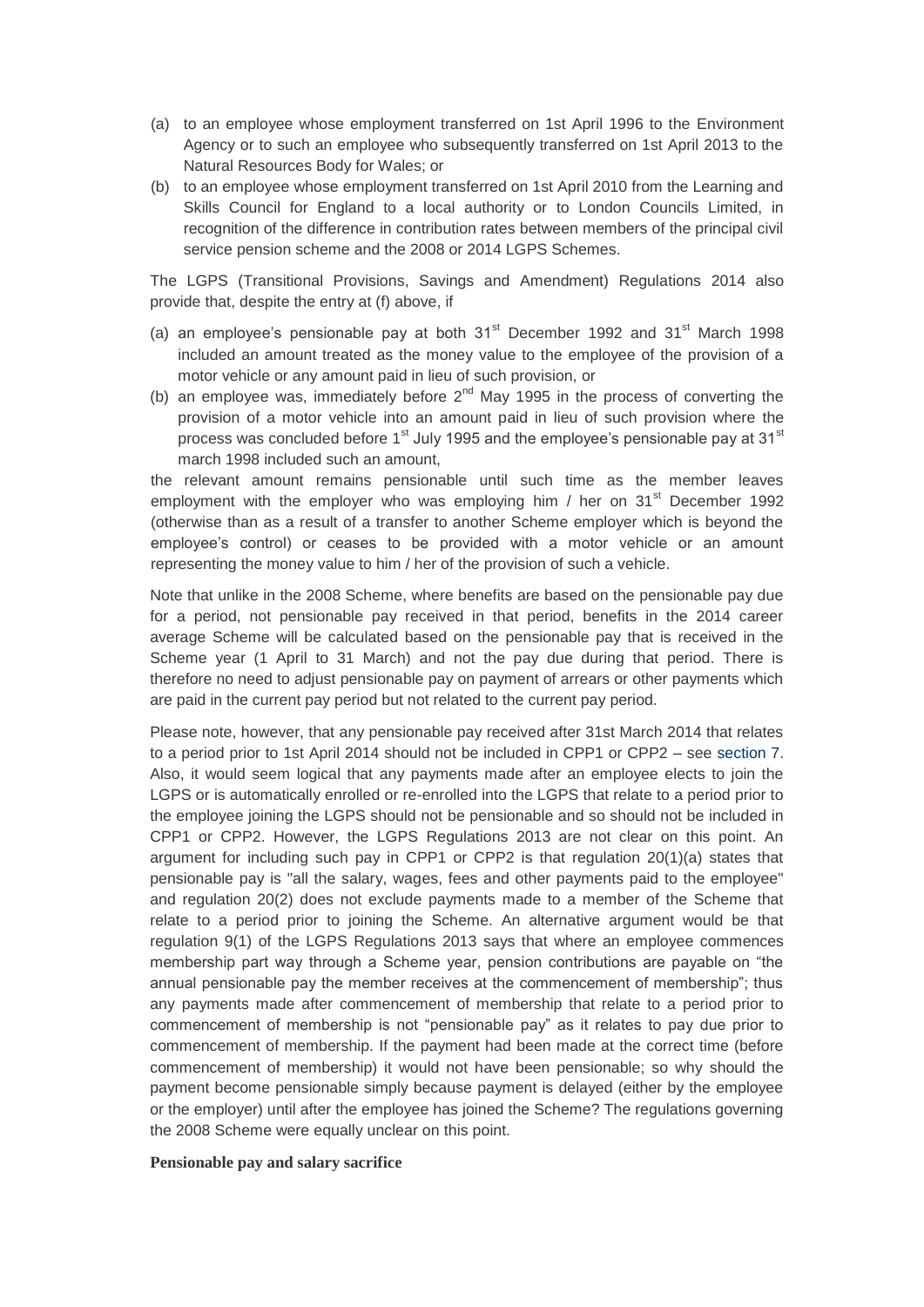HMRC approved salary sacrifice arrangements where an employee has their contractual pay reduced by an agreed amount (supported by a variation to their contract) in return for a tax assessable benefit in kind from which income tax liability is then removed will remain pensionable under the 2014 Scheme (where the benefit in kind is specified in the employee's contract of employment as being a pensionable emolument). Thus, the position remains the same as in the 2008 Scheme – see [LGPC Circular 244](http://www.local.gov.uk/c/document_library/get_file?uuid=f5665e21-e865-4f54-ad18-81f7e5df57bd&groupId=10180) for more information.

Where holiday entitlement is sold in return for additional remuneration, the extra pay will (as in the 2008 Scheme) be non-pensionable, because it is a "payment in consideration of loss of holiday".

Where an employee forgoes remuneration in return for additional days of holiday this is, in effect, authorised unpaid leave of absence. Many employers have introduced such cost saving arrangements as a mechanism to help deal with budget constraints. If such authorised unpaid leave of absence reduces a person's income prior to tax and NIC deductions, the value of this cannot be added back in to a member's pensionable pay as a pensionable emolument because there has been no income tax liability determined on that amount. However, if instead a net deduction is made in respect of the value of the additional leave and income tax and NICs are deducted from the member's full pay, the member's pensionable pay would also be the full amount. This is set out in more detail in the third option described below.

Even if an annual leave purchase scheme is an HMRC approved salary sacrifice scheme, the purchased annual leave is only pensionable where income tax liability has been determined on the value of that annual leave.

In the 2008 Scheme the employer and employee were required to pay their respective contributions on the first 30 days of authorised unpaid leave of absence, with the contributions being based on the amount of remuneration the employee would have received but for the absence. However, in the 2014 Scheme, there is no requirement for contributions to be paid for the first 30 days of authorised unpaid leave of absence. Instead, it is the employee's choice as to whether or not to cover the period of absence for pension purposes. If the employee choses to do so this will be by paying an age-related Additional Pension Contribution (APC) to cover the amount of pension 'lost' during the period of authorised unpaid leave of absence – see [section 5.3](http://www.lgpsregs.org/index.php/guides/payroll-guide-to-the-2014-scheme?showall=&start=10) for further details.

It should be noted that an employer might take a different approach to that set out above. Instead of introducing a system whereby an employee forgoes remuneration in return for additional days of holiday, the employer might make a change to the employee's contract of employment whereby the employee is only required to work for, say 360 days a year (in the same way that a term-time employee may contractually only be required to work term-time). In the first approach, if the member is on, say, £20,001 a year and takes 5 days authorised unpaid leave of absence (for which a deduction will be made from pay) the employee contribution rate would be determined on a salary of £20,001 and the employee could purchase the pension 'lost' during those 5 days leave of absence by electing to pay an APC. If the member makes the APC election within 30 days of returning from the absence (or such longer period as the employer may allow), it would be a shared cost APC i.e. the employer would compulsorily have to contribute 2/3rds of the cost of that APC – see [section](http://www.lgpsregs.org/index.php/guides/payroll-guide-to-the-2014-scheme?showall=&start=10)  [5.3](http://www.lgpsregs.org/index.php/guides/payroll-guide-to-the-2014-scheme?showall=&start=10) for further details. However, under the second approach, the member's salary would be £19,727 and if the member wanted to purchase the equivalent of the pension that would have been earned for another 5 days works they could do so via an APC. However, this would be at whole cost to the member (unless the employer voluntarily agreed to contribute towards the cost of that APC) – see [section 5.3](http://www.lgpsregs.org/index.php/guides/payroll-guide-to-the-2014-scheme?showall=&start=10) for further details. Of course, under the second approach, regulations 8 to 10 of the LGPS (Benefits, Membership and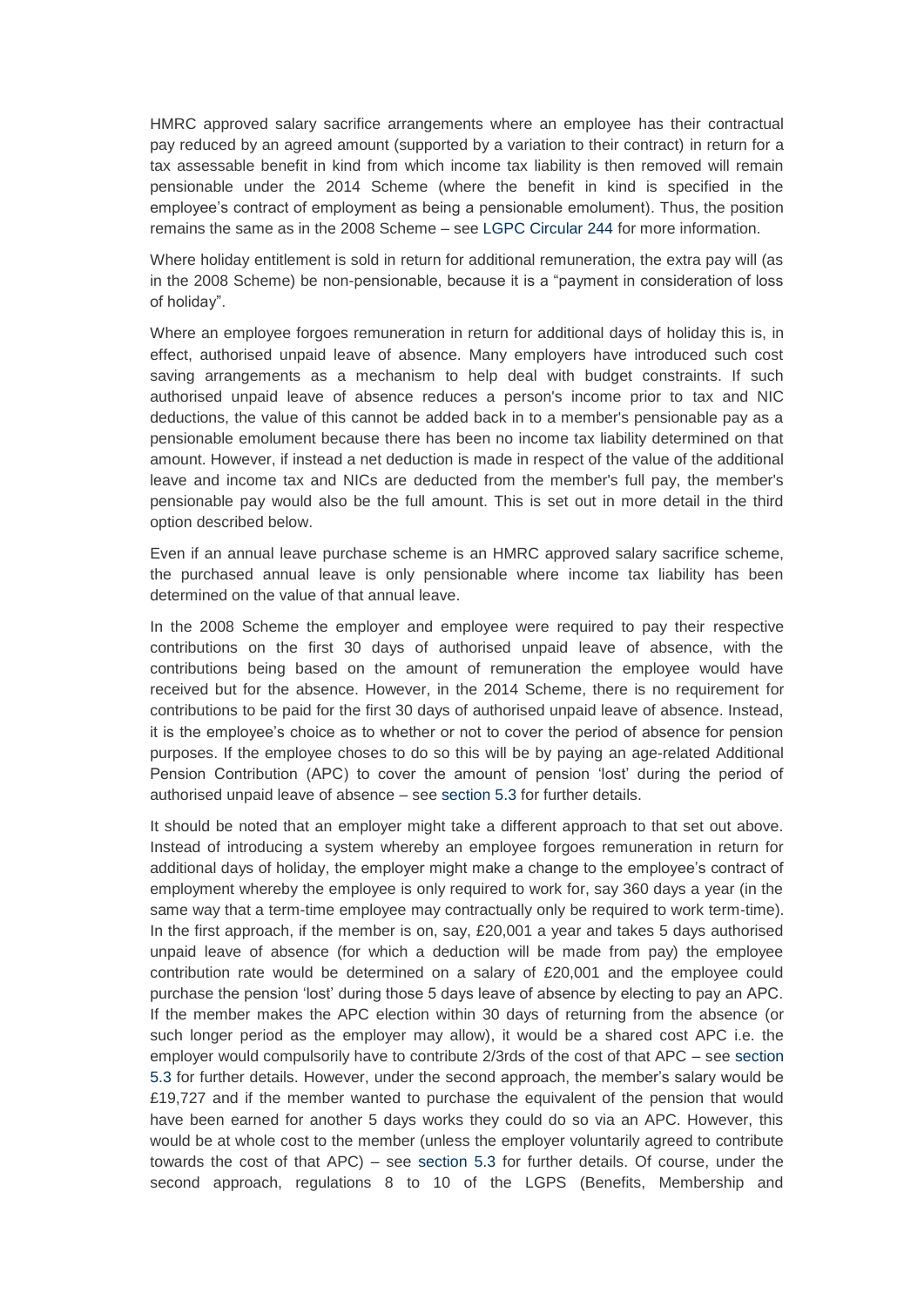Contributions) Regulations 2007 would apply if the member has membership prior to 1 April 2014, meaning that the final pay used to calculate the member's pre 1st April 2014 pension benefits would be the best one of the last 3 years pay or, if the pay reduction occurred in the 10 years preceding the date of leaving, the average of any 3 consecutive years ending on a 31st March in the last 13 years.

A third approach is where the employer continues to pay the employees in full (so each month's pay would attract full tax, National Insurance and pension contributions) but has the agreement of the employee to deduct a **net** sum on the deductions side of the payslip (i.e. the net sum the employee would have received for the day's leave after deduction of tax, NI and pension contributions). This overcomes the problem of having, in the first approach, to treat the leave as unpaid leave of absence and means there would be no effect on the employee's pension and no need for them to elect to purchase the period via an APC; and it overcomes the problem in the second approach of reducing the employee's pensionable pay and having to apply regulations 8 to 10 of the LGPS (Benefits, Membership and Contributions) Regulations 2007 if the member has membership prior to 1 April 2014.

A net deduction can be made provided it is:

- $\circ$  authorised by the employee's contract provided the employee has been given a written copy of the relevant terms or a written explanation of them before it is made, or
- o consented to by the employee in writing before it is made.

### **4.2 Assumed Pensionable Pay**

This replaces the concept of notional or 'as was' pay in cases of reduced contractual pay or nil pay as a result of sickness or injury; or during relevant child related leave (i.e. ordinary maternity, paternity or adoption leave or paid shared parental leave and any paid additional maternity or adoption leave); or whilst on reserve forces service leave (if the employee, although eligible to be in the Armed Forces Pension Scheme during that period, has elected to remain a member of the LGPS). In these circumstances (and only in these circumstances) the amount added to the CPP should be the APP and not any PP received, unless the PP received for any given day in that period is greater than the APP (e.g. pay from KIT day(s), SPLIT day(s) or Stringer day(s)), in which case PP is added to CPP for that day and APP is added for the other days. Note that the APP figure calculated prior to the KIT, SPLIT or Stringer day(s) is not recalculated following the KIT, SPLIT or Stringer day(s) i.e. the same APP figure continues to apply during the remainder of the relevant child related leave.

#### **Calculation**

APP is calculated as an annual rate then applied to the relevant period as a proportion of that rate. The annual rate of APP is calculated as follows for any employee whose pay periodicity is other than monthly (e.g. weekly, fortnightly, lunar, quarterly, half yearly).

**Pay periodicity other than monthly** - calculate the average of the pensionable pay for the 12 complete weeks prior to the relevant event after removing any pensionable lump sum payments, but including any APP previously credited in and relating to those pay periods. If arrears of pay are paid in the 12 week period, some or all of which relates to a period prior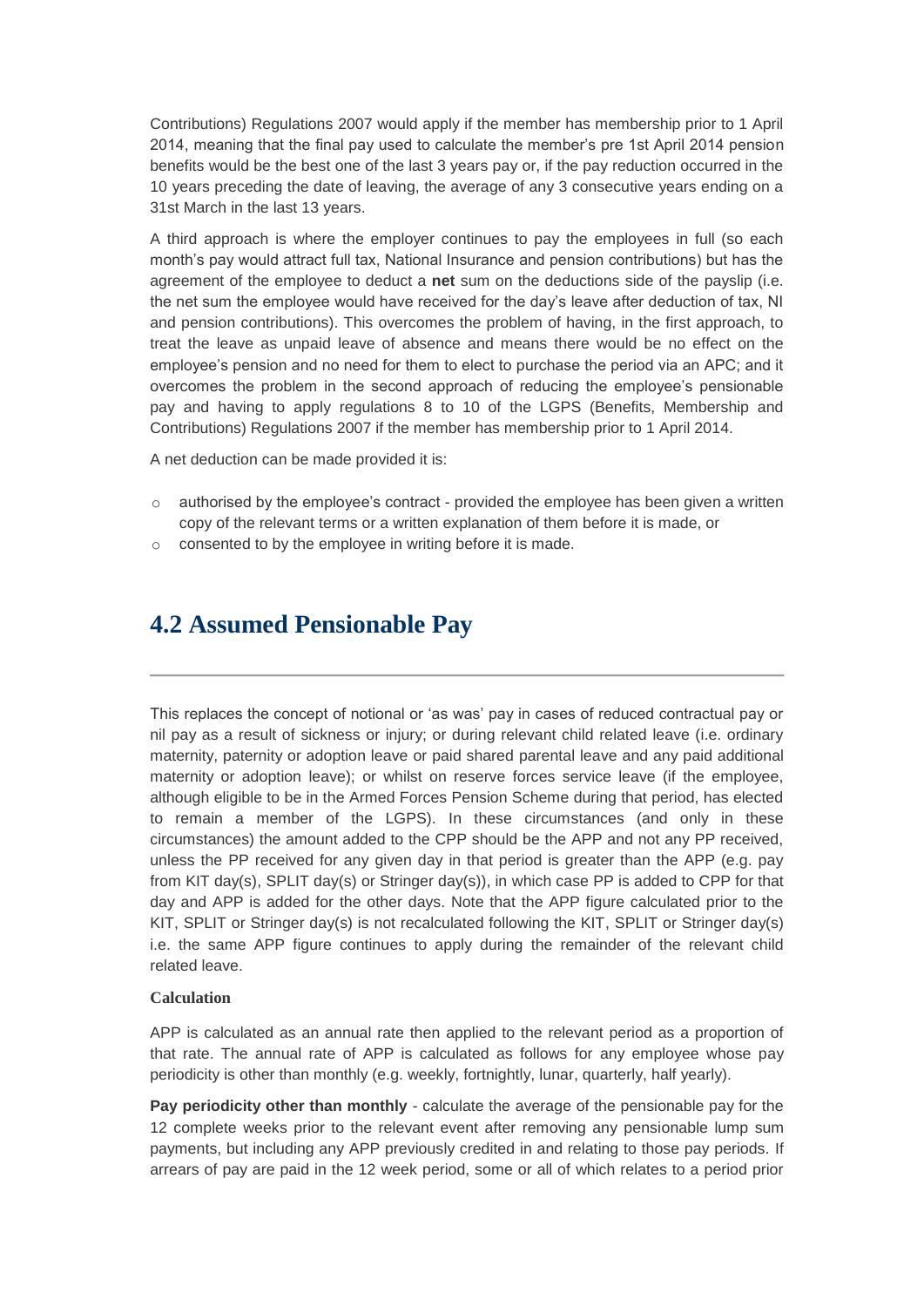to the commencement of the 12 week period, the back pay relating to the period prior to the commencement of the 12 week period can be treated as a non-regular lump sum payment and, thus, removed from the calculation. Gross up to an annual figure. If the pensionable pay in the period has been reduced as a result of an absence due to a trade dispute or an absence authorised by the employer, the reduction is to be ignored when calculating the average pensionable pay for the 12 weeks. If 12 complete weeks' pay does not exist use whatever number of complete periods are available.

The relevant event is the date on which the employee drops to reduced **contractual** pay or nil pay due to sickness or injury, or commences child related leave (i.e. ordinary maternity, paternity or adoption leave or paid shared parental leave), or the date the member commenced reserve forces service leave.

Note that APP does NOT accrue during any period of unpaid additional maternity, paternity or adoption leave or unpaid shared parental leave available at the end of relevant child related leave; this is to be treated as unpaid leave of absence.

**Monthly paid** - For a monthly paid employee three complete pay periods should be used instead of 12 weeks but the calculation is the same as outlined above (replacing references to "12 complete weeks" with a reference to "3 months").

Note: the calculation of APP can include pensionable pay prior to 1st April 2014 (i.e. where the 12 weeks / 3 months goes back beyond 1st April 2014). This caters, for example, for members who would be on APP from day one of the 2014 Scheme (because on 1st April 2014 they are already on reduced contractual pay or no pay due to sickness or injury). If pensionable pay prior to 1st April 2014 is included it is the pensionable pay as defined under the 2008 Scheme that is included (not what the pre 1st April 2014 pensionable pay would have been if it had been determined under the definition of pensionable pay in the 2014 Scheme).It should also be noted that the LGPS Regulations 2013 do not specify how the grossing up to an annual equivalent pay figure should be performed. For monthly paid employees the calculation is straight forward (see Examples 7A and 7B). However, for employees paid other than monthly, there is no standard procedure. However, whatever multiplier is used should form the basis for the divisor (see the [section on "Proportioning"](http://www.lgpsregs.org/index.php/guides/payroll-guide-to-the-2014-scheme?showall=&start=6#proportioning) below).

#### **Example 7A**

A monthly paid employee has received the following pensionable pay in the three complete months prior to the relevant event.

Month 1 £1,400, Month 2 £2,500 (including a £1,000 regular bonus and £100 overtime) Month 3 £1,400.

The calculation of APP is as follows:

Annual rate of APP =  $(E1,400 + E1,500 + E1,400)/3$  \*12) = £17,200

Note that the £1,000 bonus is removed prior to the averaging and grossing up calculation.

#### **Lump sums**

APP may be increased at the time of calculation where the employer, at their sole discretion, decides to add back into the APP any regular lump sum payment paid in the last 12 months before the relevant event. The employer must determine, at the point APP commences, whether there is a 'reasonable expectation' that a regular lump sum payment received in the previous 12 months would be paid again during the period where APP applies and, if so, whether that lump sum already paid should be added back into the APP annual rate figure.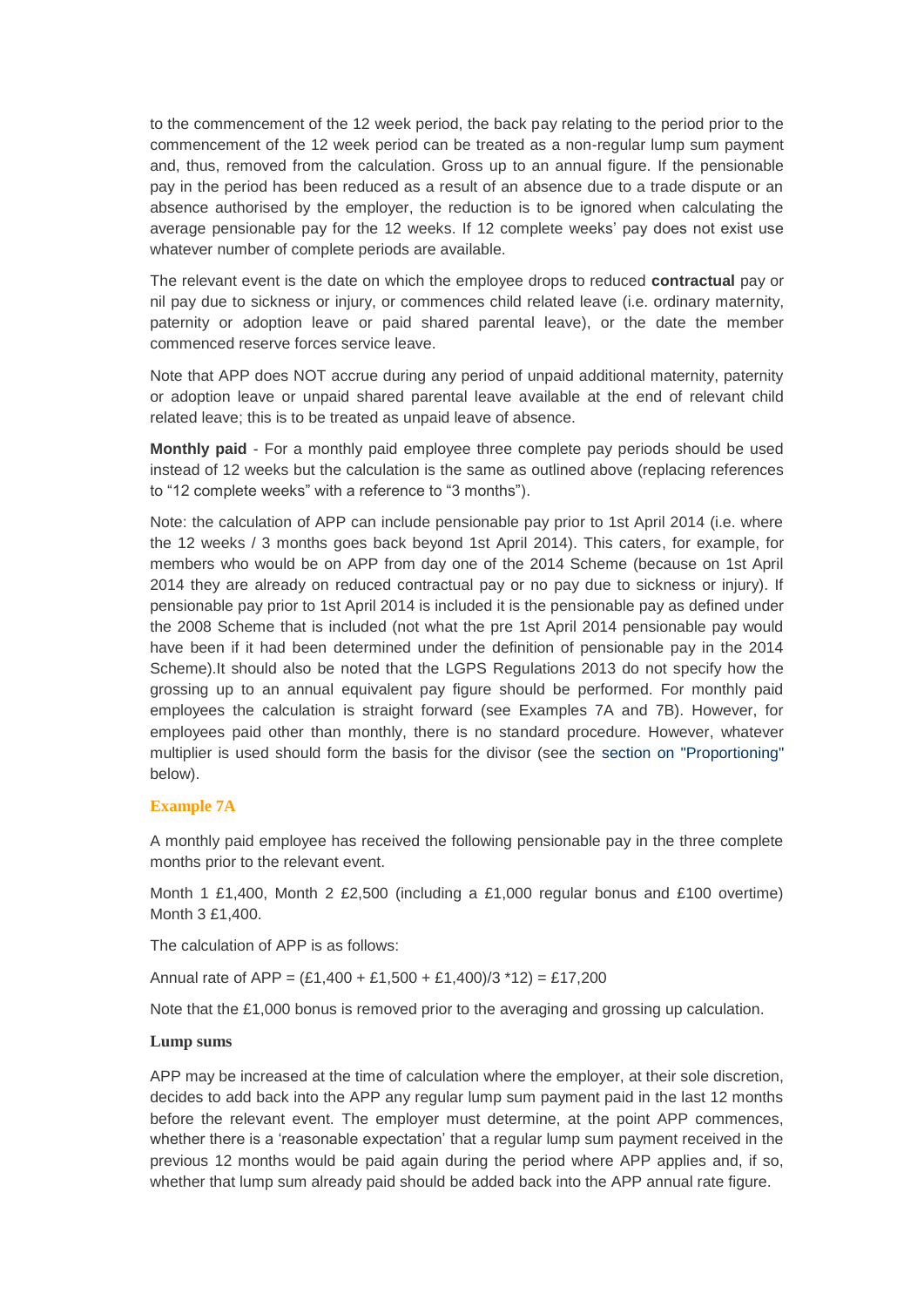#### **Example 7B**

In example 7A, the member received a regular annual bonus of £1,000 in the period before going on to APP. In calculating the flat rate average APP the lump sum was removed. In deciding whether or not the lump sum should be added back into the APP annual rate the employer should reasonably assess if in their view the employee will still be on APP the next time the lump sum is due to be paid. Therefore, if in the employer's reasonable assessment the period of APP will extend to 11 months or more and the £1,000 bonus would have been paid again within the period of APP then the amount could be added back into the annual APP rate i.e.

Annual rate of APP =  $(E1.400 + E1.500 + E1.400)/3$  \*12) = £17,200 + £1,000 (future bonus)  $= £18,200$ 

It is recognised that the £1,000 has already been included in the CPP prior to going on to APP and so, if added back into APP, this will result in an element of double counting. Employers will wish to take this into consideration when making their decision. The number of cases is likely to be small.

#### **APP and Separate Employments**

The calculation of APP uses the 3 complete months or 12 complete weeks pensionable pay the member receives relating to **that employment** before the period of reduced contractual pay or nil pay due to sickness or injury, or relevant child related leave commenced or the date the member commenced reserve forces leave.

If during the period of 3 months or 12 weeks pensionable pay used to calculate the APP the member ceases one employment and is reemployed on a new contract of employment the calculation of the value of the APP is based on the pensionable pay received in the new employment only using the number of complete weeks or complete months available in that employment to calculate the APP.

#### **Proportioning**

When determining the proportion of the annual APP rate to be added to the CPP the same method used for determining part periods for other reasons should be maintained. Therefore, if it is necessary to calculate one day's APP use whatever method is normally used to calculate one day's pay from an annual rate. However, it is important that the method reflects the methodology used to calculate the annualised APP figure. Thus, for example:

- $\circ$  if 12 weeks' pay have been grossed up to an annual rate using the formula 52/12 then the divisor for working out a week's pay would then be annual pay/52 (and for a fortnightly paid employee the divisor would be 26 and for a lunar paid employee it would be 13), or
- $\circ$  if 12 weeks' pay have been grossed up to an annual rate using the formula 52.143/12 then the divisor for working out a week's pay would then be annual pay/52.143 (and for a fortnightly paid employee the divisor would be 26.0715 and for a lunar paid employee it would be 13.03575), or
- $\circ$  if 12 weeks' pay have been grossed up to an annual rate using the formula 53/12 then the divisor for working out a week's pay would then be annual pay/53 (and for a fortnightly paid employee the divisor would be 26.5 and for a lunar paid employee it would be 13.25). Note, however, that using a formula of 53/12 is **not** recommended as it produces an incorrect outcome when calculating an annualised Assumed Pensionable Pay figure for use in calculating the ill health pension enhancement for an employee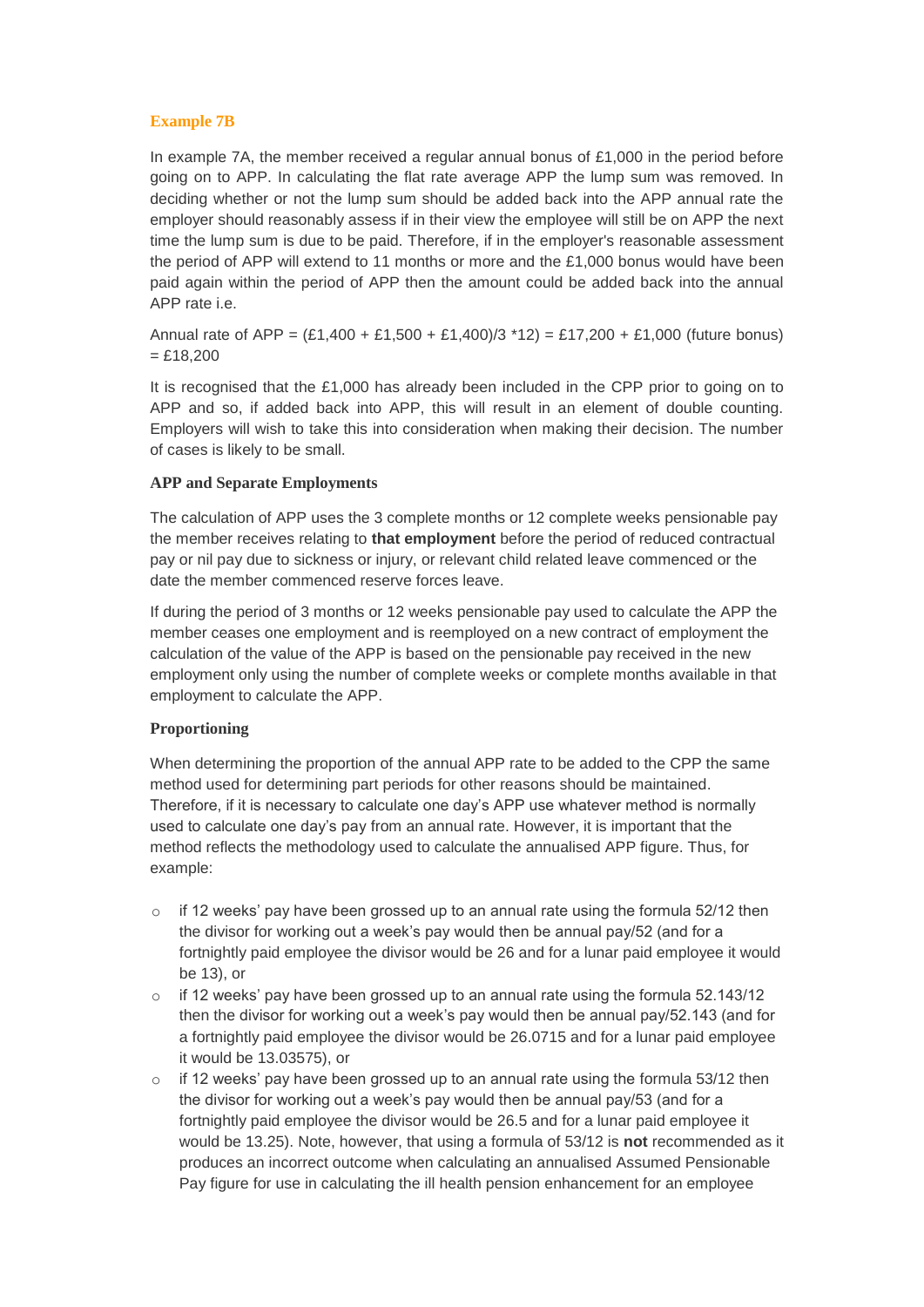retiring with a Tier 1 or Tier 2 ill health pension, or in calculating the lump sum death grant for a member who dies in service in a year with 53 weeks (compared to the figure that would have been calculated if the person had retired or died in a year with 52 weeks).

Whichever methodology is adopted the weekly pay figure should always come out as the same figure. Thus, if a weekly paid employee is on leave for 3 weeks, the amount of APP is 3 x the calculated weekly APP figure. If a weekly paid employee is absent for 40 weeks, then the amount of APP is 40 x the calculated APP figure (and it is immaterial whether there was a week 53 on payroll falling within that 40 week period – the total APP is still 40 x the calculated APP figure). Thus, if the 40 weeks span a year end in a 52 week year then, for example, 20 of the weeks might fall before the year end and 20 in the following year; but if the year was a 53 week year, 21 would fall before the year end and 19 in the following year.

#### **Example 8**

A monthly paid employee goes on sick leave and drops to reduced pay on 15th June and stays on that until 4th September when they return to normal working. The employee is in the main section throughout. CPP1 is therefore accrued as follows:

June – 14 days of Pensionable Pay plus 16 days at the APP rate

July – APP

August – APP

September – 3 days APP plus 27 days of pensionable pay

Note that in cases of employees on relevant child related leave (i.e. ordinary maternity, paternity or adoption leave or paid shared parental leave and any paid additional maternity or adoption leave) who return for KIT days, SPLIT days or Stringer days the pensionable pay (and not APP) for those days should be added to the CPP if the pensionable pay received for that day is higher than the APP daily rate. The APP applying after the KIT day, SPLIT day or Stringer day will be the same as that applying before the KIT day, SPLIT day or Stringer day (i.e. there is no need to recalculate APP simply because the employee has undertaken a KIT day, SPLIT day or Stringer day during the period of relevant child related leave). Please see [example 18](http://www.lgpsregs.org/index.php/guides/payroll-guide-to-the-2014-scheme?showall=&start=8#e18) to see how this works for both the CPP and CEC cumulatives.

#### **Adjusting the APP figure**

The APP, as calculated above, is adjusted where the APP figure continues for a period that crosses two 31st March dates. Where an employee is, for example, on long term sick leave, APP is adjusted at midnight on the second 31st March following the date APP commenced. The adjustment is the percentage adjustment specified in the Treasury Revaluation order for that (second) Scheme year ending on that 31st March. If the APP continues for a further year it will be revalued at midnight on the third 31st March following the date APP commenced. The adjustment is the percentage adjustment specified in the Treasury Revaluation Order for that (third) Scheme year ending on that 31st March (and so on thereafter).

#### **Example 9**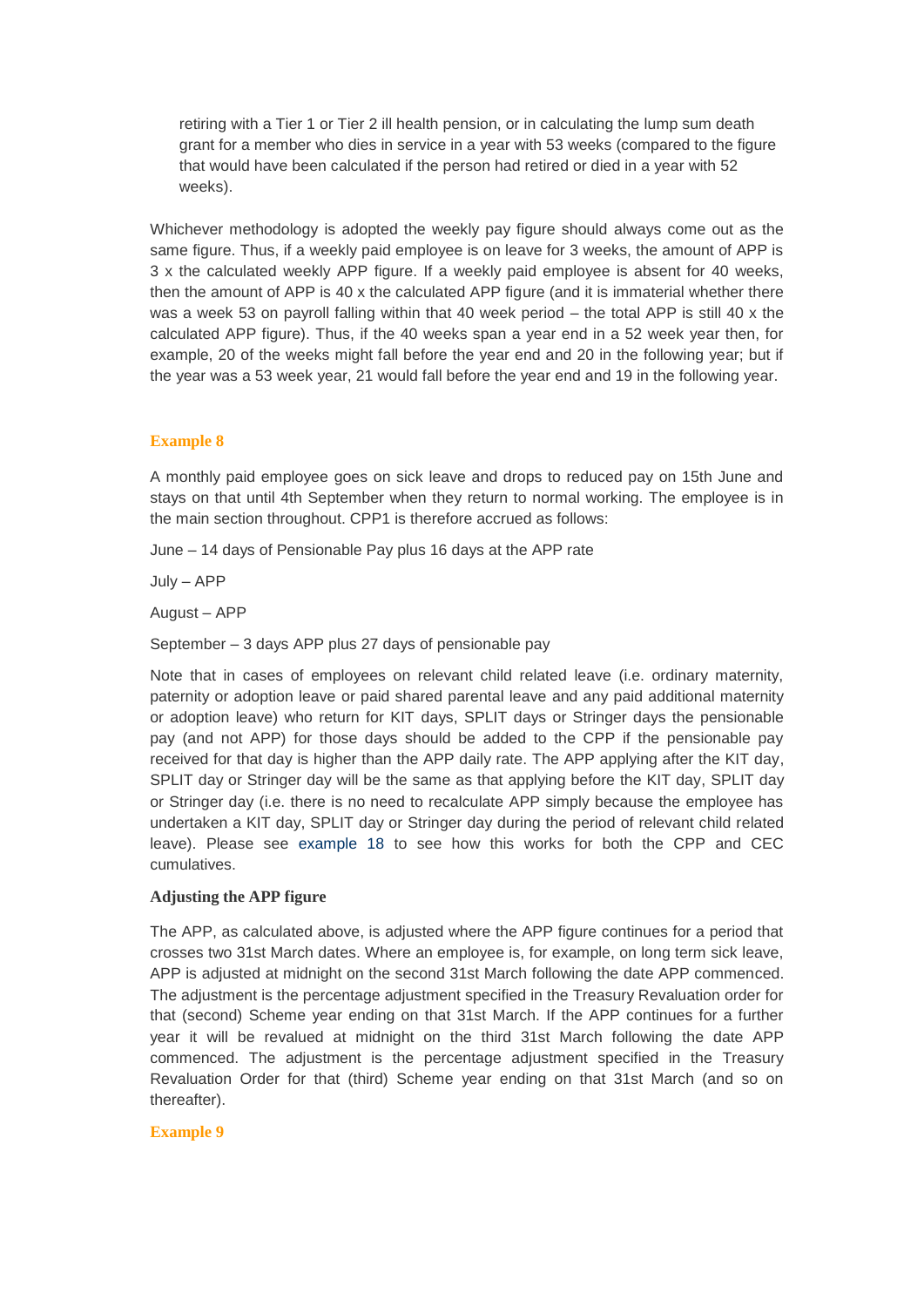A monthly paid employee goes on sick leave on reduced pay from 15th June. The annual APP figure is calculated as shown in [example 7B](http://www.lgpsregs.org/index.php/guides/payroll-guide-to-the-2014-scheme?showall=&start=6#e7B) and is £18,200. At the following 31st March the member is still on sick leave (and, by that time, is on no pay). The annual APP figure of £18,200 is not increased at that 31st March and continues to be used from 1st April. If the employee is still on sick leave (with no pay) at the subsequent 31st March the figure of £18,200 will be adjusted by the annual percentage figure specified in the HM Treasury Revaluation Order. If this is 2%, then the annual APP figure from the second 1st April following the point when the person went onto sick leave on reduced / no pay will be increased to £18,564. The member returns to work on the following 4th September. The employee is in the main section throughout. CPP1 is therefore accrued as follows:

June – 14 days of Pensionable Pay plus 16 days at the APP rate (annual rate of £18,200)

July to March – APP at the annual rate of £18,200

April to March - APP at the annual rate of £18,200

April to August – APP at the annual rate of £18,564

September  $-3$  days APP (at the annual rate of £18,564) plus 27 days of pensionable pay

#### **The 50/50 rule**

If the member was in the 50/50 section prior to dropping to nil contractual pay because of sickness or injury they should be placed in the main section from the beginning of the next pay period (provided they are still on no pay at that time) and the APP added to CPP1 rather than CPP2 as from the beginning of that pay period.

#### **Example 10**

A monthly paid employee drops to reduced contractual pay due to sickness on 15th June then on 15th September they drop to nil pay. They return to normal working on 1st December. At the date of the relevant event they were in the 50/50 section of the Scheme. The CPP accrued throughout is as follows:

- June 14 days of pensionable pay plus 16 days of APP is added to CPP2
- July APP is added to CPP2
- Aug APP is added to CPP2
- Sept APP is added to CPP2
- Oct APP is added to CPP1 (next pay period following the drop to nil pay)
- Nov APP added to CPP1
- Dec PP added to CPP1

Note that the employee remains in the main section unless and until they make another election to return to the 50/50 section.

#### **Exceptions to 50/50 rule for short periods of sickness**

The exception to the 50/50 rule above is for short periods of reduction where the employer has a policy of nil pay for the first X days of sickness. In these cases APP is applied in the pay period of reduction even if this is later than the date of the relevant event. Adjustments do not have to made in arrears. The employee does not have to be placed back in the main section if they have elected for the 50/50 section unless the period of unpaid leave due to sickness or injury crosses two pay periods – for example, if an employer has a policy of nil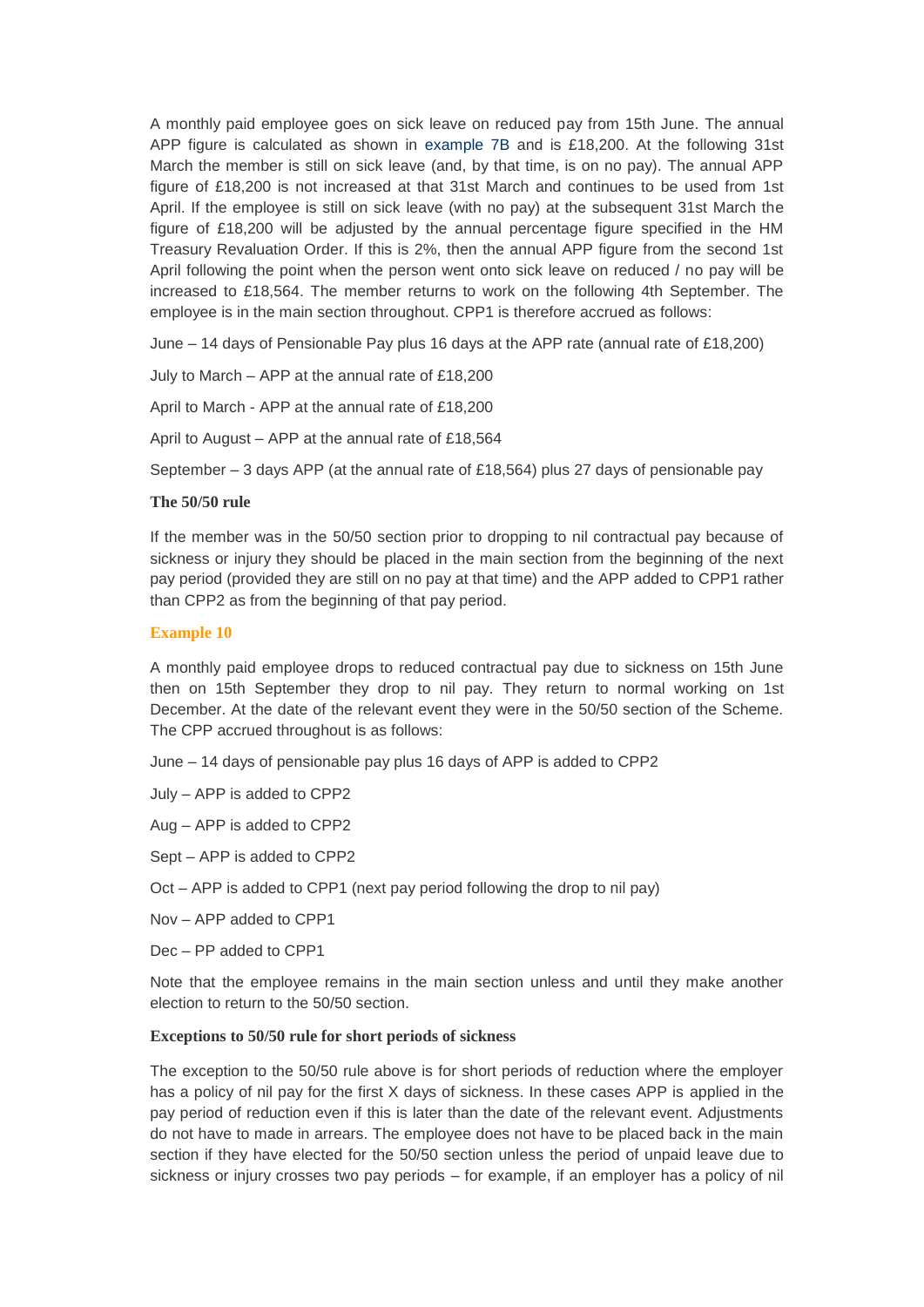pay for the first 3 days of sickness then, if the first 2 days were the last 2 days of one pay period and the third day was the first day of the following pay period, the regulations require the member be put into the main (100/100) section from the beginning of that next pay period.

#### **Example 11**

A monthly paid employee is off sick for two days in the middle of June and the employer has a policy of nil pay for the first 3 days of sickness. The adjustment to pay is not done until July when two day's pay are taken from that month's payment. The CPP accrued is as follows:

#### June – PP is added to CPP2

July – PP (which has been reduced by two days) plus 2 days of APP are added to CPP2

Note that the APP figure is calculated by reference to the pensionable pay the member received in respect of that employment in the 3 complete months' preceding the date on which entitlement to pay at a reduced or zero contractual rate commenced. Thus, even though the deduction from pay for the two days sickness did not occur until July, APP is calculated on the pensionable pay paid in the period March, April and May not April, May and June. It is immaterial whether the notification of the two days sickness is notified to payroll in time for the deduction to be made in the June payroll or the July payroll. In either case, the calculation of the APP figure to be added to CPP2 is the same i.e. based on the pensionable pay the member received in respect of that employment in March, April and May.

#### **Cessation of APP accrual**

APP ceases to accrue when a member ceases to be absent on reduced contractual pay or nil pay as a result of sickness or injury; or on ceasing relevant child related leave (i.e. ordinary maternity, paternity or adoption leave or paid shared parental leave and any paid additional maternity or adoption leave); or on ceasing reserve forces service leave.

#### **APP where a member retires with a Tier 1 or Tier 2 ill health pension or dies in service**

APP will need to be calculated (by the employer - not held on payroll) when an employer terminates an active member's employment on the grounds of permanent ill-health with a Tier 1 or Tier 2 ill health pension or an active member dies in service, or where a Tier 3 ill health pension is awarded which is subsequently uplifted to a Tier 2 ill health pension. The APP figure is calculated in the normal way but using the average of the pensionable pay for the 12 (weekly) or 3 (monthly) complete pay periods prior to the date of termination / death (including any APP credited in and relating to those pay periods), to which any regular lump sums paid in the 12 months prior to the date or retirement / death which the employer determines there is a 'reasonable expectation' would again have been paid to the member are added back into the annual rate of APP. This APP figure is needed to calculate the amount of the enhancement to the benefits due under the LGPS. Where the Independent Registered Medical Practitioner certifies that the member was working reduced contractual hours during the relevant 12 (weekly) or 3 (monthly) pay periods wholly or partly as a result of the condition that caused or contributed to the ill health retirement, the APP figure is to be calculated on the pay the member would have received during the relevant pay periods if they had not been working reduced contractual hours.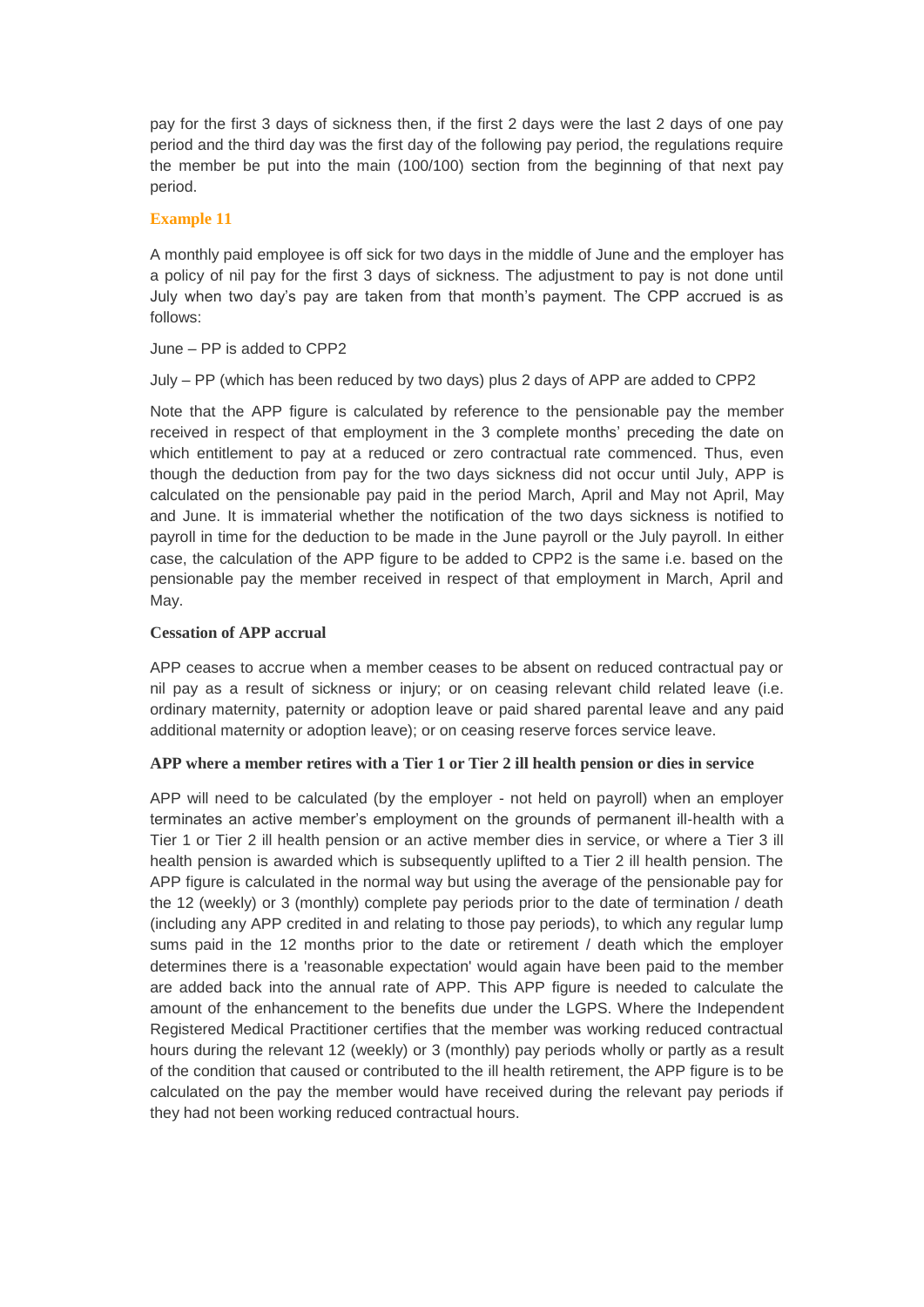# **5. Cumulative Contributions**

This section is split into sub-sections including cumulative employee contributions (CEC 1 and CEC 2), cumulative employer contributions (CRC), cumulative additional contributions (CAC and CARC).

# **5.1 Cumulative Employee Contributions (CEC1 & 2)**

Employee contributions in the 2014 Scheme are banded as they are in the 2008 Scheme. However, there are more bands than in the 2008 Scheme. In the 2014 Scheme the appropriate band is to be determined by the actual pensionable pay, not the FTE pensionable pay for the employee.

#### **Contribution rates**

The bands of contribution rates are as follows for contributions taken in respect of pensionable pay received from 1st April 2014 (but not on pay due prior to that date which is received on or after that date – see [section 8\)](http://www.lgpsregs.org/index.php/guides/payroll-guide-to-the-2014-scheme?showall=&start=17). The employee pays contributions at the appropriate band rate on all pensionable pay received in respect of that job (or at half that rate if the employee is in the 50/50 section). Note that if a person holds more than one employment and these are treated as separate jobs, each job (and the pensionable pay from that job) is assessed separately when determining the contribution rate for each job. Thus, one job could have a rate of 5.8% and the other a rate of 6.5%. Conversely, if the employer determines that a single employment relationship exists (see [section 2\)](http://www.lgpsregs.org/index.php/guides/payroll-guide-to-the-2014-scheme?showall=&start=2) then the pay from each job should be combined to determine the single contribution rate.

#### **2015/16**

#### **BandPensionable pay range for an employment Contribution rate for that employment**

| 1              | Up to £13,600        | 5.5%  |
|----------------|----------------------|-------|
| $\overline{2}$ | £13,601 to £21,200   | 5.8%  |
| 3              | £21,201 to £34,400   | 6.5%  |
| 4              | £34,401 to £43,500   | 6.8%  |
| 5              | £43,501 to £60,700   | 8.5%  |
| 6              | £60,701 to £86,000   | 9.9%  |
| 7              | £86,001 to £101,200  | 10.5% |
| 8              | £101,201 to £151,800 | 11.4% |
| 9              | £151,801 or more     | 12.5% |
|                |                      |       |

#### **Example 12**

An employee commences employment and is placed in band 2 by the employer. The employee will pay 5.8% (or 2.9% if in the 50/50 section) on all pensionable pay received unless and until the payroll is notified of a different appropriate band (or the payroll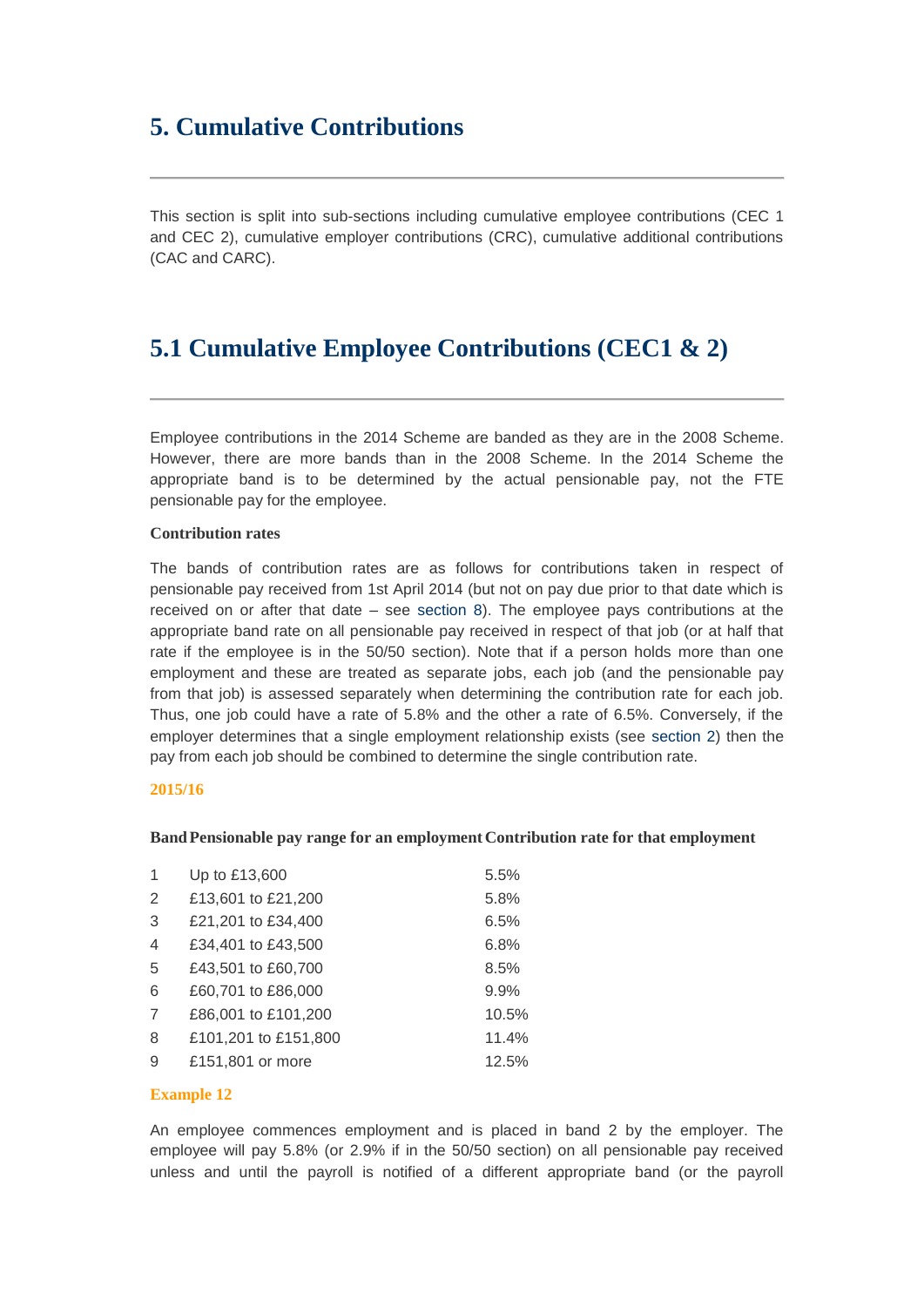automatically moves the employee to a different band in accordance with the policy notified by the employer).

These bands and rates may change from time to time so should not be hard coded into payroll systems. Systems should have the ability to change both the rates, the pay figures in the bands, and the number of bands as required by scheme regulations.

#### **Appropriate bands**

Employers will:

- o on 1st April 2014 for existing Scheme members, and
- o upon commencement of employment for new employees, and
- o upon an employee opting into the 2014 Scheme, and
- $\circ$  upon an employee being automatically enrolled or automatically re-enrolled into the 2014 Scheme under the Pensions Act 2008, and
- o upon an employee being enrolled following an extension of a contract of employment from less than 3 months to 3 months or more

need to determine the correct band for the employee and notify payroll accordingly (unless the employer has decided to use an automated contribution rate allocation process with the payroll provider). For part time workers, workers on 'zero hours' contracts and workers on variable hours contracts, etc. this will require an assumption to be made of the pensionable pay the person will receive in the Scheme year. Employees will remain in that band unless the employer notifies payroll that the band should be changed (or agrees an automated process with the payroll provider). Employers are required by the regulations to reassess the appropriate band and rate each April (in the pay period in which 1st April falls) and are permitted by the regulations to review the appropriate rate *'where there is a change in employment, or a material change which affects the member's pensionable pay in the course of a financial year'.* 

Any reductions in pensionable pay due to sickness, child related leave, reserve forces service leave or other absence from work are to be disregarded when assessing / reviewing the appropriate band and contribution rate.

#### **Example 13**

An employee commences part time employment at an FTE rate of £35,000 per annum but is contracted to work 17.5 hours per week in a job where the full time hours are 35. The appropriate band on commencement would normally be band 2 as the employee's actual pay will be £17,500 in the Scheme year.

#### **Example 14**

When the same employee completes one Scheme year it is clear that they are regularly working additional hours which brought their actual pensionable pay in the year up to £24,000. The employer may decide to place the employee in band 3 if they consider such hours will continue to be worked.

#### **Example 15**

The same employee agrees to go full time part way through the second Scheme year and is issued with a new contract. At that point the employer would determine that the appropriate band is band 4 as the actual pensionable pay will be £35,000 from that point on.

#### **50/50 section contributions**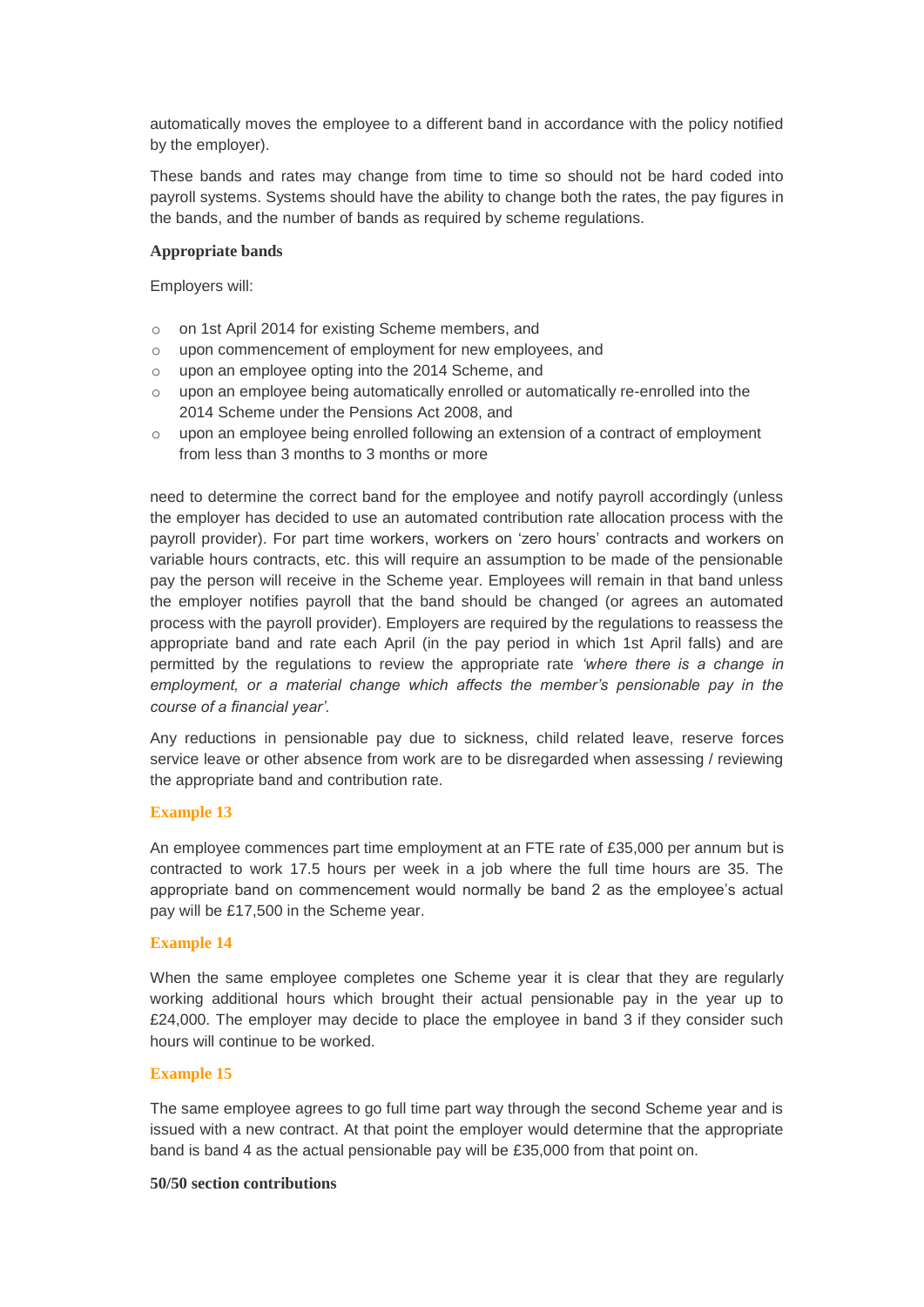If, at any time, the employee is in the 50/50 section the employee contributions during the period in which they are in that section are calculated using the same bands as above. However the rate for each band is halved. Membership of the 50/50 section does not affect the appropriate band as the amount of pensionable pay does not change. When in the 50/50 section, employee contributions should be added to the CEC2 cumulative and not the CEC1 cumulative. Note that employer contributions are payable at the full employer rate (and not 50% of the normal employer rate).

#### **Example 16**

The employee in example 15 opts for the 50/50 section in July and submits the election form after the July payroll has been closed. The contributions in July and August are:

July – PP in period x 6.8% added to CEC1 (and PP in period added to CPP1)

August – PP in period x 3.4% (6.8%/2) added to CEC2 (and PP in period added to CPP2)

Movements between the two sections of the Scheme will take effect from the next available pay period and, therefore, payrolls should not have to split contributions between CEC1 and CEC2 in the same pay period (or split PP between CPP1 and CPP2 in the same pay period).

#### **Contributions during periods of reduced or nil pay**

If the employee has a reduction in pay they will continue to pay contributions on the amount of pensionable pay (PP) received (if any) and NOT on any amount of APP being added to the CPP. The only exception to this is in the case of employees on reserve forces service leave. In those cases, the employee pays contributions on APP and not on any pensionable pay received from the Scheme employer. However, the employee contributions on the APP figure are not deducted via the employer's payroll but, instead, they are usually deducted by the MoD from the reservists pay which they pay to the person. The contributions are then paid over to the Pension Fund by the MoD. If the contributions were not deducted from the reservists pay by the MoD, the member would have to pay the contributions direct to the Fund and claim the tax relief from HMRC via self-assessment.

If the employee is in the 50/50 section and goes onto no pay due to sickness or injury, the employee must be moved back into the main section from the beginning of the next pay period if they are still on nil pay at that time. This would even be the case where, for example, an employer has a policy of nil pay for the first 3 days of sickness, and the first 2 days of sickness fall at the end of one pay period and the third day is the first day of the following pay period – in such a situation the employee would have to be put into the main section from the beginning of that next pay period.

#### **Example 17**

An employee drops to reduced contractual pay on 15th June due to sickness and then on 15th September they drop to nil pay. They return to normal working on 1st December. At the date of the relevant event they were in the 50/50 section of the Scheme and were in contribution band 4. The contributions calculated and CEC accrued throughout is as follows.

June – PP x 3.4% added to CEC2

July – PP x 3.4% added to CEC2

Aug – PP x 3.4% added to CEC2

Sept – PP (i.e. 14/30 of normal month's pensionable pay) x 3.4% added to CEC2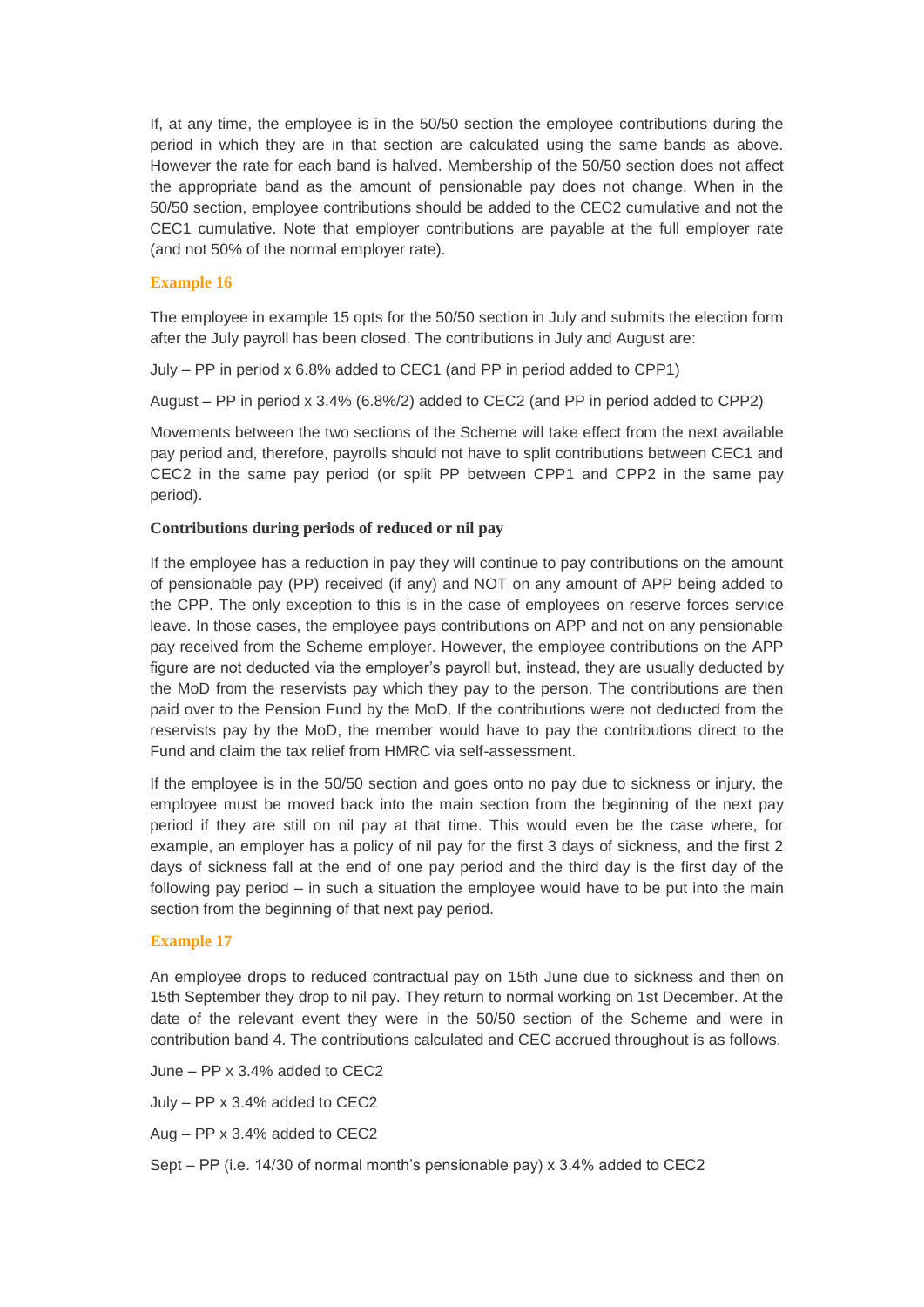Oct – PP x 6.8% (= £nil) added to CEC1 (next pay period following drop to nil pay)

Nov – PP  $x 6.8%$  (= £nil) added to CEC1

Dec – PP x 6.8% added to CEC1

Note that although pensionable pay dropped to half from 15th June and to no pay from 15th September, the reductions in pensionable pay are ignored when determining the relevant contribution band. Thus, the employee remains in band 4 (6.8%), equating to 3.4% whilst in the 50/50 section. Note also that although, whilst on sick leave, the person was in receipt of PP during the period to 14th September, the PP received during the period 15th June to 14th September is not added into CPP2. Instead, APP accrues during the period of sick leave on reduced contractual pay and no pay and is added into CPP2 for the period 15th June to 30th September and into CPP1 for the period 1st October to 30th November.

#### **KIT days / SPLIT days / Stringer days**

When on child related leave the employee may return for KIT days or SPLIT days, or have Stringer days. On these days contributions should be taken on the pay received for that day at the rate appropriate for that pay period.

#### **Example 18**

A monthly paid employee goes onto maternity leave from 16th June 2014. The ordinary maternity leave and paid additional maternity leave run out after 39 weeks (i.e. on 15th March 2015). She is in the main section of the Scheme and is paying a contribution rate of 6.8%. She returns for a KIT day in November. PP is accrued on that KIT day is added into CPP1 and APP is not added to CPP1 for that day. The calculations for CEC1 and CPP1 are:

| <b>Month CEC1</b> |                         | CPP1                                                                         |
|-------------------|-------------------------|------------------------------------------------------------------------------|
|                   | June $PP \times 6.8\%$  | 15 days of PP plus 15 days of APP                                            |
| July              | PP x 6.8%               | <b>APP</b>                                                                   |
| Aug               | PP x 6.8%               | <b>APP</b>                                                                   |
| Sept              | PP x 6.8%               | <b>APP</b>                                                                   |
| Oct               | PP x 6.8%               | APP                                                                          |
| Nov               |                         | PP x 6.8% (KIT day at 6.8%) One month less one day of APP plus PP on KIT day |
| Dec               | PP x 6.8%               | <b>APP</b>                                                                   |
| Jan               | PP x 6.8%               | <b>APP</b>                                                                   |
| Feb               | PP x 6.8%               | <b>APP</b>                                                                   |
|                   | March 15 days PP x 6.8% | 15 days APP                                                                  |
| April             | Nil                     | Nil                                                                          |
|                   |                         |                                                                              |

#### **Example 19**

For the example above and assuming an unreduced monthly pay figure of £2,976 ( £684.89 per week), conditions of service providing 6 weeks at 9/10ths pay, followed by 12 weeks at half pay plus SMP of £136.78 per week, followed by SMP of £136.78 per week for 21 weeks and an APP monthly rate of £2,976 (£684.89 per week i.e. £2,976 x 12/52.143) the amounts allocated to CEC1 and CPP1 cumulatives would be as shown in the following table. Please note that this is one example of the methodology. It is not the only one as we are aware that the methodology adopted by employers to pay SMP varies across employers.

#### **Month CEC1 CPP1**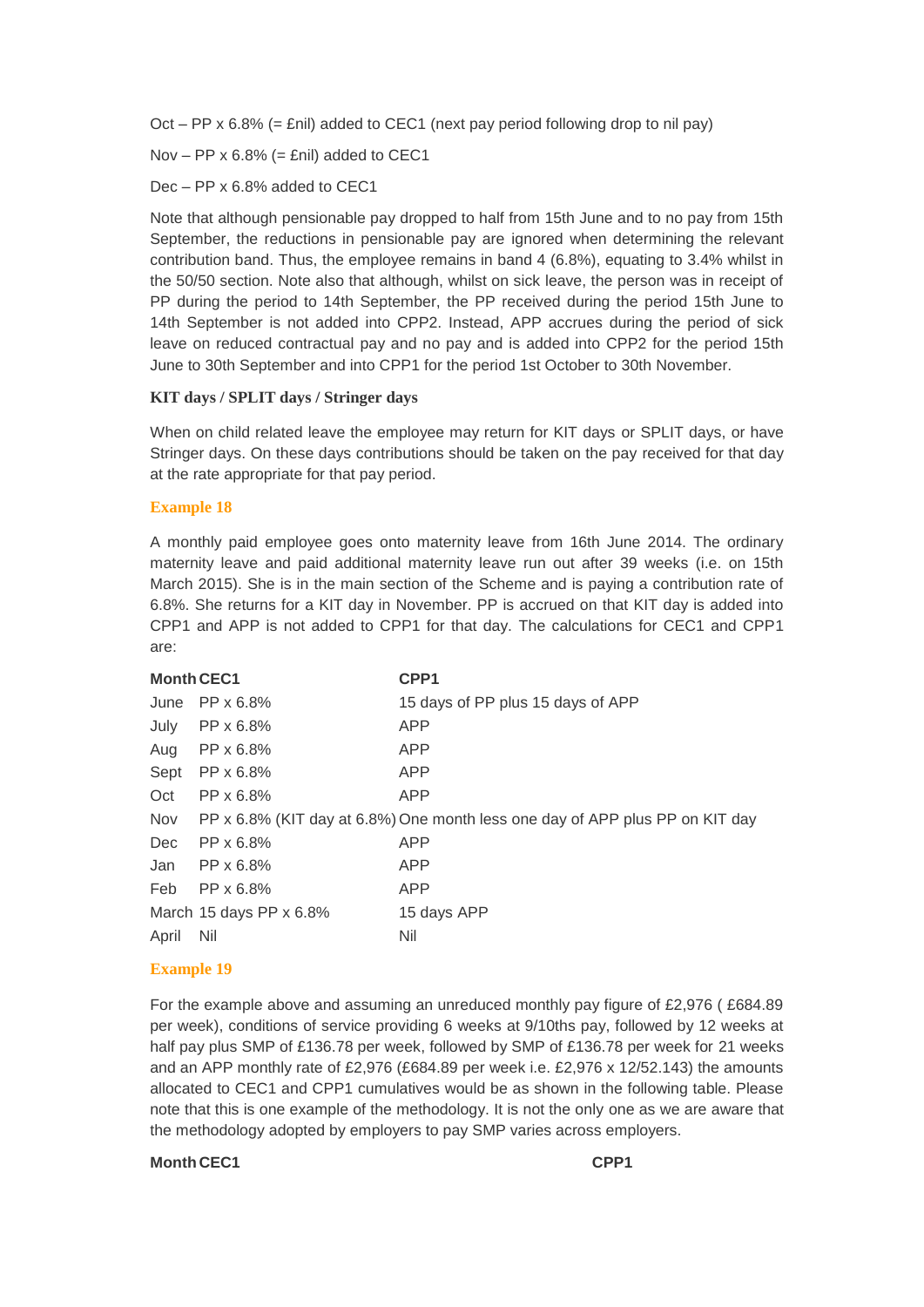| June  | $(15/30 \times \text{\pounds}2,976) + (2.2 \text{ weeks} \times \text{\pounds}684.89 \times 9/10) \times 6.8\%$<br>$=$ £193.40                                       | $(15/30 \times \text{\pounds}2,976) + (15/30 \times$<br>$£2,976) = £2,976$ |
|-------|----------------------------------------------------------------------------------------------------------------------------------------------------------------------|----------------------------------------------------------------------------|
| July  | $(3.8$ weeks x £684.89 x 9/10) + (0.8 weeks x £684.89 x<br>$(0.5) + (0.8 \text{ weeks} \times \text{\textsterling}136.78) \times 6.8\% = \text{\textsterling}185.35$ | £2,976                                                                     |
| Aug   | $(4.2 \text{ weeks} \times \text{\pounds}684.89 \times 0.5) + (4.2 \text{ weeks} \times \text{\pounds}136.78)$ x<br>$6.8\% = £136.87$                                | £2,976                                                                     |
| Sept  | (4.4 weeks x £684.89 x 0.5) + (4.4 weeks x £136.78) x<br>$6.8\% = £143.38$                                                                                           | £2,976                                                                     |
| Oct   | $(2.6$ weeks x £684.89 x 0.5) + (2.6 weeks x £136.78) +<br>$(2 \text{ weeks} \times \text{\pounds}136.78) \times 6.8\% = \text{\pounds}103.33$                       | £2,976                                                                     |
| Nov   | $(3.8 \text{ weeks} \times \text{\pounds}136.78) + \text{KIT day } \text{\pounds}99.20 \times 6.8\% =$<br>£42.09                                                     | £2,876.80 plus £99.20 KIT<br>$day = £2,976$                                |
| Dec   | $(4.6 \text{ weeks} \times \text{\textsterling}136.78) \times 6.8\% = \text{\textsterling}42.78$                                                                     | £2,976                                                                     |
| Jan   | $(4.4 \text{ weeks} \times \text{\pounds}136.78) \times 6.8\% = \text{\pounds}40.92$                                                                                 | £2,976                                                                     |
| Feb   | (4 weeks x £136.78) x $6.8\%$ = £37.20                                                                                                                               | £2,976                                                                     |
|       | March (2 weeks x £136.78) x $6.8\% = \text{\pounds}18.60$                                                                                                            | $(15/31 \times \text{\pounds}2,976) = \text{\pounds}1,440$                 |
| April | Nil                                                                                                                                                                  | Nil                                                                        |
|       |                                                                                                                                                                      |                                                                            |

# **5.2 Cumulative Employer Contributions (CRC)**

Employer contributions are not split between the two sections of the Scheme and are based on:

- $\circ$  the actual pensionable pay received by the employee in the pay period or part pay period i.e. the amounts added to CPP1 and CPP2 (not including any APP) except where the bullet point below applies, in which case the employer contributions are payable on the APP figure and not on any pay received whilst APP is in operation. CRC  $=$  (CPP1(not including any APP) + CPP2(not including any APP))  $*$  employer contribution rate
- o the APP figure for the pay period (or part pay period) during which the member is on relevant child related leave (i.e. ordinary maternity, paternity or adoption leave or paid shared parental leave, or paid additional maternity or adoption leave), or on sick leave on reduced contractual or no pay, or on reserve forces service leave. Note, however, that during reserve forces service leave the Scheme employer does not directly pay employer contributions on the APP (and so there is no employer contribution to deduct via the payroll). Instead, the employer contributions on the APP figure are remitted by the MoD direct to the Pension Fund.  $CRC = (CPP1$  (i.e. APP) +  $CPP2$  (i.e. APP)) \* employer contribution rate

The employer contribution rate will be a single rate for all employees of that employer and will be subject to change possibly annually but almost certainly after each triennial valuation of the Pension Fund. Rates should therefore not be hard coded into payroll systems. Employers will be responsible for notifying payrolls of the employer contribution rate and any subsequent changes to it. If the employee is in the 50/50 section, the employer rate is still paid in full (not at half rate).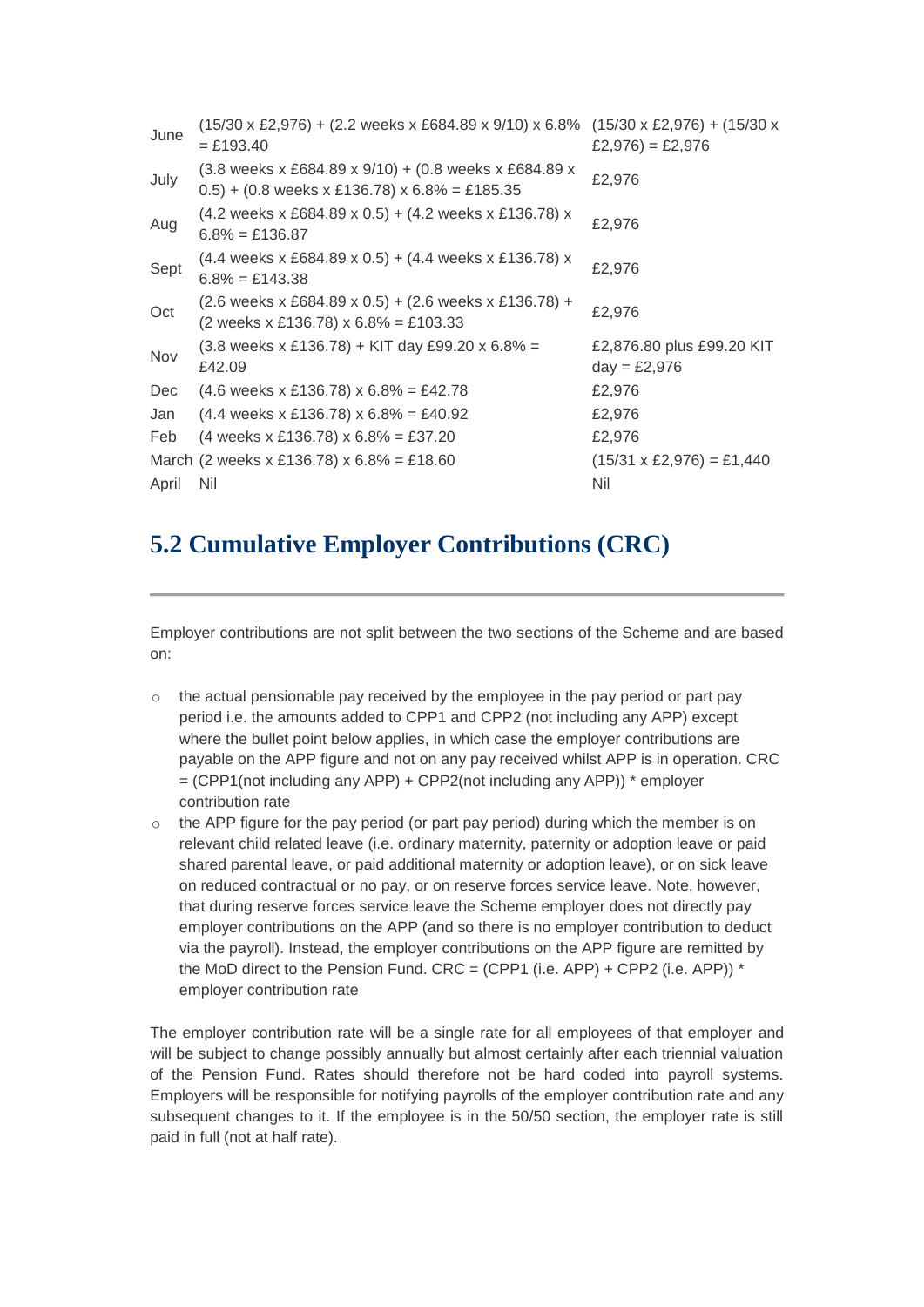# **5.3 Cumulative Additional Contributions (CAC, CARC) – per job**

#### **Additional Pension Contributions (APC)**

Additional Pension Contributions can be made by both or either the employee and the employer. The cost of an APC can be met in full by the employee, or in full by the employer, or may be split between employee and employer (in any proportion agreed between the employee and the employer, but not 100% cost to the employer). Where an employer and employee both contribute this is known as a shared cost APC (SCAPC). APC / SCAPC contributions may be one off or regular and will always be cash amounts not percentages. If the contributions are regular the employer will notify the payroll of the employee amount to be deducted per pay period, and the employer amount (if any) to be paid per pay period, and the number of payments in the APC contract. If the employee has more than one pensionable employment, the notification must also specify the employment to which the APC contract is to be attached.

#### **Example 20**

Payroll is notified that an employee has elected to pay a one off APC of £500. This amount should be deducted in the pay period following notification and £500 added to the EAPC CAC cumulative for that job for that scheme year.

#### **Example 21**

Payroll is notified that an employee has elected to pay an APC of £50 per month for the next 60 pay periods. This deduction should commence in the pay period following notification and £50 added each month in the scheme year to the EAPC CAC cumulative for that job.

Employers may agree to share the cost of APC contracts either on a one off or regular basis. Except for SCAPC contracts taken out to cover the pension "lost" during a period of unpaid leave of absence (including any period of unpaid additional maternity, paternity or adoption leave or unpaid shared parental leave following a period of relevant child related leave i.e. following a period of ordinary maternity, paternity or adoption leave or paid shared parental leave and any paid additional maternity or adoption leave but excluding any period of unpaid absence due to industrial action) the employer share can vary across employees but the combined amount in respect of any individual employee will be consistent throughout the contract. Where a SCAPC contract is taken out to cover the pension "lost" during a period of unpaid leave of absence, the cost is, for any individual period of absence up to 36 months, shared 1/3rd employee, 2/3rds employer. The cost of purchasing "lost" pension for a period of absence beyond 36 months will be at full cost to the employee, unless the employer chooses to contribute towards the cost.

#### **Example 22**

Payroll is notified that the employer has agreed to share equally with the employee a one off APC of £500. The employee's £250 should be deducted in the pay period following notification with £250 added to the EAPC CAC and £250 added to the RAPC CARC cumulatives for that job.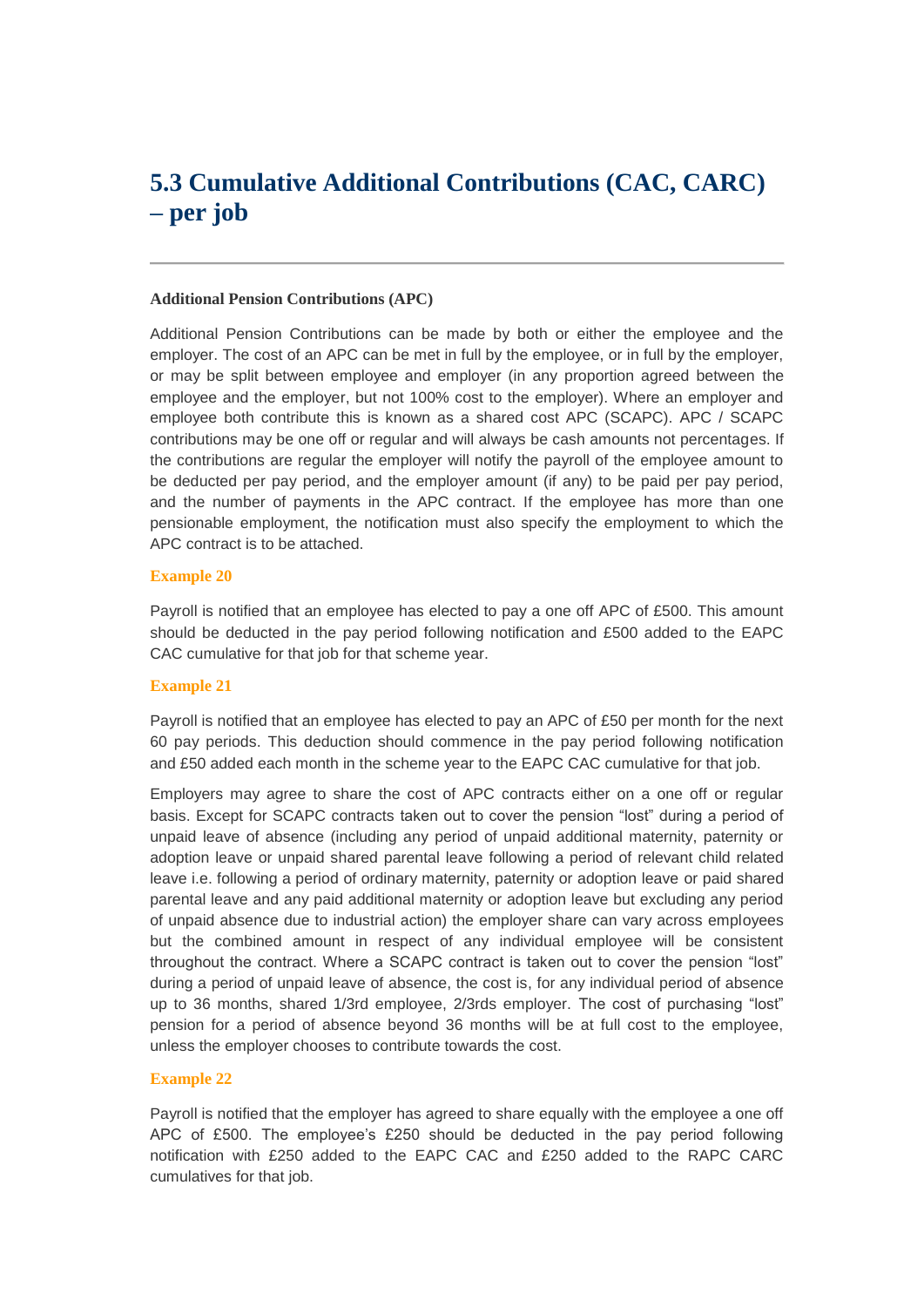#### **Example 23**

Payroll is notified that an employer has agreed to share equally with the employee an APC of £50 per month for the next 60 pay periods. The employee's deduction of £25 should commence in the pay period following notification and £25 added each month in the scheme year to each of the EAPC CAC and RAPC CARC cumulatives for that job.

Note that:

- o during any period of sickness or injury on reduced contractual pay, any pre-existing APC / SCAPC contracts remain payable (unless the member elects to end the contract). The payments need to be added to the EAPC CAC and, as appropriate, the RAPC CARC cumulative for that job. If the employee is in receipt of no pay the employee contributions to an APC / SCAPC are deemed to have been paid but the deemed contributions are not to be added into the EAPC CAC cumulative for that job, and the employer contributions to an APC / SCAPC should always be collected and added into the RAPC CARC cumulative for that job
- $\circ$  during any period of relevant child related leave (ordinary maternity, paternity or adoption leave or paid shared parental leave and paid additional maternity or adoption leave) any pre-existing APC / SCAPC contracts remain payable (unless the member elects to end the contract) and the payments need to be added to the EAPC CAC and, as appropriate, the RAPC CARC cumulative for that job. If the employee is in receipt of no pay, the employer contributions to a SCAPC remain payable and should be added to the RAPC CARC cumulative for that job but the employee payments due to an APC or SCAPC which could not be collected roll over as a debt to be recovered from pay upon return to work (when they will be added into the EAPC CAC cumulative for that job) or, failing that, by direct payment by the individual to the administering authority / deduction from pension benefits when paid)
- $\circ$  during any other period of child related leave (i.e. during unpaid additional maternity, paternity or adoption leave or unpaid shared parental leave) any pre-existing APC / SCAPC contracts remain payable (unless the member elects to end the contract). Although the employee is in receipt of no pay, the employer contributions to a SCAPC remain payable and should be added to the RAPC CARC cumulative for that job but the employee payments that were due to an APC or SCPAC which could not be collected roll over as a debt to be recovered from pay upon return to work (when they will be added into the EAPC CAC cumulative for that job) or, failing that, by direct payment by the individual to the administering authority / deduction from pension benefits when paid)
	- $\circ$  during any period of absence due to a trade dispute or a period of unpaid unauthorised absence any pre-existing APC / SCAPC contracts remain payable (unless the member elects to end the contract). Although the employee is in receipt of no pay for the period of the trade dispute, the employer contributions to a SCAPC remain payable and should be added to the RAPC CARC cumulative for that job. The employee payments that were due to an APC or SCAPC should be deducted and added to the relevant EAPC CAC cumulative for that job if there is enough pay in the period from which to deduct the payment. Otherwise, the employee payment that was due to an APC or SCAPC will roll over as a debt to be recovered from pay upon return to work (when they will be added into the EAPC CAC cumulative for that job) or, failing that, by direct payment by the individual to the administering authority / deduction from pension benefits when paid)
- o during any period of reserve forces service leave any pre-existing APC / SCAPC contracts remain payable (unless the member elects to end the contract) but (other than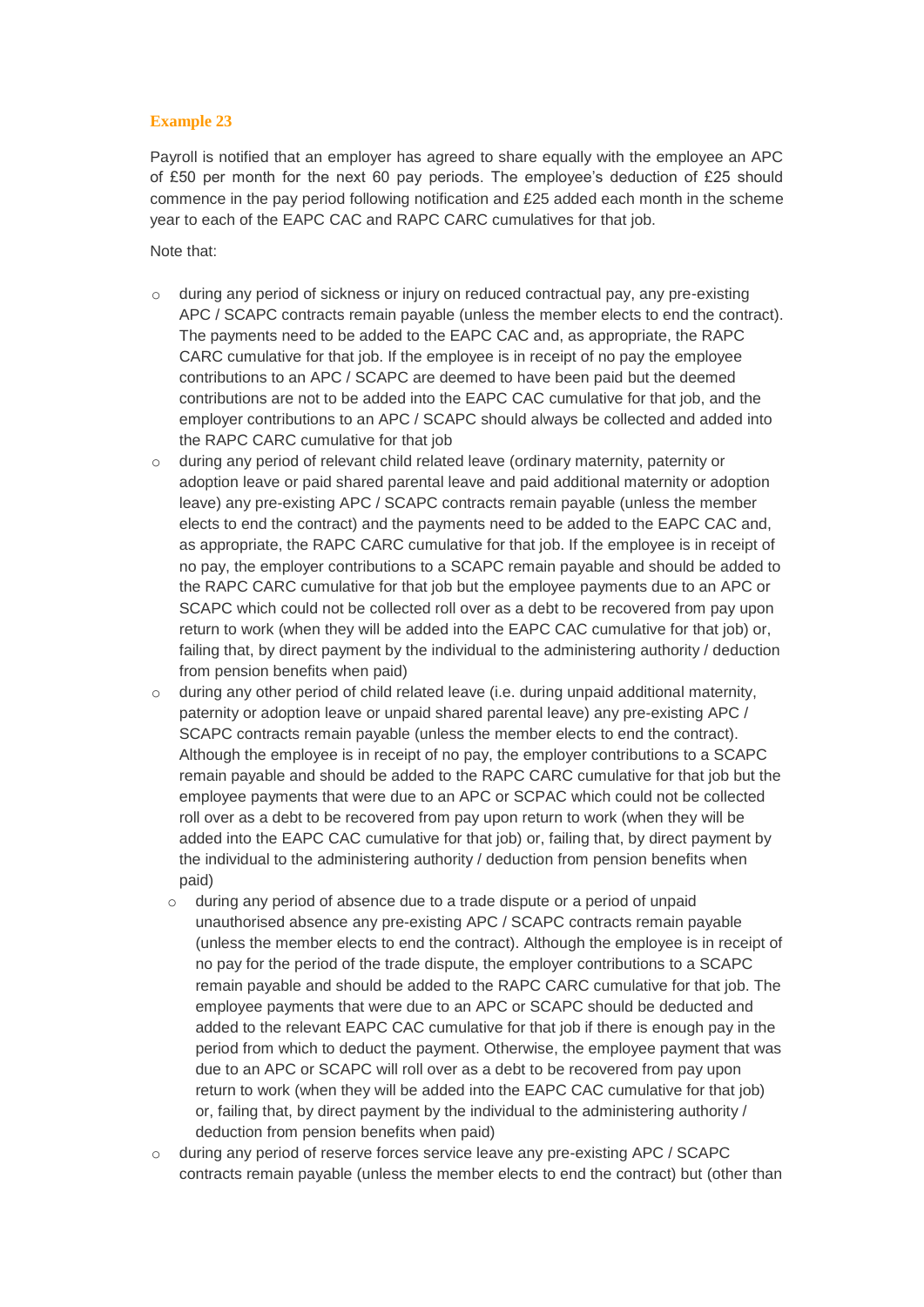the employer contributions to a SCAPC) not via payroll. The employer sends the relevant details to the reservist to pass on to MoD in order to get them to arrange the relevant APC deductions from MoD reservist pay and for MoD to pay these over to the LGPS Fund.

 $\circ$  during any other period of authorised leave of absence any pre-existing APC / SCAPC contracts remain payable (unless the member elects to end the contract). Although the employee may be in receipt of no pay, the employer contributions to a SCAPC remain payable and should be added to the RAPC CARC cumulative for that job but any of the employee payments that were due to an APC or SCPAC which could not be collected roll over as a debt to be recovered from pay upon return to work (when they will be added into the EAPC CAC cumulative for that job) or, failing that, by direct payment by the individual to the administering authority / deduction from pension benefits when paid)

#### **Additional Voluntary Contributions (AVC)**

Additional Voluntary Contributions can be made by the employee or, in the case of a shared cost AVC (SCAVC), by both the employer and employee. Such contributions will be either a cash amount or a percentage of pensionable pay. The employer will notify the payroll of the employee amount or percentage to be deducted per pay period and, in the case of a SCAVC, the employer amount or percentage to be paid per pay period.

The split between an employee's and employer's additional contributions for an SCAVC can be any ratio as agreed but not 100% cost to the employer.

Unlike in the 2008 Scheme the 2014 Scheme does not limit an employee's AVC contributions to 50% of pay (where the AVC contract is entered into after 31st March 2014 – and see [section 6.4](http://www.lgpsregs.org/index.php/guides/payroll-guide-to-the-2014-scheme?showall=&start=15) for contracts entered into before 1st April 2014).

#### **Example 24**

Payroll is notified that an employee has elected to pay an ongoing (life assurance) AVC of £100 per month. This amount should be deducted commencing in the pay period following notification and £100 added to the EAVC CAC cumulative each month in the scheme year for that job.

#### **Example 25**

Payroll is notified that an employee has elected to pay an ongoing (non-life assurance) AVC of 5% of pay per month. This deduction should commence in the pay period following notification and the amount of AVC collected each month added to the EAVC CAC cumulative in the scheme year for that job.

Employers may agree to share the cost of an AVC contract. This share can vary across employees but the proportion for any individual employee will not vary.

#### **Example 26**

Payroll is notified that the employer has agreed to a shared cost (non-life assurance) AVC with an employee, with the employee contributing £60 per month and the employer contributing £40 per month. The AVC deduction should commence in the pay period following notification with the contributions from the employee's £60 per month deduction added to the EAVC CAC and the amount from the employer's £40 per month contribution added to the RAVC CARC cumulatives each month in the scheme year for that job.

#### **Example 27**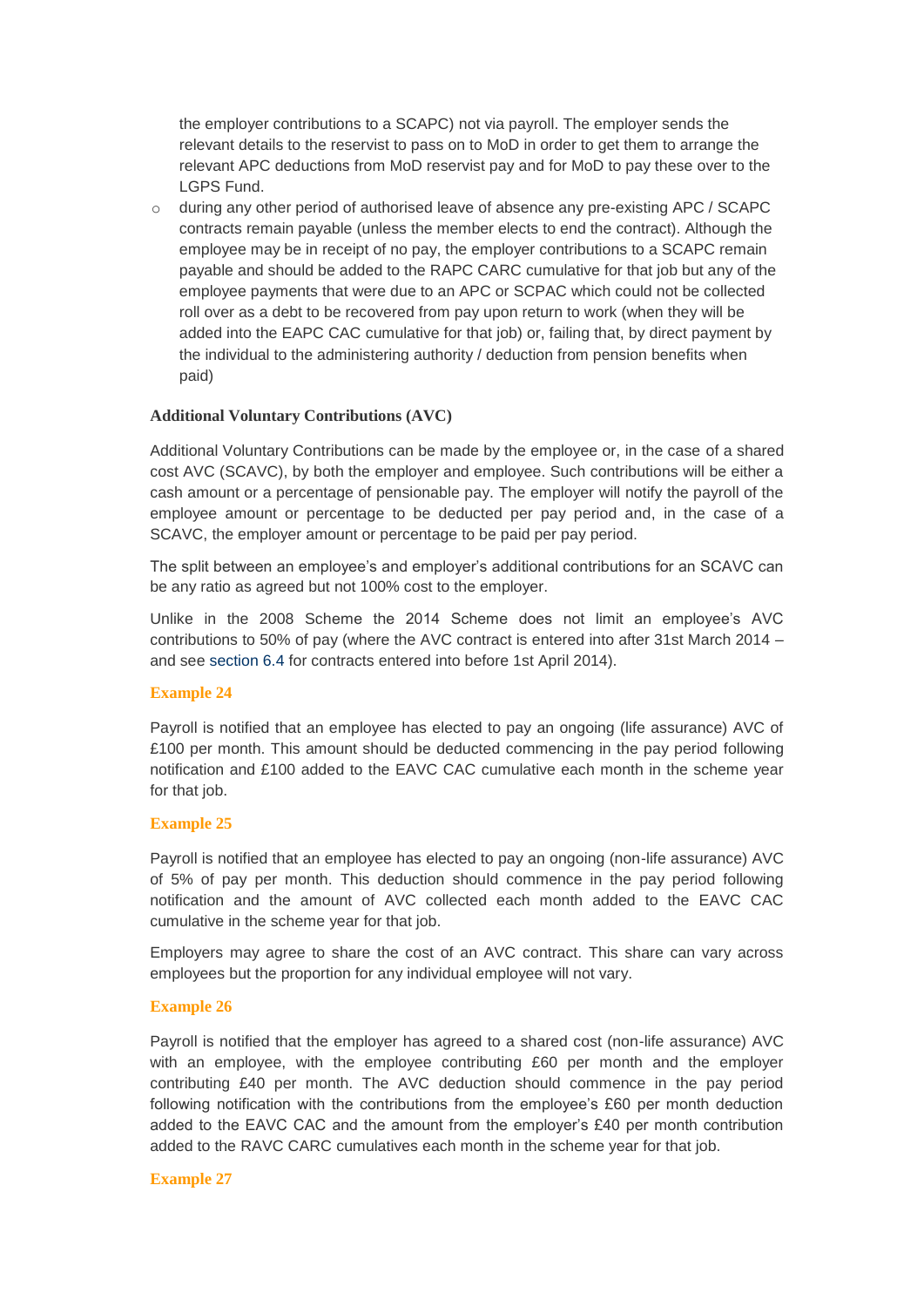Payroll is notified that the employer has agreed to a shared cost (non-life assurance) AVC with an employee, with the employee contributing 3% of pay per month and the employer contributing 2% of pay per month. The AVC deduction should commence in the pay period following notification with the contributions from the employee's 3% deduction added to the EAVC CAC and the amount from the employer's 2% contribution added to the RAVC CARC cumulatives each month in the scheme year for that job.

Note that:

- $\circ$  during any period of sickness on reduced contractual pay or no pay, any pre-existing AVC / SCAVC contracts entered into after 31st March 2014 remain payable only whilst there is enough pay to cover them (unless the member, or the employer in the case of a SCAVC, elects to end the contract). The payments need to be added to the EAVC CAC and, as appropriate, RAVC CARC cumulatives for that job. No AVC / SCAVC contributions are payable whilst the employee is on no pay and nothing is to be added to the EAVC CAC or, as appropriate, RAVC CARC cumulatives for that job whilst the employee is on no pay. Note that the employer element of SCAVC in respect of pension sacrifice is not payable in full where the employee is on reduced or no pay i.e. during the half pay period the employer contribution is half and during the no pay period the employer makes no contribution – this is the line taken by Northumberland CC who are the only authority we are aware of that currently has a SCAVC in respect of pension sacrifice.
- o during any period of relevant child related leave (ordinary maternity, paternity or adoption leave or paid shared parental leave and paid additional maternity or adoption leave) any pre-existing AVCs / SCAVC contracts entered into after 31st March 2014 remain payable (unless the member, or the employer in the case of a SCAVC, elects to end the contract) whilst there is enough pay to cover them. The payments made need to be added to the EAVC CAC and, as appropriate, RAVC CARC cumulatives for that job. Note that the employer element of SCAVC in respect of pension sacrifice must continue to be paid in full on APP or, for any days during the relevant child related leave period where pay received is greater than APP, on the pay received and added to the RAVC CARC cumulative for that job.
- $\circ$  during any other period of child related leave (i.e. during unpaid additional maternity, paternity or adoption leave or unpaid shared parental leave) the member may elect to continue with any pre-existing AVC / SCAVC entered into after 31st March 2014 and, if the member does so, the employer must meet cost of the employer element of any SCAVC. However, in reality this is not an option on the payroll as there is no pay from which to collect AVCs / SCAVCs.
- $\circ$  during any period of absence due to a trade dispute the member may elect to continue with any pre-existing AVC / SCAVC contracts entered into after 31st March 2014 and, if the member does so, the employer must meet cost of the employer element of any SCAVC. The employer contributions to a SCAVC should be added to the RAVC CARC cumulative for that job and the employee contributions to the AVC or SCAVC should be added to the EAVC CAC cumulative for that job.
- $\circ$  during any period of reserve forces service leave any pre-existing AVCs / SCAVC contracts entered into after 31st March 2014 remain payable (unless the member, or the employer in the case of a SCAVC, elects to end the contract) but (other than the employer contributions to a SCAVC) not via payroll. The employer sends the relevant details to the reservist to pass on to MoD in order to get them to arrange the relevant AVC deductions from MoD reservist pay and for MoD to pay these over to the AVC provider.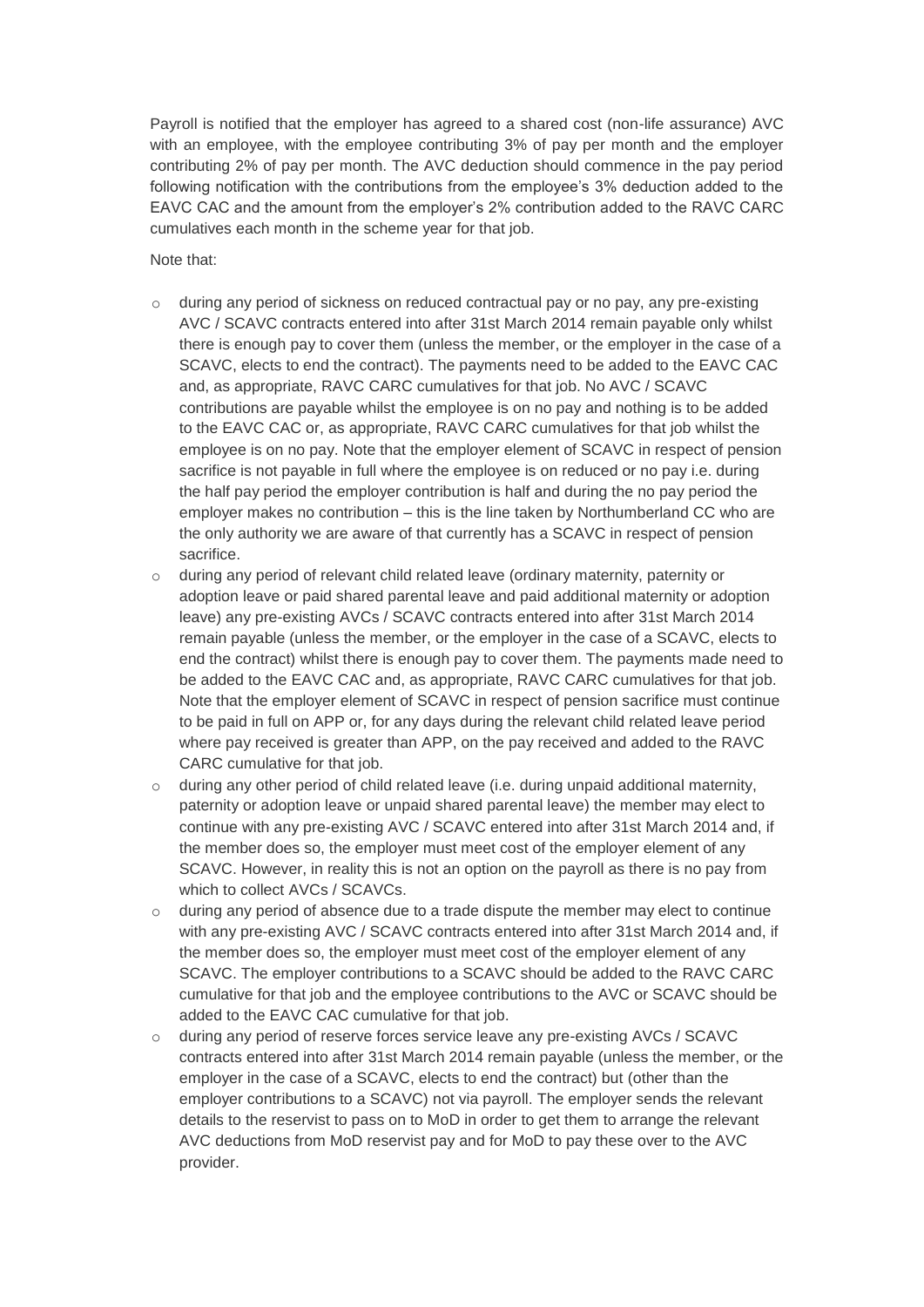$\circ$  during any other period of authorised leave of absence the member may elect to continue with any pre-existing AVC / SCAVC contracts entered into after 31st March 2014 and, if the member does so, the employer must meet cost of the employer element of any SCAVC. However, in reality this is not an option on the payroll as there is no pay from which to collect AVCs / SCAVCs.

See section 6.4 for AVC / SCAVC contracts entered into before 1st April 2014.

### **6. 2008 Scheme Data**

This section deals with the data requirements for Scheme members who have pre 2014 benefits. It contains information on final pay, part time hours, breaks in membership and existing additional pension contracts.

### **6.1 Final Pay**

Employers will still be responsible for calculating and providing to the Pension Fund administering authority:

a) Final Pay (2008 Scheme definition) at each 31st March, and on ceasing membership of the Scheme (opting out, or termination of pensionable employment, or attaining age 75), for use in calculating pre 2014 benefits, and

b) Final Pay at Normal Pension Age (NPA) (2008 Scheme definition – normally age 65) or at the date of cessation of active membership, if earlier, to enable the Pension Fund administering authority to calculate the underpin on the post 31st March 2014 benefits for those members to whom the underpin calculation applies. The underpin applies has to be calculated for those who:

- o were active members on 31st March 2012,
- o were within 10 years of their NPA on 1st April 2012,
- $\circ$  have not (after 31st March 2012) had a continuous break of more than 5 years in membership of a public service pension scheme,
- o have not already drawn any benefits from the 2014 Scheme in relation to the employment (e.g. upon flexible retirement), and
- o have either ceased to be an active member before NPA (2008 Scheme definition) or are still an active member at NPA (2008 Scheme definition).

The final pay figure (2008 Scheme definition) for the underpin is the pay due for, normally, the 12 months preceding the date of cessation or NPA, whichever is the earlier. (NB: the underpin is calculated at NPA for those who continue working beyond NPA).

It should be noted that for the purposes of (a) and (b) above, if the employee elects to cover the whole of the amount of any pension 'lost' during a period of absence due to a trade dispute, authorised unpaid leave of absence or unpaid additional maternity, paternity or adoption leave or unpaid shared parental leave by the payment of contributions under an Additional Pension Contribution (APC) contract or shared cost APC contract, in calculating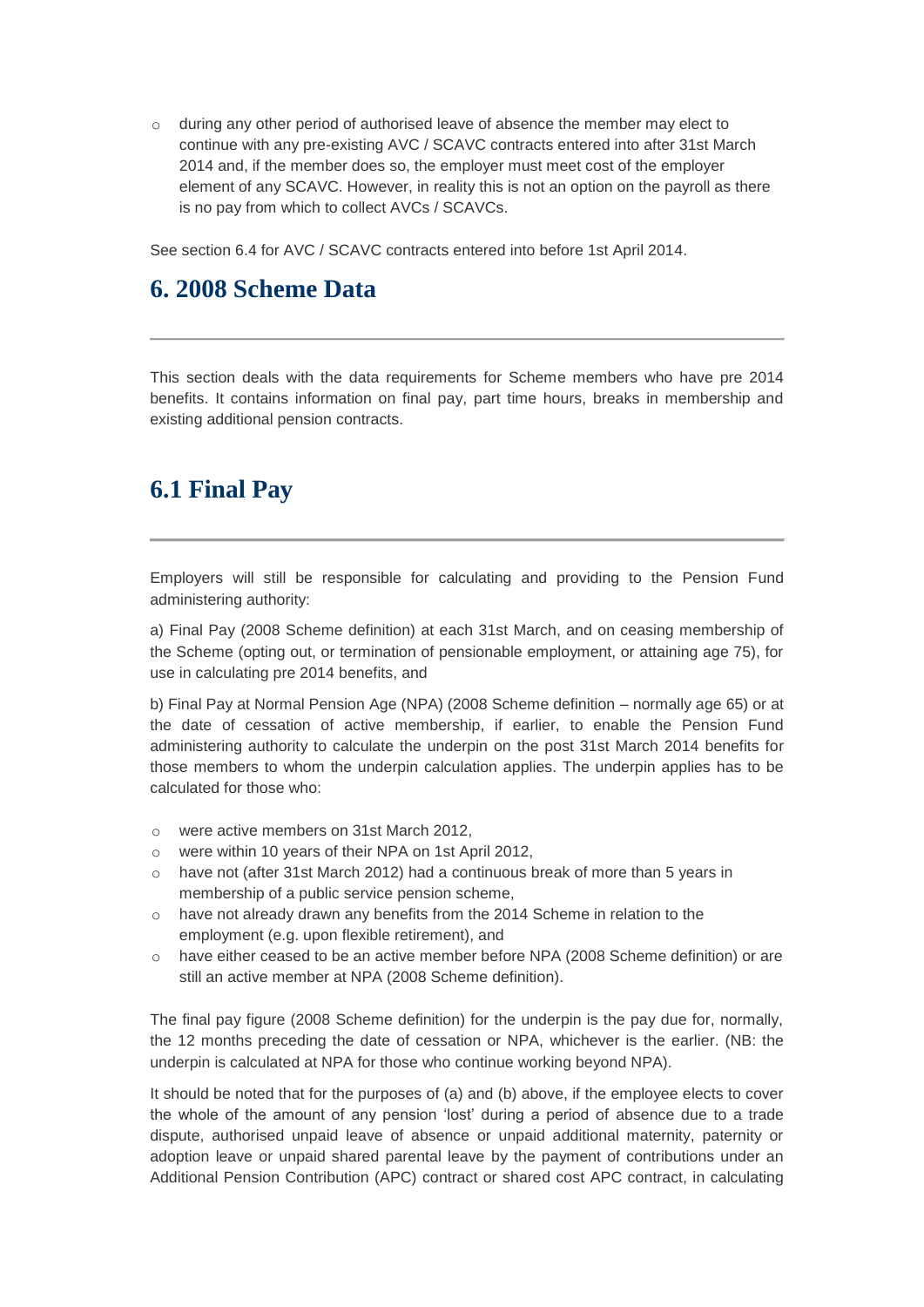the final pay for the employee, the employee must be treated as having received the pay they would otherwise have received but for the absence. If, however, the employee does not make such an election, or has a period of unauthorised unpaid leave of absence, the final pay (if the absence falls in the final pay period – usually the last 12 months) will be the pay received during that final pay period divided by the number of paid days in that period multiplied by 365.

It should also be noted that, where a Scheme member is subject to a reduction or restriction in pay, regulations 8 and 10 of the LGPS (Benefits, Membership and Contributions) Regulations 2007 continue to apply for the purposes of the final pay calculation for (a) and (b) above regardless of whether the reduction or restriction in pay occurs before, on or after 1 April 2014.

# **6.2 Changes in Contractual Part Time Hours and / or Contractual Weeks/Contractual Days per year**

For part time employees with LGPS membership prior to 1st April 2014 employers will still be required to notify Pension Fund administering authorities of changes in contractual hours (or the average hours for the Scheme year for employees who have no contractual hours) in respect of:

- $\circ$  members to whom the underpin calculation applies (see [section 6.1\(b\)\)](http://www.lgpsregs.org/index.php/guides/payroll-guide-to-the-2014-scheme?showall=&start=12#61b) where the change occurs prior to NPA (2008 Scheme definition – normally age 65) so that the underpin calculation can be accurately performed,
- $\circ$  members who have an added years contract (as the added years contract has to be adjusted upon a change in contractual hours), and
- $\circ$  members covered by regulation 20(13) of the LGPS (Benefits, Membership and Contributions) Regulations 2007 (minimum ill health enhancement for those who were active members before 1st April 2008, were aged 45 or over at that time, have been in continuous membership since then, and have not already received any benefits in respect of that membership) as a change in contractual hours can affect the level of the minimum ill health enhancement.

For employees with LGPS membership prior to 1st April 2014 employers will still be required to notify Pension Fund administering authorities of any changes in contractual weeks / contractual days per year (if the administering authority prorates the membership of employees whose contractual weeks / contractual days per year are less than 52 per annum / 365 per year) but only for:

- o members to whom the underpin calculation applies where the change occurs prior to NPA (2008 Scheme definition – normally age 65) so that the underpin calculation can be accurately performed,
- o members who have an added years contract, and
- $\circ$  members covered by regulation 20(13) of the LGPS (Benefits, Membership and Contributions) Regulations 2007 (minimum ill health enhancement for those who were active members before 1st April 2008, were aged 45 or over at that time, have been in continuous membership since then, and have not already received any benefits in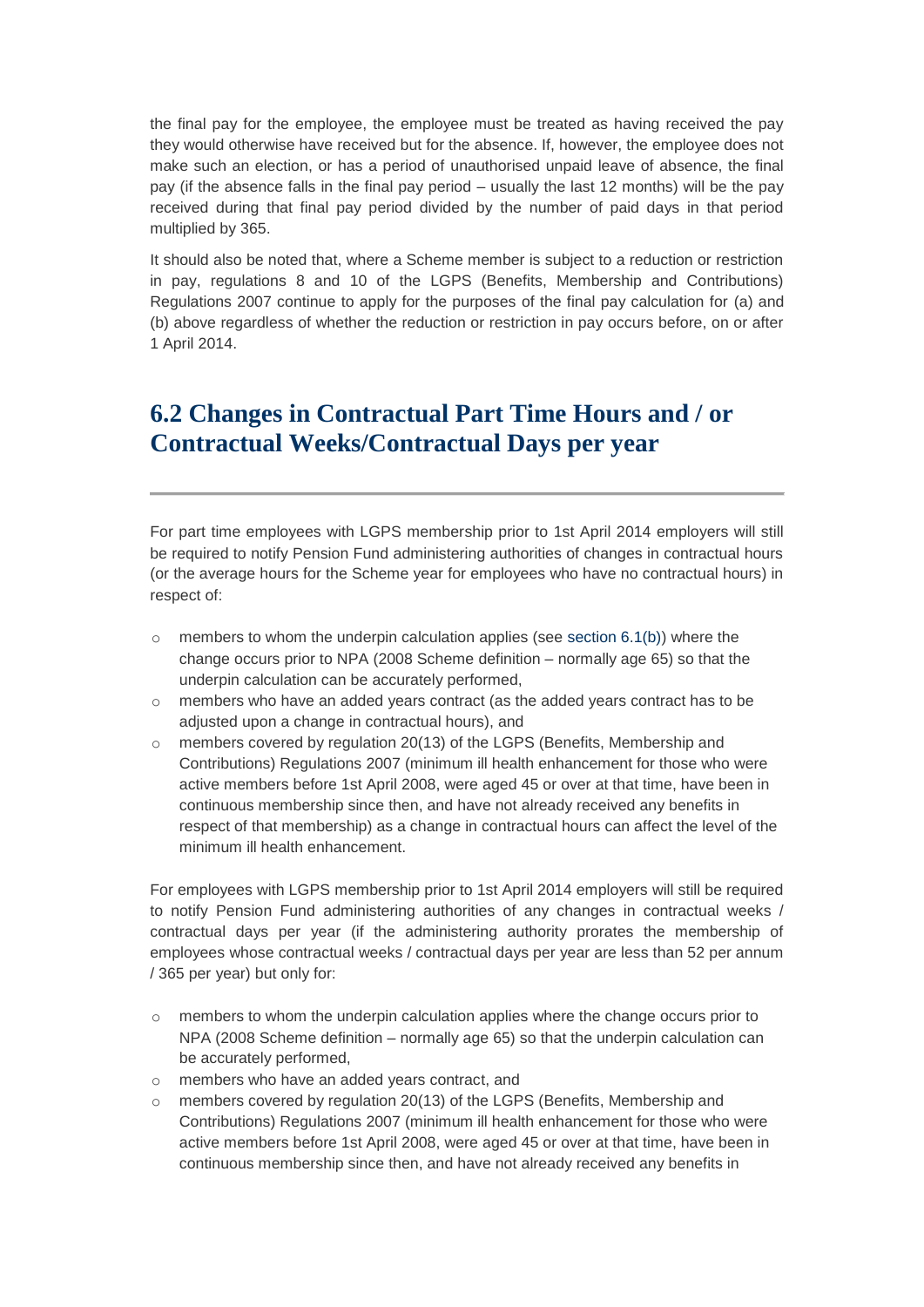respect of that membership) as a change in contractual weeks can affect the level of the minimum ill health enhancement.

For all employees covered by either of the paragraphs above, employers will need to provide, at each 31st March, the relevant changes that have occurred during the Scheme year (as the information is required by the Pension Fund administering authority to calculate the member's benefits for the purposes of the Annual Benefits Statement and the annual allowance) and provide, at the date of leaving, the changes that have occurred during the Scheme year in which the date of leaving falls.

# **6.3 Breaks in membership**

Employers will still be responsible for providing details to the Pension Fund administering authority of breaks in "membership" that occur prior to Normal Pension Age (NPA) (2008 Scheme definition) due to:

- o a trade dispute, or
- o authorised unpaid leave of absence,
- $\circ$  unpaid additional maternity, paternity or adoption leave or unpaid shared parental leave, or
- o unauthorised unpaid absence

but only for those members:

- o to whom the underpin calculation applies, or
- $\circ$  to whom the 85 year rule applies

and who have not taken out an Additional Pension Contribution (APC) contract to cover the whole of the pension that would have accrued during the trade dispute period, or taken out an APC or Shared Cost APC contract to cover the whole of the pension that would have accrued during the period of unpaid leave of absence (with compulsory employer contributions to a Shared Cost APC being limited to cover a maximum period of 36 months) or period of unpaid additional maternity, paternity or adoption leave or unpaid shared parental leave. Note that unauthorised unpaid absences will always constitute a break as there is no facility to pay an APC specifically to cover the whole of the pension that would have accrued during such a period of absence.

Notification of service breaks are required in order that the Pension Fund administering authority can determine:

- $\circ$  whether the final salary benefit underpin for members subject to the underpin exceeds their post 31st March 2014 CARE pension, and
- $\circ$  when the member meets the 85 year rule (as a break can potentially put back to a later date the date when the 85 year rule is achieved).

# **6.4 Existing additional pension contracts**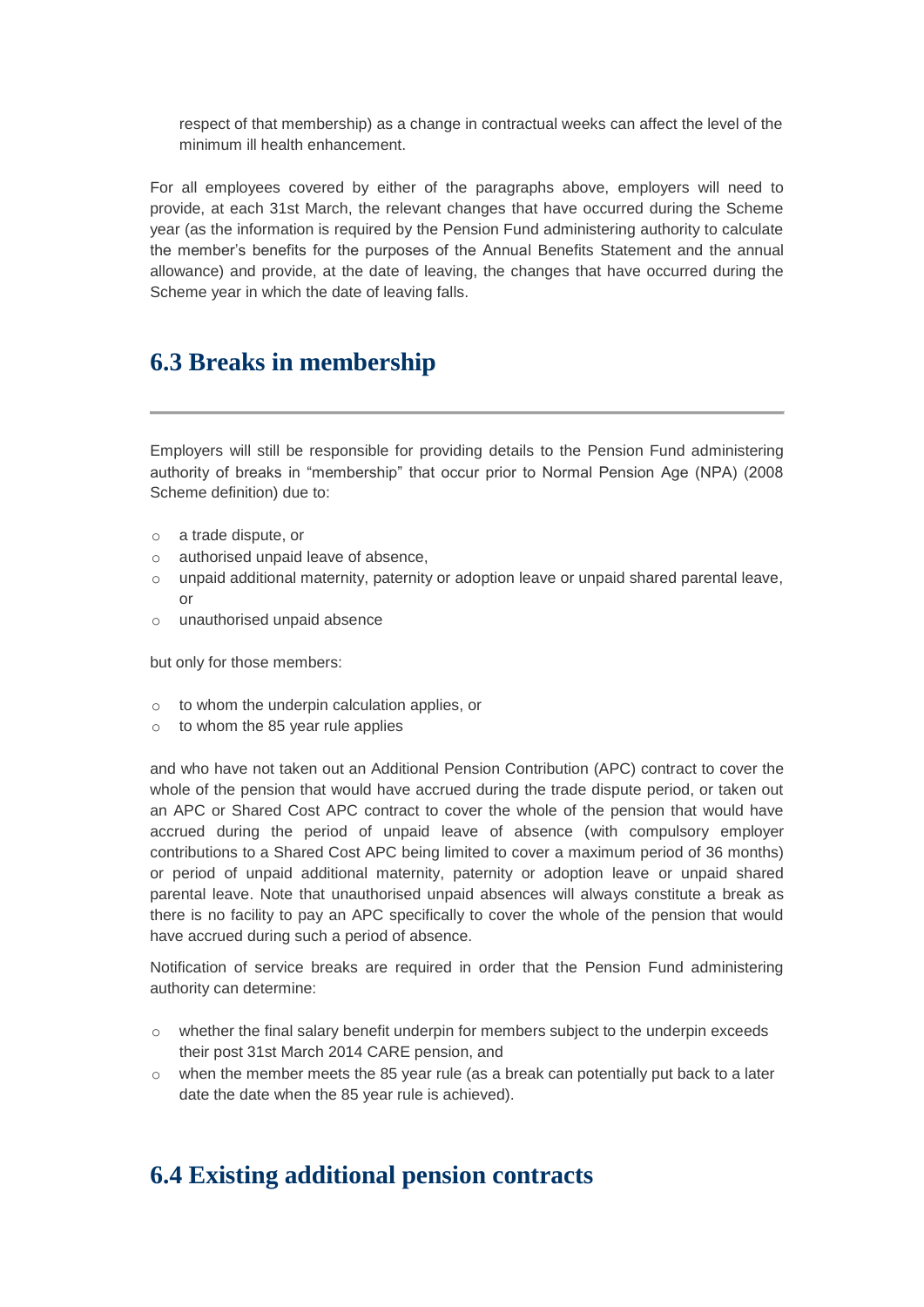Existing Additional Voluntary Contribution (AVC), shared cost Additional Voluntary Contribution (SCAVC), Additional Regular Contribution (ARC), Preston part-time buy-back, added years, and Additional Survivor Benefit Contributions (ASBC) contracts in force immediately prior to 1st April 2014 will continue.

It should be noted that if a member paying additional contributions under such contracts moves to the 50/50 section of the Scheme, the additional contributions under such contracts remain payable in full and are not reduced to half rate.

#### **Additional Voluntary Contributions**

Contributions made by an employee to an AVC or, in the case of a shared cost AVC (SCAVC), made by both the employer and employee, continue to be payable in respect of a contract taken out before 1st April 2014 (unless the employee, or the employer in the case of a SCAVC, elects to end the contract). Such contributions will be either a cash amount or a percentage of pensionable pay, payable per pay period and, unlike a contract entered into after 31st March 2014, employee contributions to AVC contracts entered into before 1st April 2014 are limited to 50% of the employee's pensionable pay (as defined under the 2008 Scheme). Where a member is paying a percentage of their pensionable pay towards their AVC and the contract was taken out before 1st April 2014 the amount deducted from their pay in each pay period will be based on their pensionable pay (as defined under the 2008 scheme) in that pay period.

It should be noted that during any period of:

- o sickness on reduced contractual pay or no pay, or
- o relevant child related leave (ordinary maternity, adoption or paternity leave or paid shared parental leave, plus paid additional maternity or adoption leave), plus unpaid additional maternity, paternity or adoption leave or unpaid shared parental leave, or
- o reserve forces service leave, or
- o absence due to a trade dispute, or
- o jury service on reduced or no pay, or
- any other period of authorised leave of absence, or
- o any period of unpaid unauthorised absence

the employee can continue with any pre-existing AVC / SCAVC contract entered into before 1st April 2014 (or can elect to cease the contract). If the member continues with the contract, and is paying AVCs for additional life assurance cover, they will have to make arrangements to continue to pay the life assurance AVCs during any period when there is not enough pay to cover them if they wish to ensure their AVC life assurance cover does not lapse.

#### **Additional Regular Contributions (ARCs)**

Contributions under existing ARC contracts entered into before 1st April 2014 continue to be payable (but the member can elect to cease the contract). Payments under these contracts are flat sums payable per pay period (not percentages of pensionable pay).

It should be noted that during any period of: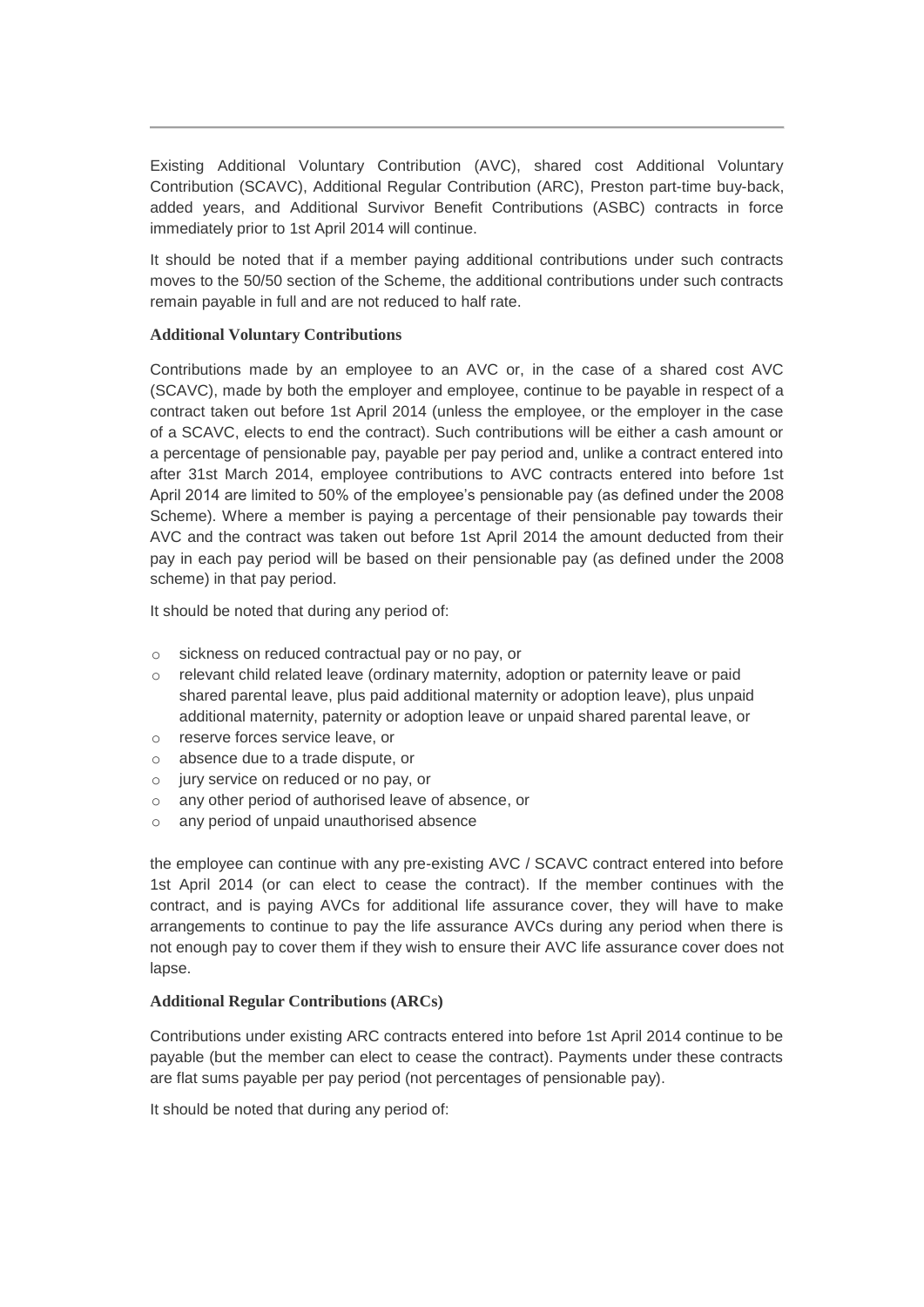- o relevant child related leave (ordinary maternity, adoption or paternity leave or paid shared parental leave, plus paid additional maternity or adoption leave), plus unpaid additional maternity, paternity or adoption leave or unpaid shared parental leave, or
- $\circ$  reserve forces service leave where the reserve forces pay is equal to or greater than the pay that would have been paid had the member continued to be employed by the Scheme employer, or
- o absence due to a trade dispute, or
- o jury service on reduced or no pay, or
- o any other period of authorised leave of absence, or
	- o any period of unpaid unauthorised absence

the employee must continue to pay contributions under any pre-existing ARC contract entered into before 1st April 2014 (unless the employee elects to end the contract).

During any period of absence due to sickness on full or reduced pay the member will continue to pay the contributions under the ARC contract on the pay received. They do not pay contributions under the ARC contract during a period of sick leave on no pay.

During any period of reserve forces service leave where the reserve forces pay is less than the pay that would have been paid had the member continued to be employed by the Scheme employer, the employee is not required to pay contributions under the ARC contract (the contributions are deemed to have been paid).

No new ARC contracts can be taken out after 31st March 2014 (but the member can take out an Additional Pension Contributions contract).

#### **Added years contracts**

Existing contracts entered into by members who elected before 1st April 2008 to purchase added years of membership continue in force (unless the member elects to cease the contract). Payments under these contracts are expressed as a percentage of the member's pensionable pay (2008 Scheme definition of pensionable pay). The contributions should only be deducted on the 2008 Scheme definition of pensionable pay i.e. excluding any pay that is pensionable in the 2014 Scheme but which was not pensionable in the 2008 Scheme – such as non-contractual overtime.

It should be noted that during any period of:

- o relevant child related leave (ordinary maternity, adoption or paternity leave or paid shared parental leave, plus paid additional maternity or adoption leave), plus unpaid additional maternity, paternity or adoption leave or unpaid shared parental leave, or
- $\circ$  reserve forces service leave where the reserve forces pay is equal to or greater than the pay that would have been paid had the member continued to be employed by the Scheme employer, or
- o absence due to a trade dispute, or
- o jury service on reduced or no pay, or
- o any other period of authorised leave of absence, or
- o any period of unpaid unauthorised absence

the employee must continue to pay contributions under any pre-existing added years contract entered into before 1st April 2008 (unless the employee elects to end the contract).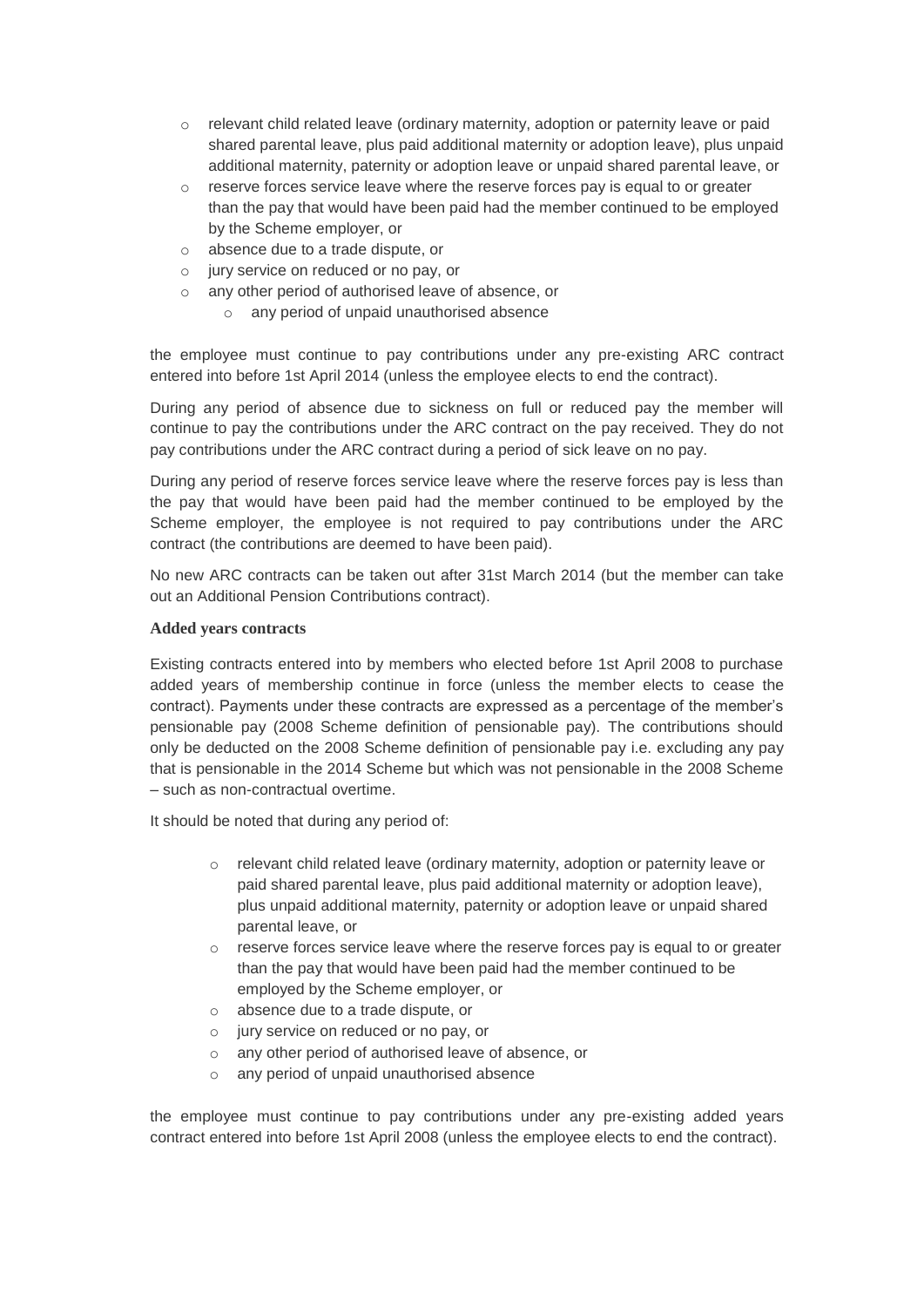During any period of absence due to sickness on full or reduced pay the member will continue to pay the contributions under the added years contract on the pay received. They do not pay contributions under the added years contract during a period of sick leave on no pay.

During any period of reserve forces service leave where the reserve forces pay is less than the pay that would have been paid had the member continued to be employed by the Scheme employer, the employee is not required to pay contributions under the added years contract (the contributions are deemed to have been paid).

#### **Preston part-time buy-back contracts**

Any existing (Preston) part-time buy-back contracts continue to be payable and, where any new cases that are conceded by the employer, the scheme member can enter into a new contract to buy-back the part-time membership. Payments under these contracts are flat sums payable per pay period (not percentages of pensionable pay).

It should be noted that during any period of:

- o sickness on reduced contractual pay or no pay, or
- o relevant child related leave (ordinary maternity, adoption or paternity leave or paid shared parental leave, plus paid additional maternity or adoption leave), plus unpaid additional maternity, paternity or adoption leave or unpaid shared parental leave, or
- o reserve forces service leave, or
- o absence due to a trade dispute, or
- o jury service on reduced or no pay, or
- o any other period of authorised leave of absence, or
- o any period of unpaid unauthorised absence

the employee must continue to pay contributions under any Preston part-time buy-back contract.

#### **Additional Survivor Benefit Contributions (ASBCs) for cohabitee survivor's pension**

Any existing ASBC contracts continue to be paid (unless the employee elects to end the contract). Members who have not entered into an ASBC contract for all or part of their pre 6th April 1988 membership to count for a cohabitee survivor's pension will not be able to enter into a contract to achieve this after 31st March 2014. Payments under existing ASBC contracts at 31st March 2014 are expressed as a percentage of the member's full time equivalent pensionable pay (2008 Scheme definition of pensionable pay). The contributions should only be deducted on the 2008 Scheme definition of pensionable pay i.e. excluding any pay that is pensionable in the 2014 Scheme but which was not pensionable in the 2008 Scheme – such as non-contractual overtime).

It should be noted that during any period of:

- o relevant child related leave (ordinary maternity, adoption or paternity leave or paid shared parental leave, plus paid additional maternity or adoption leave), plus unpaid additional maternity, paternity or adoption leave or unpaid shared parental leave, or
- $\circ$  reserve forces service leave where the reserve forces pay is equal to or greater than the pay that would have been paid had the member continued to be employed by the Scheme employer, or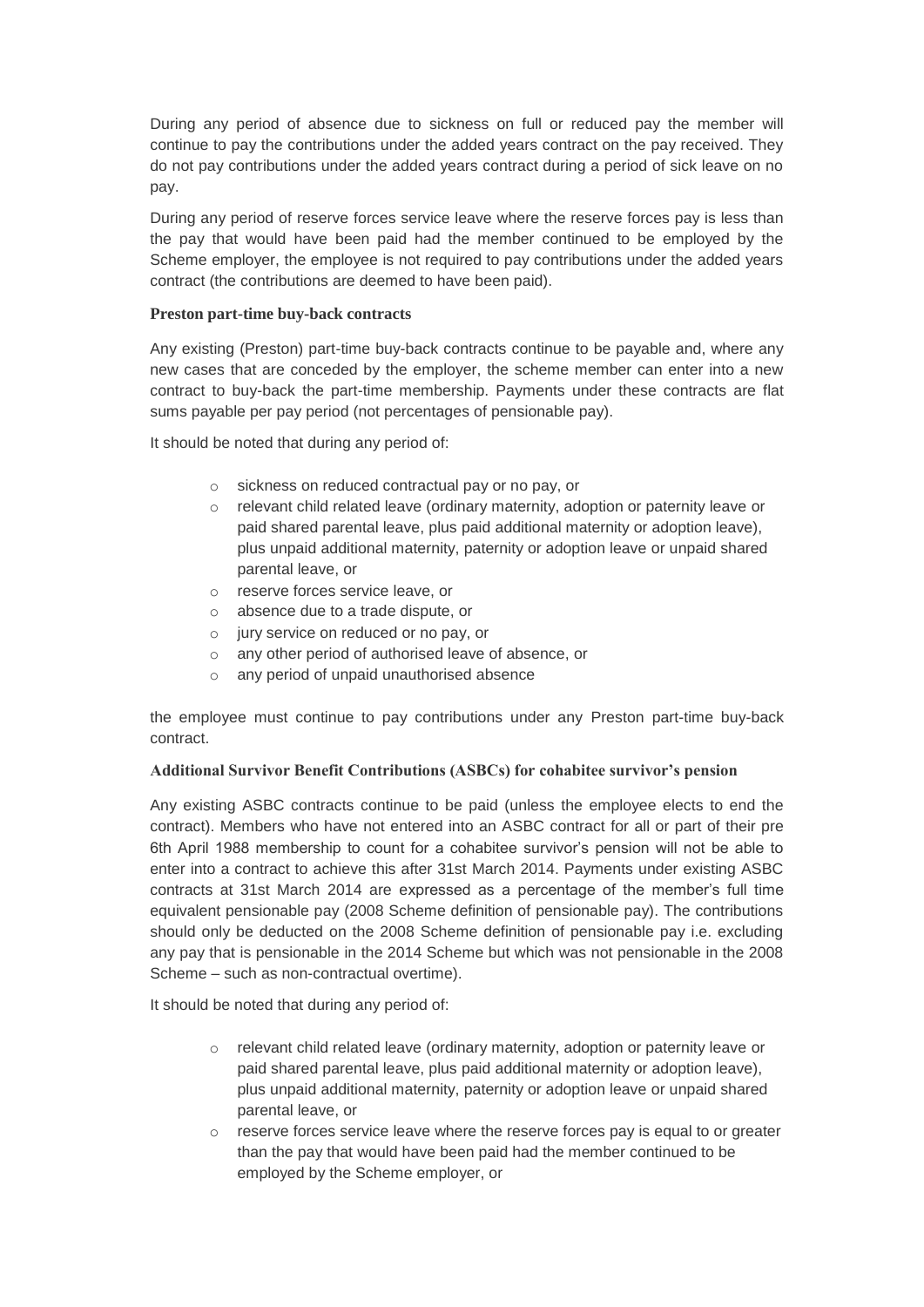- o absence due to a trade dispute, or
- o jury service on reduced or no pay, or
- o any other period of authorised leave of absence, or
- o any period of unpaid unauthorised absence

the employee must continue to pay contributions under any pre-existing ASBC contract entered into before 1st April 2014 (unless the employee elects to end the contract).

During any period of absence due to sickness or injury on full or reduced pay the member will continue to pay the contributions under the ASBC contract on the pay received. They do not pay contributions under the ASBC contract during a period of sick leave on no pay.

During any period of reserve forces service leave where the reserve forces pay is less than the pay that would have been paid had the member continued to be employed by the Scheme employer, the employee is not required to pay contributions under the ASBC contract (the contributions are deemed to have been paid).

# **7. Payments in respect of a period prior to 1st April 2014 which are made after 31st March 2014**

Where a payment is made after 31st March 2014 that relates to a period prior to 1st April 2014 the employee contribution rate under the 2008 Scheme should be applied to that pay. It is acceptable for the employer contribution rate applicable at the time of payment to be applied to the pre (and post) 2014 pensionable pay. Note, however, that the pensionable pay for the pre 2014 element should be based on the 2008 Scheme definition of pensionable pay (e.g. excluding non-contractual overtime) and not the 2014 Scheme definition of pensionable pay (which would, for example, include non-contractual overtime).

Note that any pensionable pay received after 31st March 2014 which relates to a period prior to 1st April 2014 should not be included in CPP1 or CPP2.

### **8. Absences spanning 31st March 2014 / 1st April 2014**

Where an absence spans 31st March 2014 and 1st April 2014 the absence prior to 1st April 2014 should be dealt with in accordance with the 2008 Scheme rules (see the paragraphs below) and the absence post 31st March 2014 should be dealt with in accordance with the 2014 Scheme rules (see [section 5.3\)](http://www.lgpsregs.org/index.php/guides/payroll-guide-to-the-2014-scheme?showall=&start=10).

**2008 Scheme – rules for absences before 1st April 2014**

#### **Authorised unpaid leave of absence**

For any period of authorised unpaid leave of absence falling before 1st April 2014, employee and employer pension contributions must be paid for the first 30 days of absence (or up to 31st March 2014 if the 30 day period extends beyond that date). The contributions are payable on the pay the person would have received but for the absence. Where the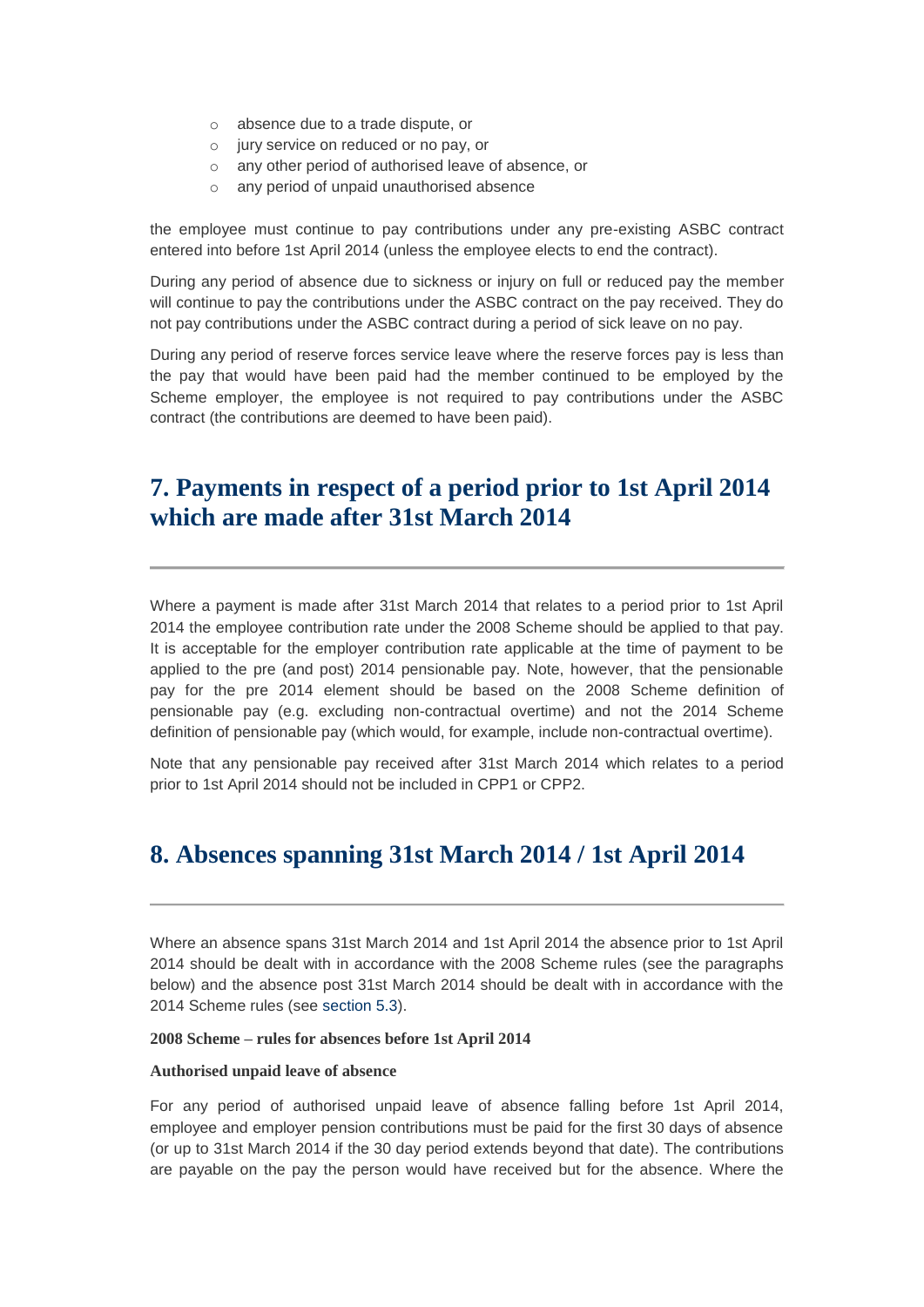absence extends beyond 30 days the employee may elect, within 30 days of returning to work (or within 30 days of leaving if the employee does not return) or such longer period as the employer may allow. to pay contributions for the remainder of that part of the absence that falls before 1st April 2014 (subject to a maximum absence period of three years). Those contributions would, just like the contributions due for the first 30 days of absence, be based on the pay the person would have received but for the absence. If they make such an election the employer must also pay contributions on that amount of pay. Where contributions are paid, the period counts as pre 2014 membership.

#### **Unauthorised unpaid absence**

Any absence falling before 1st April 2014 which is unauthorised by the employer and for which the employee receives no pay does not count as membership and contributions cannot be deducted in respect of the absence, whatever the length.

#### **Jury Service**

Jury service is a special type of absence. Employee and employer pension contributions are mandatory for the whole of any jury service falling before 1st April 2014 (and not just the first 30 days) and are based on the pay the person would have received but for the absence.

#### **Trade dispute**

Absence due to a trade dispute is treated, initially, the same as unauthorised absence, inasmuch as no pension contributions are payable and the membership does not count. However, the employee may elect within 30 days of returning to work (or within 30 days of leaving if the employee does not return) or such longer period as the employer may allow. to make a payment, if they so wish, in respect of that part of the absence falling before 1st April 2014. The payment is the equivalent of 16% of the "lost" pay falling before that date and, if paid, entitles the member to count the period of absence due to a trade dispute prior to 1st April 2014 as membership. No employer contributions are due for that period.

#### **Child-related leave**

During any period of ordinary maternity, paternity or adoption leave and during any **paid** additional maternity, paternity or adoption leave falling before 1st April 2014 an employee **must** continue to pay pension contributions on the actual pay, if any, they are receiving. Benefits will continue to accrue as if they were working normally on full pay. The employer pension contributions are payable on notional full pay.

The employee can elect within 30 days of returning to work (or within 30 days of leaving if the employee does not return) or such longer period as the employer may allow. to pay pension contributions for any period of unpaid additional maternity, paternity or adoption leave falling before 1st April 2014 so that the period of absence will count in full for pension purposes. The contributions will be calculated on the rate of pay (or reduced pay) that they were entitled to receive immediately before they commenced the period of unpaid leave. If they elect to pay contributions for this period, the employer will pay contributions on the employee's notional full pay for that period.

#### **Reserve forces service leave**

During any period of reserve forces service leave falling before 1st April 2014 the employee will continue to accrue membership but will only have to pay pension contributions on their reserve forces pay if it equals or exceeds their normal pay for that period; otherwise, no employee contributions are due from their reserve forces pay. The Ministry of Defence will be responsible for employer contributions during that period of time.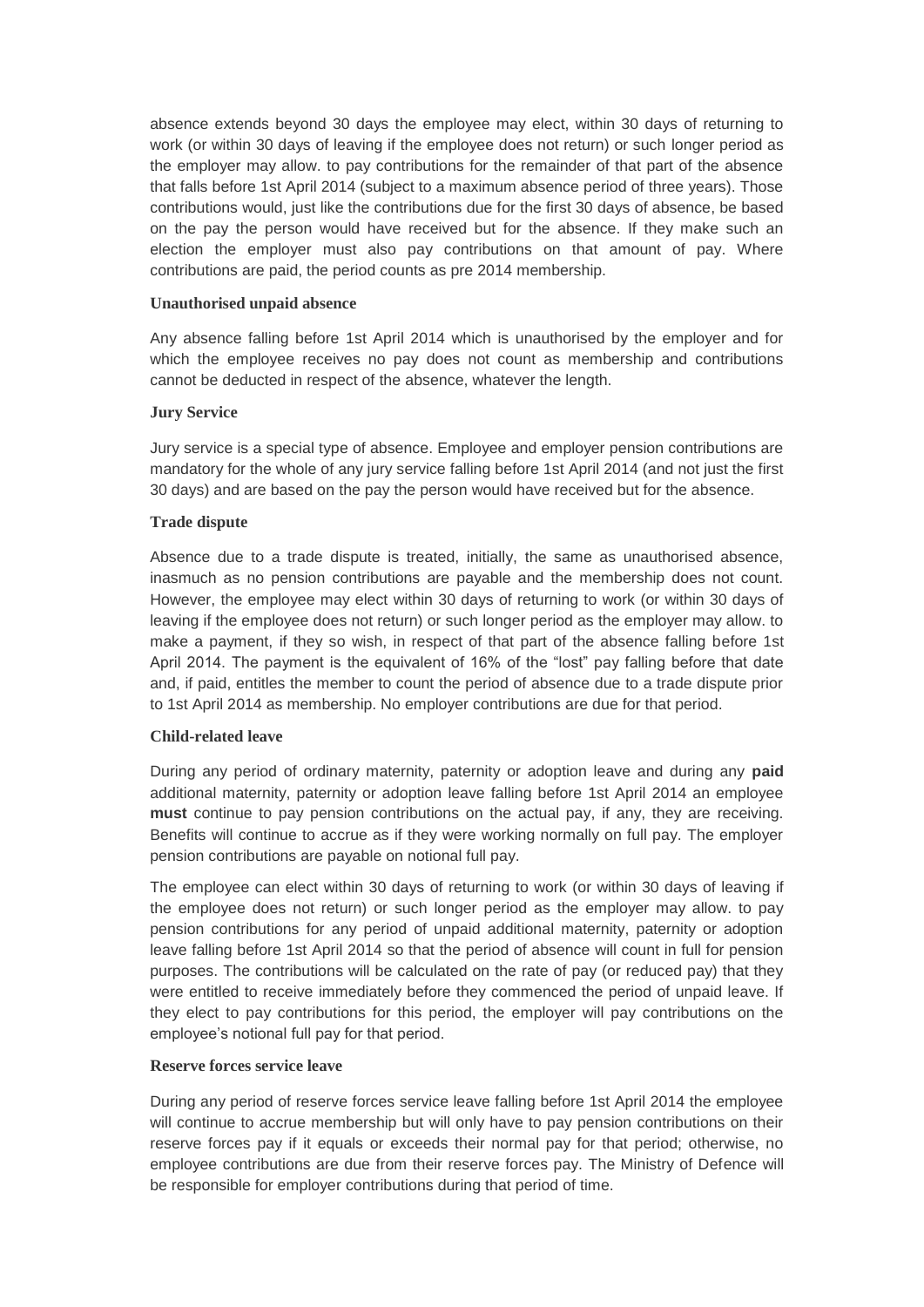#### **Additional contributions**

The rules governing the payment of contributions under various types of added years, additional pension and AVC contracts that were entered into before 1st April 2014 are set out in [section 6.4.](http://www.lgpsregs.org/index.php/guides/payroll-guide-to-the-2014-scheme?showall=&start=15)

# **9. Monthly payover of contributions**

Employers participating in the Scheme are required to pay over to the appropriate Pension Fund all contributions paid by employees (both basic contributions and employee contributions to an APC or SCAPC). The amount must be paid over as shown below:

a) if the employee is enrolled (or re-enrolled) into the LGPS under the provisions of the Pensions Act 2008, the employee contributions deducted from pay in the first three months have to be paid over

- $\circ$  where the payment is by means of an electronic communication, by no later than 22 days from the end of the month falling three months from the date the employee became a member of the Scheme, or
- o if payment is made by any other means, by no later than 19 days from the end of the month falling three months from the date the employee became a member of the Scheme

#### OR

b) if in any other case (e.g. where the employee is contractually enrolled into the LGPS, or for contributions deducted from pay more than three months after being enrolled or reenrolled under the provisions of the Pensions Act 2008), the employee contributions deducted from pay have had to be paid over

- $\circ$  where the payment is by means of an electronic communication, by no later than 22 days after the end of the month in which the contributions were deducted from pay; or
- $\circ$  in any other case, by no later than 19 days after the end of the month in which the contributions were deducted from pay

#### OR

c) any such earlier time as the Pension Fund administering authority may stipulate.

The payment must be accompanied by a statement, in such form as the appropriate Pension Fund administering authority specifies, showing:

- a. the total pensionable pay (CPP1) received by members whilst they were in the main section of the Scheme during the period covered by the statement (including the assumed pensionable pay members were treated as receiving during that period)
- b. the total employee contributions (CEC1) deducted from the pensionable pay referred to in (a)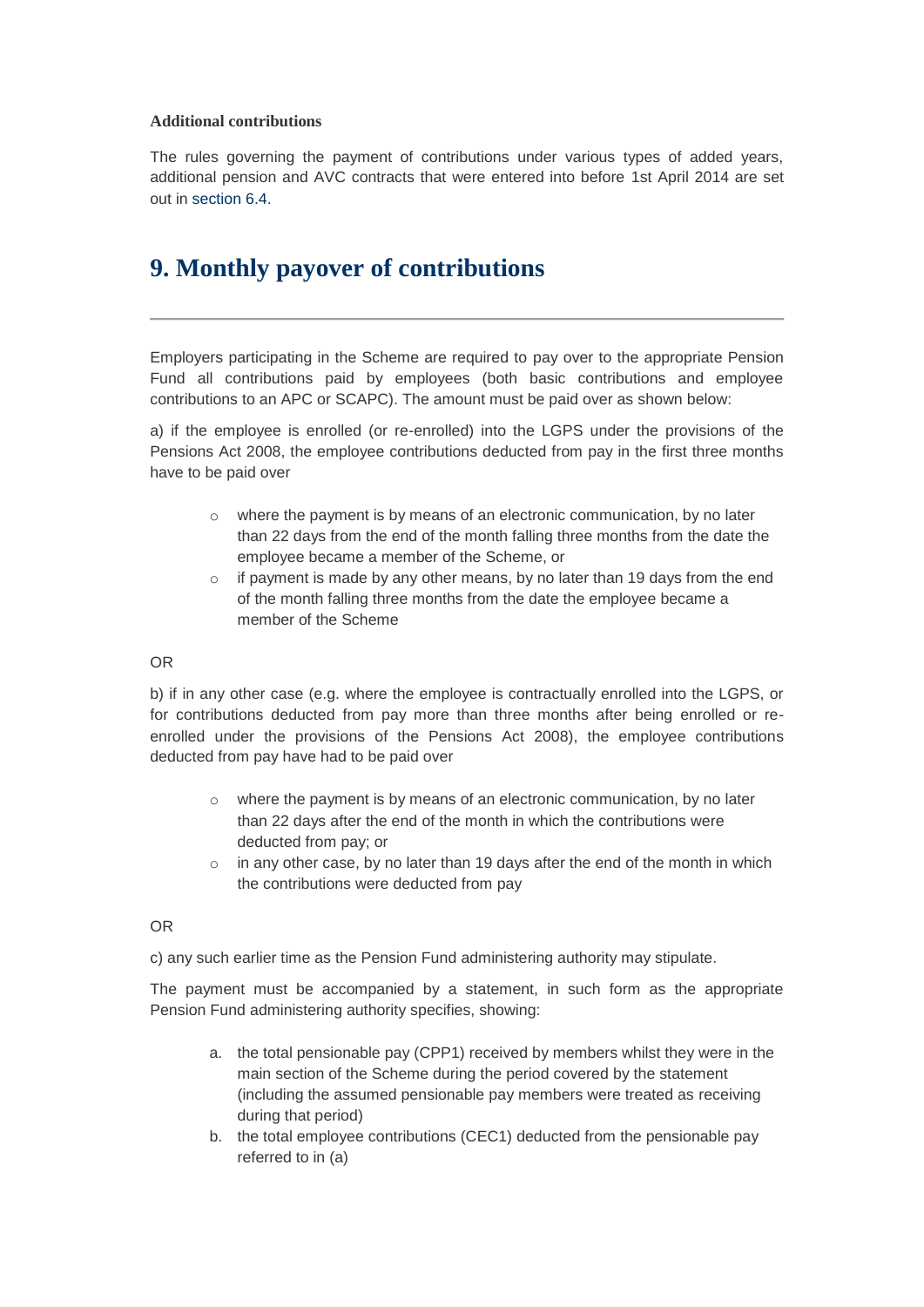- c. the total pensionable pay (CPP2) received by members whilst they were in the 50/50 section of the Scheme during the period covered by the statement (including the assumed pensionable pay members were treated as receiving during that period),
- d. the total employee contributions (CEC2) deducted from the pensionable pay referred to in (c)
- e. the total employer contributions (CRC) in respect of the pensionable pay referred to in (a) and (c)
- f. the total Additional Pension Contributions (EAPC CAC) paid by members during the period covered by the statement, and
- g. the total Additional Pension Contributions (RAPC CARC) paid by the employer during the period covered by the statement.

Employers participating in the Scheme are required to pay over to the appropriate Pension Fund all contributions paid by employers (both basic contributions and the employer contributions to a SCAPC). The employer contributions must be paid over to the appropriate Pension Fund on or before such dates falling at intervals of not more than 12 months as the Pension Fund administering authority may specify. It is common practice for the employer contributions to be paid over to the appropriate Pension Fund at the same time as the employee contributions.

It should be noted that:

- i. employee and employer pension contributions and AVCs / SCAVCs collected on pay paid after 31st March 2014 which was due in respect of a period prior to 1st April 2014 (see [section 7\)](http://www.lgpsregs.org/index.php/guides/payroll-guide-to-the-2014-scheme?showall=&start=16), and
- ii. contributions for added years, Preston part-time buy-back, ARCs and ASBCs (see [section 6.4\)](http://www.lgpsregs.org/index.php/guides/payroll-guide-to-the-2014-scheme?showall=&start=15)

must also be paid over to the Pension Fund within the timescales mentioned above.

The payments in respect of (i) must be accompanied by a statement, in such form as the appropriate Pension Fund administering authority specifies, showing:

- a. the name, pay and contribution band of each employee from whose pay such employee pension contributions or contributions to an AVC or SCAVC have been deducted,
- b. which of those employees have paid AVCs or SCAVCs,
- c. the amounts of pension contributions deducted from each employee per pay band and the period covered by the deductions, and
- d. the amount of employee contributions to an AVC or SCAVC, per employee, and the period covered by the deductions.

The payments in respect of (ii) should be accompanied by a statement, in such form as the appropriate Pension Fund administering authority specifies.

There are other payments that employers may have to pay to the Pension Fund (but these are unlikely to impact on payroll) – see [section 18](http://www.lgpsregs.org/index.php/guides/hr-guide-to-the-2014-scheme?showall=&start=21) of the HR guide.

### **10. End of year template report**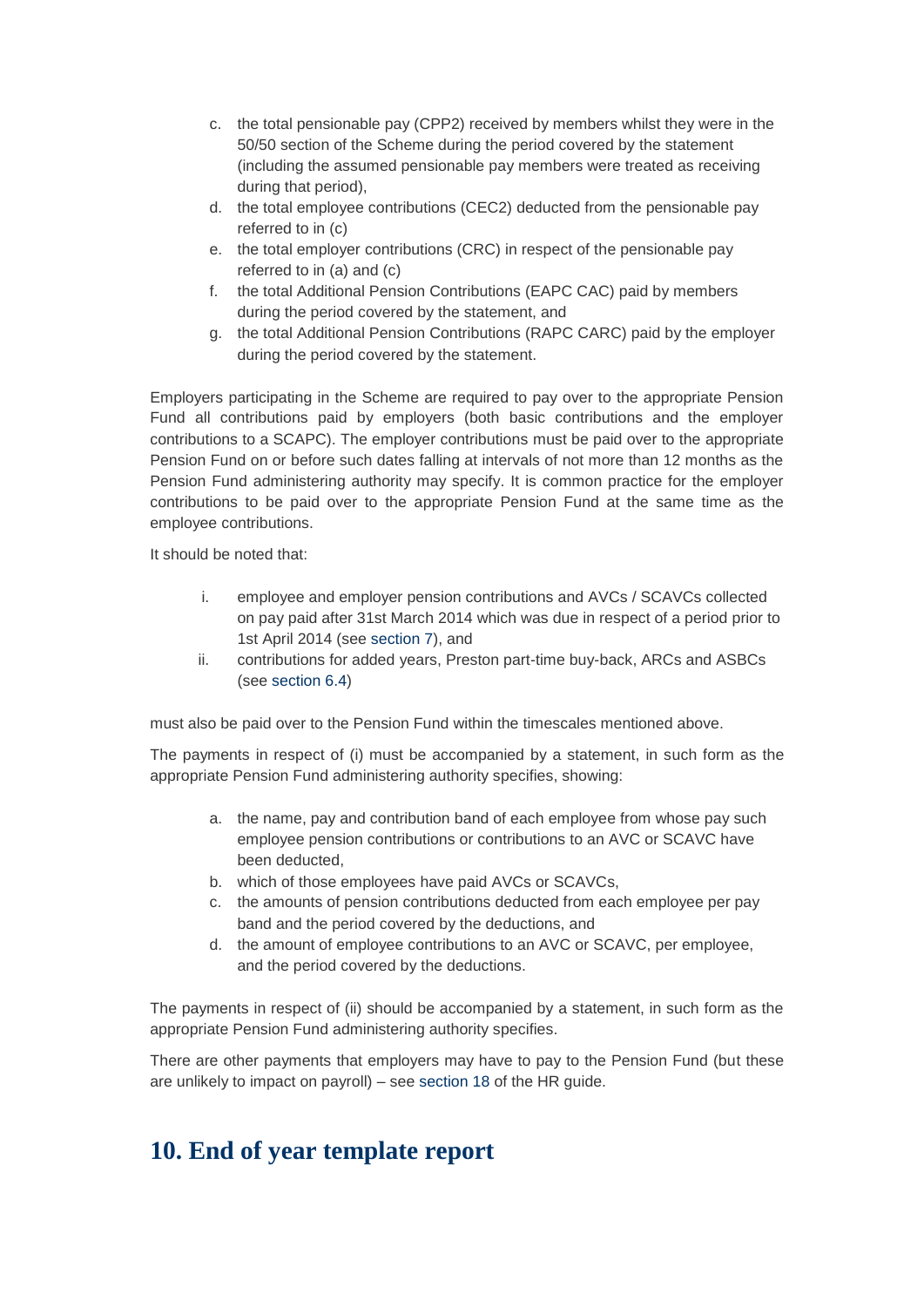Within 3 months of each Scheme year end, each Scheme employer must send to the appropriate administering authority a statement showing, for each employment of each of the Scheme employer's employees who have been active members of the Fund during the Scheme year—

| <b>Information for each employment</b>                                                                                                                                                                                                                                                                                                                                                                                                                                                                                                                                                | <b>Format</b>                       |
|---------------------------------------------------------------------------------------------------------------------------------------------------------------------------------------------------------------------------------------------------------------------------------------------------------------------------------------------------------------------------------------------------------------------------------------------------------------------------------------------------------------------------------------------------------------------------------------|-------------------------------------|
| Scheme year ending                                                                                                                                                                                                                                                                                                                                                                                                                                                                                                                                                                    | Date format                         |
| Surname                                                                                                                                                                                                                                                                                                                                                                                                                                                                                                                                                                               | Alphanumeric                        |
| Forename (or initials)                                                                                                                                                                                                                                                                                                                                                                                                                                                                                                                                                                | Alphanumeric                        |
| Gender                                                                                                                                                                                                                                                                                                                                                                                                                                                                                                                                                                                | Alphanumeric<br>$(M \text{ or } F)$ |
| Date of birth                                                                                                                                                                                                                                                                                                                                                                                                                                                                                                                                                                         | Date format                         |
| National insurance number                                                                                                                                                                                                                                                                                                                                                                                                                                                                                                                                                             | Alphanumeric<br>(No TN<br>numbers)  |
| Unique ID for the employment                                                                                                                                                                                                                                                                                                                                                                                                                                                                                                                                                          | Alphanumeric                        |
| Date became an active member of the Scheme in the employment if this<br>was during the Scheme year*                                                                                                                                                                                                                                                                                                                                                                                                                                                                                   | Date format                         |
| Date ceased active membership of the Scheme in the employment if this<br>was during the Scheme year*                                                                                                                                                                                                                                                                                                                                                                                                                                                                                  | Date format                         |
| CPP1: Cumulative pensionable pay received in the employment during<br>the Scheme year whilst in main section (including the Assumed<br>Pensionable Pay the member was treated as receiving during the Scheme<br>year whilst in the main section and the value of emoluments specified in<br>the contract of employment as being pensionable emoluments whilst in<br>the main section, including the pensionable emolument value of salary<br>sacrificed for such items as child care vouchers, and for pension<br>contribution salary sacrifice via a shared cost AVC arrangement)    | Number to 2<br>decimal places       |
| CEC1: Cumulative employee contributions (if any) deducted from<br>pensionable pay in previous field                                                                                                                                                                                                                                                                                                                                                                                                                                                                                   | Number to 2<br>decimal places       |
| CPP2: Cumulative pensionable pay received in the employment during<br>the Scheme year whilst in 50/50 section (including the assumed<br>pensionable pay the member was treated as receiving during the Scheme<br>year whilst in the 50/50 section and the value of emoluments specified in<br>the contract of employment as being pensionable emoluments whilst in<br>the 50/50 section, including the pensionable emolument value of salary<br>sacrificed for such items as child care vouchers, and for pension<br>contribution salary sacrifice via a shared cost AVC arrangement) | Number to 2<br>decimal places       |
| CEC2: Cumulative employee contributions (if any) deducted from<br>pensionable pay in previous field                                                                                                                                                                                                                                                                                                                                                                                                                                                                                   | Number to 2<br>decimal places       |
| Section of the Scheme the employee was a member of in the employment<br>at the end of the Scheme year (or at the date of cessation of active<br>membership in the employment if on or after the start of the Scheme year                                                                                                                                                                                                                                                                                                                                                              | Alphanumeric                        |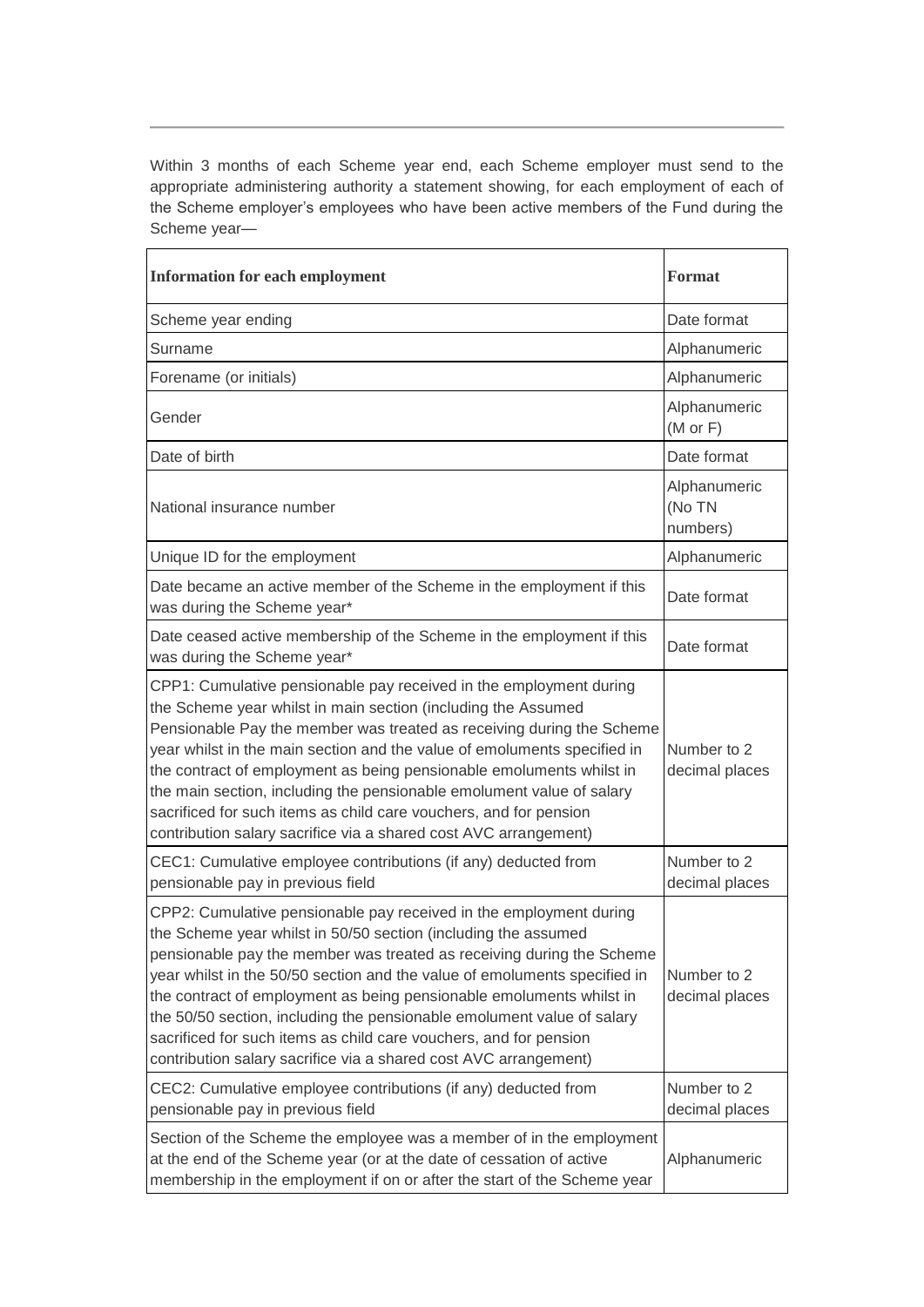| and before the end of the Scheme year)**                                                                                                                                                                                                                                                                                                                                                                                                                                                                          |                               |
|-------------------------------------------------------------------------------------------------------------------------------------------------------------------------------------------------------------------------------------------------------------------------------------------------------------------------------------------------------------------------------------------------------------------------------------------------------------------------------------------------------------------|-------------------------------|
| CRC: Cumulative employer contributions deducted from pensionable pay<br>in respect of the employment (including the assumed pensionable pay the<br>member was treated as receiving during the Scheme year and the value<br>of emoluments specified in the contract of employment as being<br>pensionable emoluments, including the pensionable emolument value of<br>salary sacrificed for such items as child care vouchers, and for pension<br>contribution salary sacrifice via a shared cost AVC arrangement) | Number to 2<br>decimal places |
| EAPC CAC: Cumulative additional pension contributions (APCs), if any,                                                                                                                                                                                                                                                                                                                                                                                                                                             | Number to 2                   |
| paid in respect of the employment by the employee                                                                                                                                                                                                                                                                                                                                                                                                                                                                 | decimal places                |
| RAPC CARC: Cumulative additional pension contributions (APCs), if any,                                                                                                                                                                                                                                                                                                                                                                                                                                            | Number to 2                   |
| paid in respect of the employment by the employer                                                                                                                                                                                                                                                                                                                                                                                                                                                                 | decimal places                |
| EAVC CAC: Cumulative additional voluntary contributions (AVCs), if any,                                                                                                                                                                                                                                                                                                                                                                                                                                           | Number to 2                   |
| paid in respect of the employment by the employee                                                                                                                                                                                                                                                                                                                                                                                                                                                                 | decimal places                |
| RAVC CARC: Cumulative additional voluntary contributions (AVCs), if                                                                                                                                                                                                                                                                                                                                                                                                                                               | Number to 2                   |
| any, paid in respect of the employment by the employer                                                                                                                                                                                                                                                                                                                                                                                                                                                            | decimal places                |
| For employees with membership of the LGPS prior to 1/4/14 who are<br>active members at the end of the Scheme year                                                                                                                                                                                                                                                                                                                                                                                                 |                               |
| FTE Final pay for the Scheme year                                                                                                                                                                                                                                                                                                                                                                                                                                                                                 | Number to 2<br>decimal places |

\*Regulation 80(4)(a) of the LGPS Regulations 2013 states that the employer must provide the 'dates of active membership' for the Scheme year. A strict interpretation of that regulation would mean that the employer would have to provide the dates of active membership during the Scheme year being:

- o the date of the beginning of the Scheme year , or
- o the date the employee became an active member of the Scheme in the employment during the Scheme year (if later)

plus

- o the date of the end of the Scheme year, or
- $\circ$  the date the employee ceased to be an active member of the Scheme in the employment during the Scheme year (if earlier)

However, at a practical level, the LGPC Secretariat think that administering authorities will only require the two items listed in the table above to be provided, i.e. date joined the Scheme in that employment if this was during the Scheme year (including those who joined the Scheme on 1st April) and the date ceased active membership in that employment if that was during the Scheme year (including those who ceased on 31st March). If, in an employment, the employee was an active member at the beginning of the Scheme year, the first of the fields mentioned above could be left blank (unless the employee joined the Scheme in that employment on 1st April) and, if the member was an active member in the employment at the end of the Scheme year, the second of the fields mentioned above could be left blank (unless the employee ceased active membership in that employment on 31st March). A statement could accompany the report stating that where a field is blank it signifies that the employee was an active member on that date. The reason administering authorities will require the date joined the Scheme in the employment if this was during the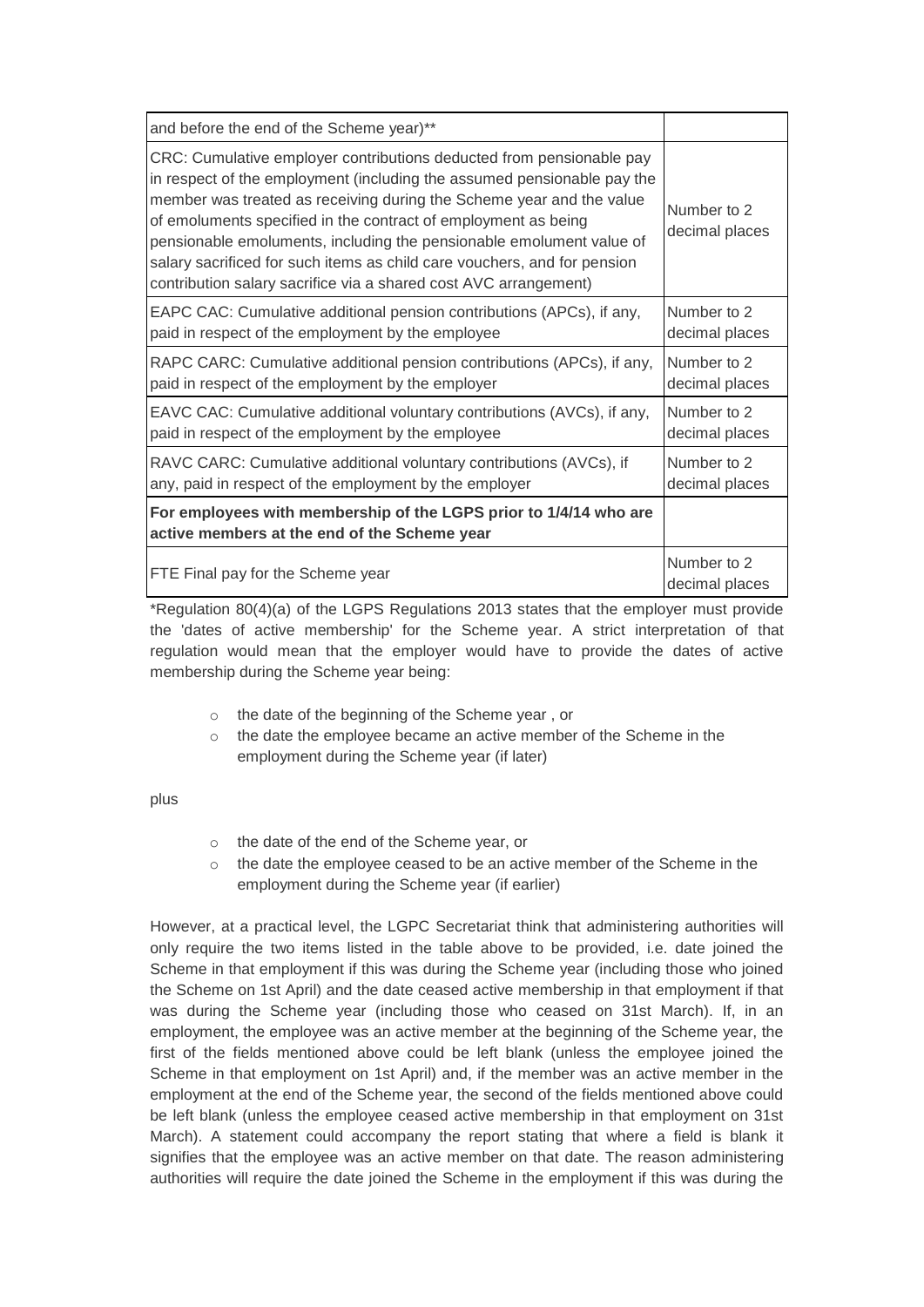Scheme year (including those who joined the Scheme on 1st April) and the date ceased active membership in the employment if that was during the Scheme year (including those who ceased on 31st March) is to ensure records are correct and up to date and to identify where notification of new joiners or leavers has not been received. We do not think funds require dates for every Scheme member if they have been in the Scheme for the whole Scheme year (i.e. 1st April through to 31st March).

\*\*The LGPC Secretariat believe that this information should be provided to the Pension Fund administering authority as it is required to ensure the member's pension record is correct and up to date and because the information may be needed to produce projections for Annual Benefit Statements.

# **11. Glossary of acronyms**

APC: Additional Pension Contributions (paid by scheme member)

APP: Assumed Pensionable Pay

ARC: Additional Regular Contributions (paid by scheme member)

ASBC: Additional Survivor Benefit Contributions (paid by scheme member)

AVC: Additional Voluntary Contributions (paid by scheme member)

CAC: The total additional employee's additional contributions (per type) for the Scheme year in respect of the employment

CARC: The total additional employer's additional contributions (per type) for the Scheme year in respect of the employment

CEC1: Cumulative employee contributions (if any) deducted from pensionable pay in previous field

CEC2: Cumulative employee contributions (if any) deducted from pensionable pay in previous field

CPP1: Cumulative pensionable pay received in the employment during the Scheme year whilst in main section

CPP2: Cumulative pensionable pay received in the employment during the Scheme year whilst in 50/50 section

CRC: Cumulative employer contributions deducted from pensionable pay in respect of the employment

EAPC CAC: Cumulative additional pension contributions (APCs), if any, paid by the employee in respect of the employment

EAVC CAC: Cumulative additional voluntary contributions (AVCs), if any, paid by the employee in respect of the employment

FTE: Full-Time Equivalent final pay in respect of the employment for the scheme year

FPP: FTE Final Pay

KIT: Keep In Touch day

LGPC: Local Government Pensions Committee

LGPS: Local Government Pension Scheme

RAPC CARC: Cumulative additional pension contributions (APCs), if any, paid by the